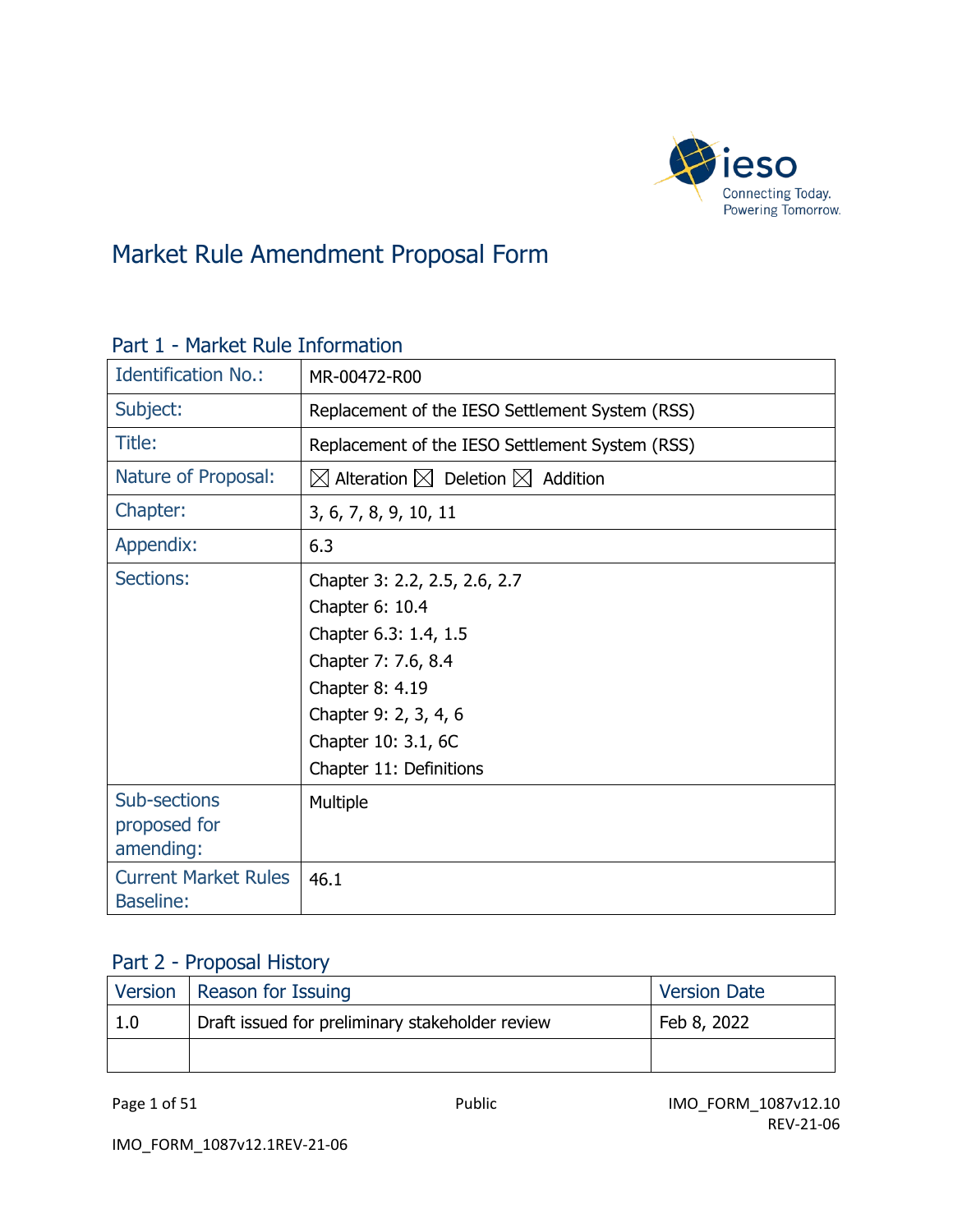| Version   Reason for Issuing | <b>Version Date</b> |
|------------------------------|---------------------|
|                              |                     |
|                              |                     |

Approved Amendment Publication Date:

#### Approved Amendment Effective Date:

#### Part 3 - Explanation for Proposed Amendment

Provide a brief description that includes some or all of the following points:

- The reason for the proposed amendment and the impact on the IESO-administered markets if the amendment is not made.
- Alternative solutions considered.
- The proposed amendment, how the amendment addresses the above reason and impact of the proposed amendment on the IESO-administered markets.

#### **Summary**

As part of the RSS project, the IESO is modifying its settlements disagreements and resettlements processes with the following objectives:

- Mitigate financial risk to the market
- Provide more clarity and transparency for market participants
- Make timelines more practical for submitting settlement data, disagreement notices and for resolving settlement disagreements
- Improve efficiency of settlements processing timelines

#### **Background**

Additional information on the RSS can be found on the Market Renewal Program implementation engagement [webpage.](https://www.ieso.ca/en/Market-Renewal/Stakeholder-Engagements/Implementation-Engagement-Market-Rules-and-Market-Manuals)

#### **Discussion**

#### **Chapter 3**

2.2 – Added electricity storage participant to section 2.2.1.3, minor changes to section references, new references to dispute sections

2.5, 2.6, 2.7 – Aligning the dispute resolution process to reflect the new resettlement process, minor changes to section references

#### **Chapter 6**

10.4 – Additional obligations for the market participant and the IESO with respect to identification and communication of errors with meter data.

#### **Chapter 6.3**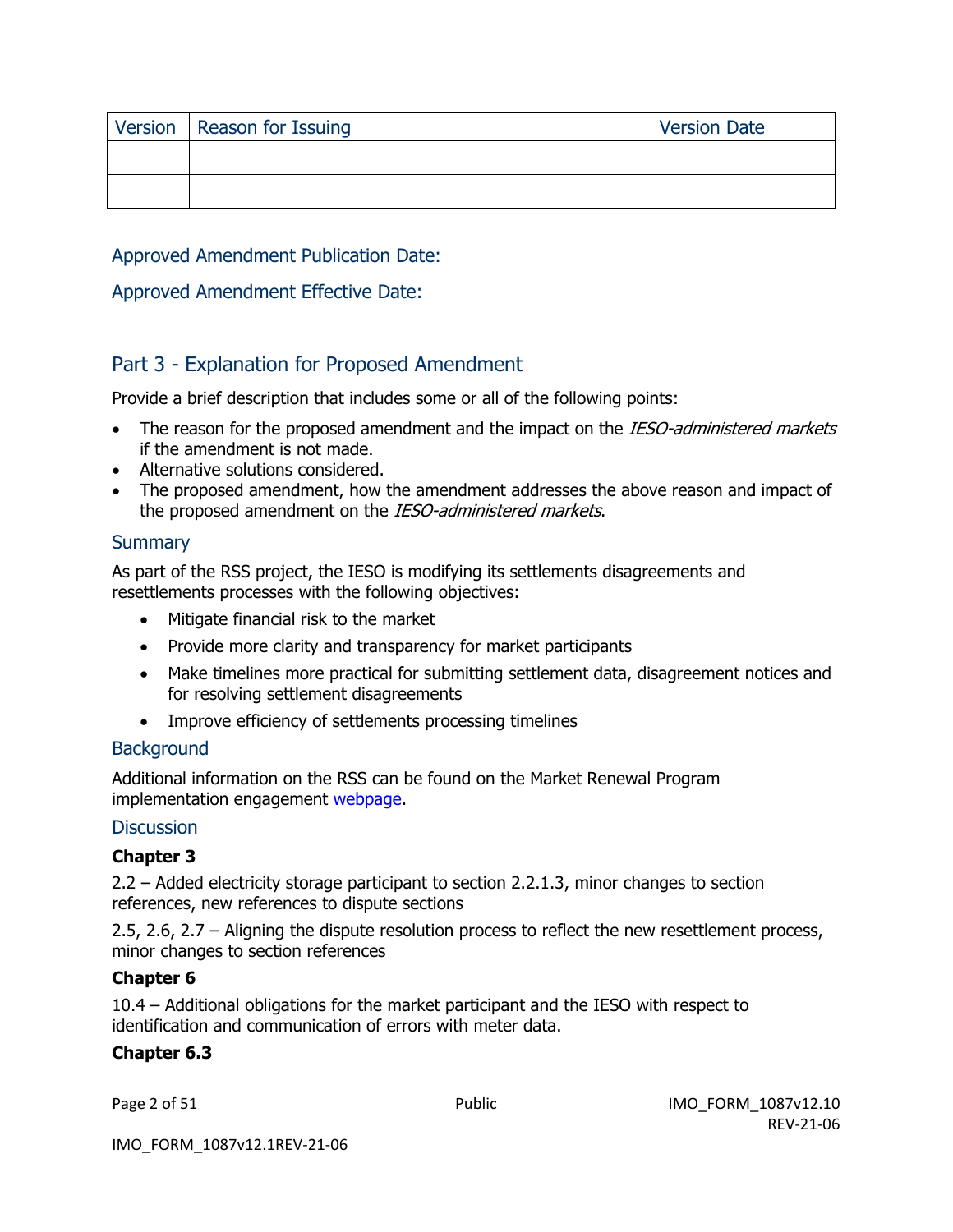1.4, 1.5 – Adjusting testing periods to ensure that a test would fall within the new limitation period

#### **Chapter 7**

7.6 – Adjusting references to section 6 of Chapter 9 to reflect changes within that section

8.4 – Adjusting references to section 6 of Chapter 9 to reflect changes within that section; removing a reference to the dispute resolution process

#### **Chapter 8**

4.19 – Adjusting references to section 6 of Chapter 9 to reflect changes within that section

#### **Chapter 9**

The most significant changes in this proposal are made in section 6 of Chapter 9. Changes at a high level include:

- Adjusting the publication schedule of the Settlement Schedule and Payments Calendar in section 6.2
- Inserting a new process for the recalculated settlement statement in section 6.7 and updating existing processes outlined in sections 6.3-6.6, 6.8
- Adjusting section numbers to ensure a proper and chronological flow with the new processes (sections 6.12-6:20)
- Updating the language on notice of disagreements to include the extended window for submission
- Adding a new section 6.9 on the IESO obligations with regard to validation of settlement statements

Other changes to chapter 9 include:

- updating references to sections in section 3.5, 3.8C, 4.8
- $\bullet$  2.1A adding market rules to the existing clause
- $\bullet$  2.11 adding the new defined term dispute outcome
- 3.4 changing the settlement equation to align with three types of operating reserve prices

#### **Chapter 10**

6C – Added the new 23 month limitation period to existing provisions

#### **Chapter 11**

Updated and/or added the following defined terms:

Dispute outcome

Final recalculated settlement statement

Final settlement statement

Settlement statement

Settlement statement re-calculation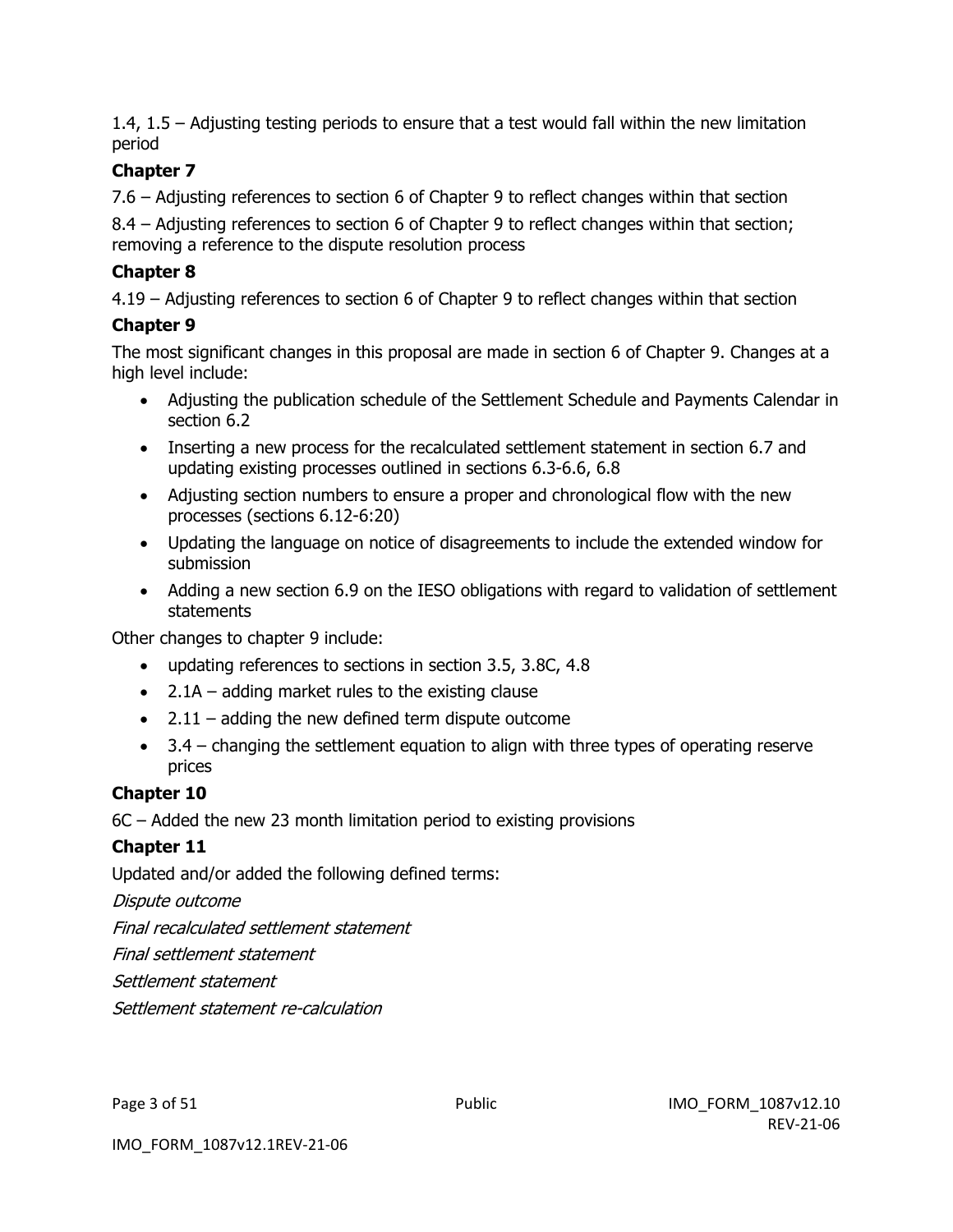# **Chapter 3**

### **2.2 Application**

- 2.2.1.3 an application by a *generator* or *electricity storage participant* for compensation pursuant to section 6.7.5 of Chapter 5 in respect of an *outage* rejected by the *IESO*;
- 2.2.1.4 a *reviewable decision*;
- 2.2.1.5 a dispute referred to in section a request by a *market participant* for a *settlement statement re-calculation* pursuant to section 6.8.2A 1 or section 6.810.91 of Chapter 9;
- 2.2.1.6 a dispute referred to in section 6.8.2B or section 6.8.9 of Chapter 9 with respect to which a *settlement statement re-calculation* is not requested;[intentionally deleted]
- 2.2.1.10 a dispute referred to in section 10.4.10 of Chapter 6; and
- 2.2.1.11 a dispute referred to in section  $6C.1.5$  of Chapter 10;
- 2.2.2 The dispute resolution regime provided for in this section 2:
- 2.2.2.1 shall apply to a dispute between *market participants* referred to in section 2.1A.6A of Chapter 9 and section 8.4.3 of Chapter 5; and

### **2.5 Notice of Dispute, Negotiation and Response**

- 2.5.1A Subject to section 2.5.1B, Aa *notice of dispute* shall be served:
	- 2.5.1A.1 in the case of an application referred to in section 2.2.1.3, within 20 *business days* of the date of receipt of notice by the *generator* or *electricity storage participant* of rejection by the *IESO* of the *outage* in respect of which compensation is claimed pursuant to section 6.7.5 of Chapter 5;
	- 2.5.1A.2 in the case of a dispute that involves a *reviewable decision* referred to in section 5.3.9 of Chapter 6, within 20 *business days* of the date of receipt by the *metering service provider* of notice of the revocation of its registration by the *IESO*;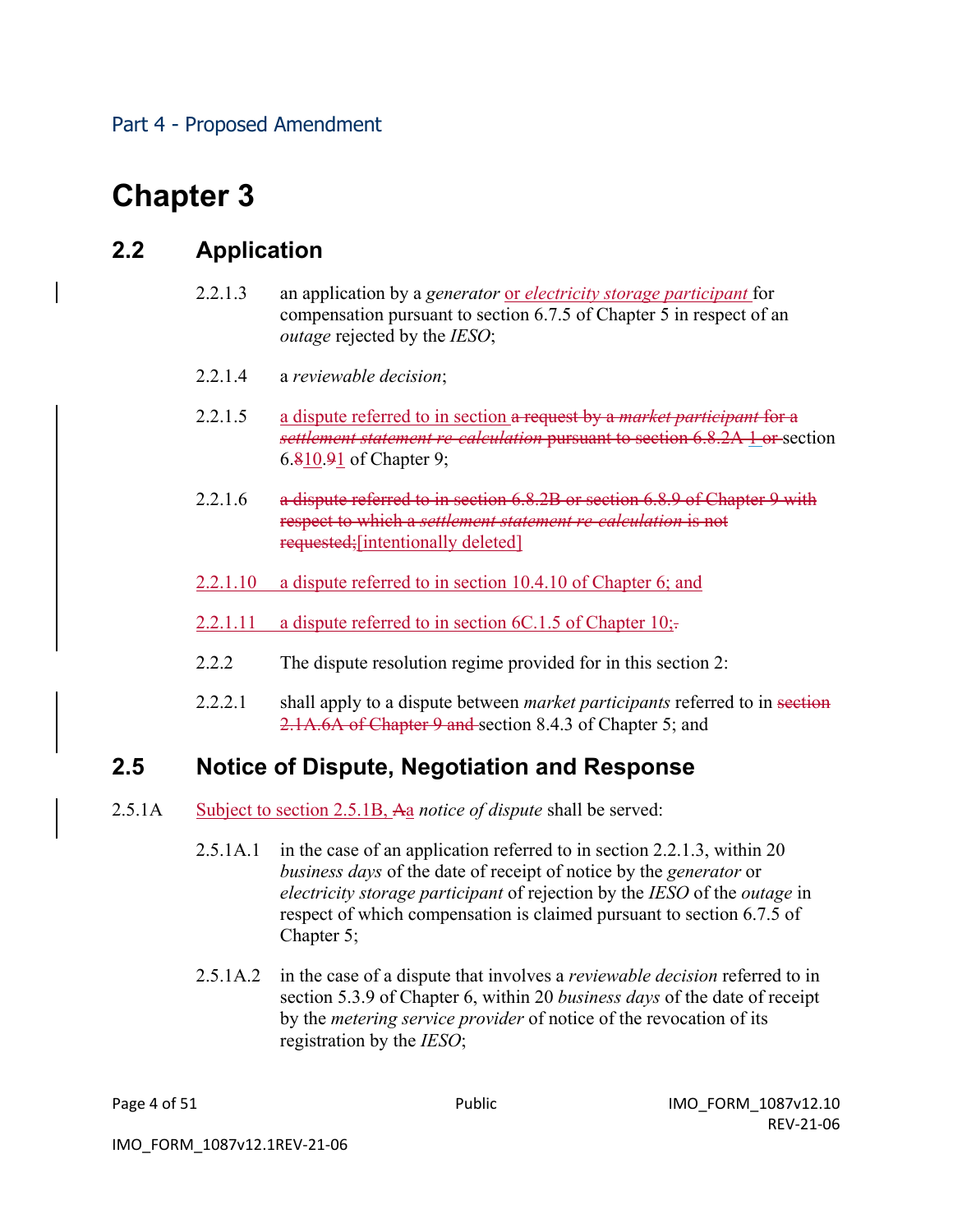- 2.5.1A.3 in the case of a dispute referred to in section 6C.1.5 of Chapter 10, within 20 *business days* of the *market participant* receiving the relevant *settlement statement* with the adustments specified in accordance with section 6C of Chapter 10; in the case of a request or dispute referred to in section 6.8.2A or 6.8.2B of Chapter 9, within the time specified in section 6.8.8 of Chapter 9;
- 2.5.1A.4 in the case of a dispute referred to in section 6.108.91 of Chapter 9, within the time specified in section 6.810.104.3 of Chapter 9;
- 2.5.1A.4A in the case of a dispute referred to in section 2.1A.6A of Chapter 9, within 20 *business days* of the date of receipt of the first *invoice* that reflects the apportionment that is the subject-matter of the dispute;
- 2.5.1A.4B in the case of a dispute referred to in section 10.4.10 of Chapter 6, within 20 *business days* of:

(a) if the *IESO* concludes pursuant to section 10.4.5.1 of Chapter 6 that no further action is required, the *IESO* notifying the *market participant* of the the IESO's determination; or

- (b) if the *IESO* concludes an adjustment is required pursuant to section 10.4.5.2 of Chapter 6, receipt of the *settlement statement* on which the adjustment is reflectedin the case of a dispute involving an order, direction, instruction or decision of the *IESO* issued prior to January 1, 2004 not otherwise addressed by subsections 2.5.1A.1 to 2.5.1A.4A, within six years of the date of receipt of the order, direction, instruction or decision;
- 2.5.1A.4C in the case of a dispute involving an order, direction, instruction or decision of the *IESO* issued on or after January 1, 2004 not otherwise addressed by subsections 2.5.1A.1 to 2.5.1A.4A, within two years of the date of receipt of the order, direction, instruction or decision;
- 2.5.1A.4D in the case where the *market participant* contests the *notice of intention*  under section 6.2B.3, within the timelines set out in section 6.2B.3 and the *response to the notice of intention* shall be deemed to constitute the *notice of dispute*;
- 2.5.1A.4E in the case of a dispute involving one or more orders referred to in section 6.2B.15, within the timelines set out in section 6.2B.16;
- 2.5.1A.4F in the case of a dispute referred to in section 7.6.5 of Chapter 7, within 20 *business days* of: and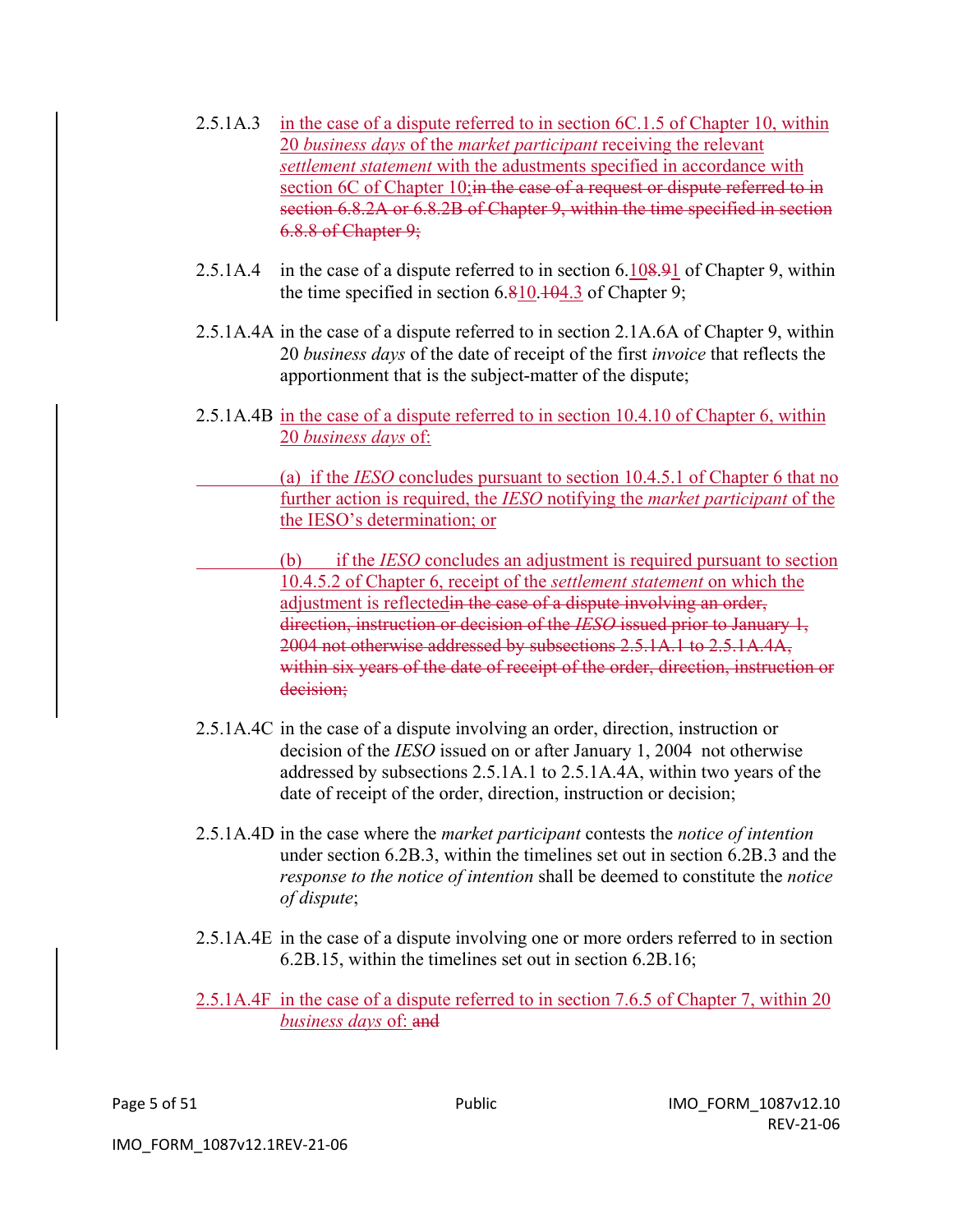(a) if the *IESO* determines pursuant to section 7.6.3.2 of Chapter 7 that the *market participant* is not entitled to compensation, the *IESO* notifying the *market participant* of such determination; or

(b) if the *IESO* determines pursuant to section 7.6.3.2 of Chapter 7 that the *market participant* is entitled to compensation, the receipt of the *settlement statement* on which the compensation is reflected; and

- 2.5.1A.5 in all other cases, within the applicable limitation period set out in the *Limitations Act, 2002*.
- 2.5.1B [Intentionally left blank section deleted]In regards to sections 2.5.1A.1, 2.5.1A.3 2.5.1A.4, 2.5.1A.4B, and 2.5.1A.4F in no circumstance shall a *notice of dispute* be served more than 24 months following the earlier of the (a) the initial date when the *IESO* would have the right or obligation to settle the transaction, charge or payment that is the subject of the dispute; or (b) the date on which the *IESO* issues an *invoice* in respect of the transaction, charge or payment that is the subject of the dispute. This section and section 2.5.1A shall apply whether or not the transaction, charge or payment that is the subject of the dispute was capable of being identified or discovered within the time specified in section 2.5.1A and this section 2.5.1B.
- 2.5.3A Upon service of a *notice of dispute,* the *applicant* and the *respondent* to a *notice of dispute* shall make good faith efforts to negotiate for a minimum period of thirty days to resolve the dispute between them. In regards disputes where an *IESO* determination or investigation is still pending, as contemplated in sections 6.8.16 of Chapter 9 and section 10.4.8 of Chapter 6, the thirty day period to resolve the dispute through good faith negotiations shall not commence until the *IESO* has completed its determination or investigation, as the case may be. Each person who is a party to a dispute shall, to this end, designate an individual with authority to negotiate the matter in dispute and to participate in such negotiations. The parties to the dispute may conduct the good faith negotiations in any manner they so agree.

### **2.6 Mediation**

- 2.6.1A Absent agreement of the parties, section 2.6.1 shall not apply to:
	- 2.6.1A.2 a request by a *market participant* for a *settlement statement re-calculation*  or other dispute referred to in section 6.8.2A, 6.8.2B or 6.810.91 of Chapter 9;

# **2.7 Arbitration**

2.7.13 The procedures governing the arbitration shall be determined by the *arbitrator*, except as provided for under the *market rules*herein and by sections 19 to 22, 25 (other than 25(3) to 25(5)) to 33, 36, 36 and 40 to 44 of the *Arbitration Act, 1991*.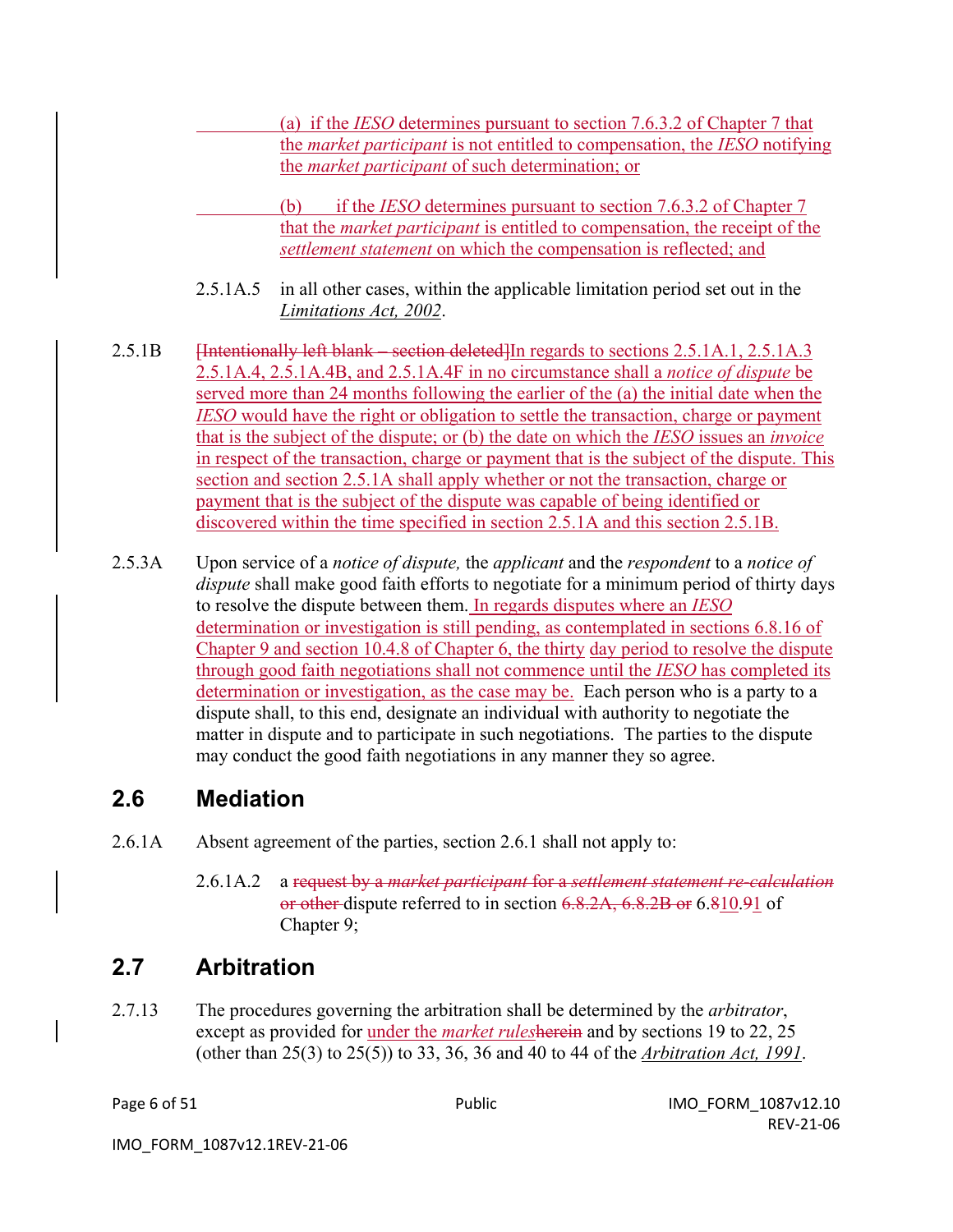2.7.13.1 In the case of a dispute referred to in section 6.8.9 of Chapter 9, tThe *arbitrator* shall dismiss the *notice of dispute* and take no further action with respect to the *notice of dispute* if the *notice of dispute* was served outside of the timelines set forth in section 2.5.1A.

the element of the *final settlement statement* that is the subject-matter of the *notice of dispute* is identical to the same element in the corresponding *preliminary settlement statement* unless the *market participant* demonstrates that it could not, with the exercise of due diligence, have filed a *notice of disagreement* in respect of that *preliminary settlement statement*.

#### 2.7.27 The *arbitrator* may:

- 2.7.27.1 in the case of a dispute referred to in section 2.2.1.2, confirm the order of the *IESO* or set aside the order of the *IESO* and order the *IESO* to authorize the person to participate in the *IESO-administered markets* or to cause or permit electricity to be conveyed into, through or out of the *IESO-controlled grid*, on such terms and conditions, if any, which the *arbitrator* determines are just and reasonable;
- 2.7.27.2 in the case of a dispute referred to in section 2.2.1.5, and subject to section 2. 7.29B,, confirm that no *settlement statement re-calculation* is required or order the *IESO* to effect a *settlement statement re-calculation;* or
- 2.7.27.3 in the case of a dispute referred to in section 2.2.1.6, make such orders or directions as the *arbitrator* considers just and reasonable,
- 2.7.27A Notwithstanding section 2.7.27, in regards to those matters specified in section 2.5.1B, an *arbitrator* shall not order the *IESO* to take any action or make any adjustment in regards to any *settlement amount* which was invoiced, or the *IESO* had the right or obligation to invoice, more than 24 months before the date on which the *market participant* served the *notice of dispute*.
- 2.7.29B Subject to section 2.7.27A, In the case of a dispute referred to in section 6.8.2A or section 6.810.91 of Chapter 9, the *arbitrator* may, in considering whether to <u>order the</u> *IESO* to adjust *settlement statements* of multiple *market participants*approve a request for a *settlement statement re-calculation*, take into account:
	- 2.7.29B.3 the *IESO's* ability to perform such adjustments *settlement statement recalculation*.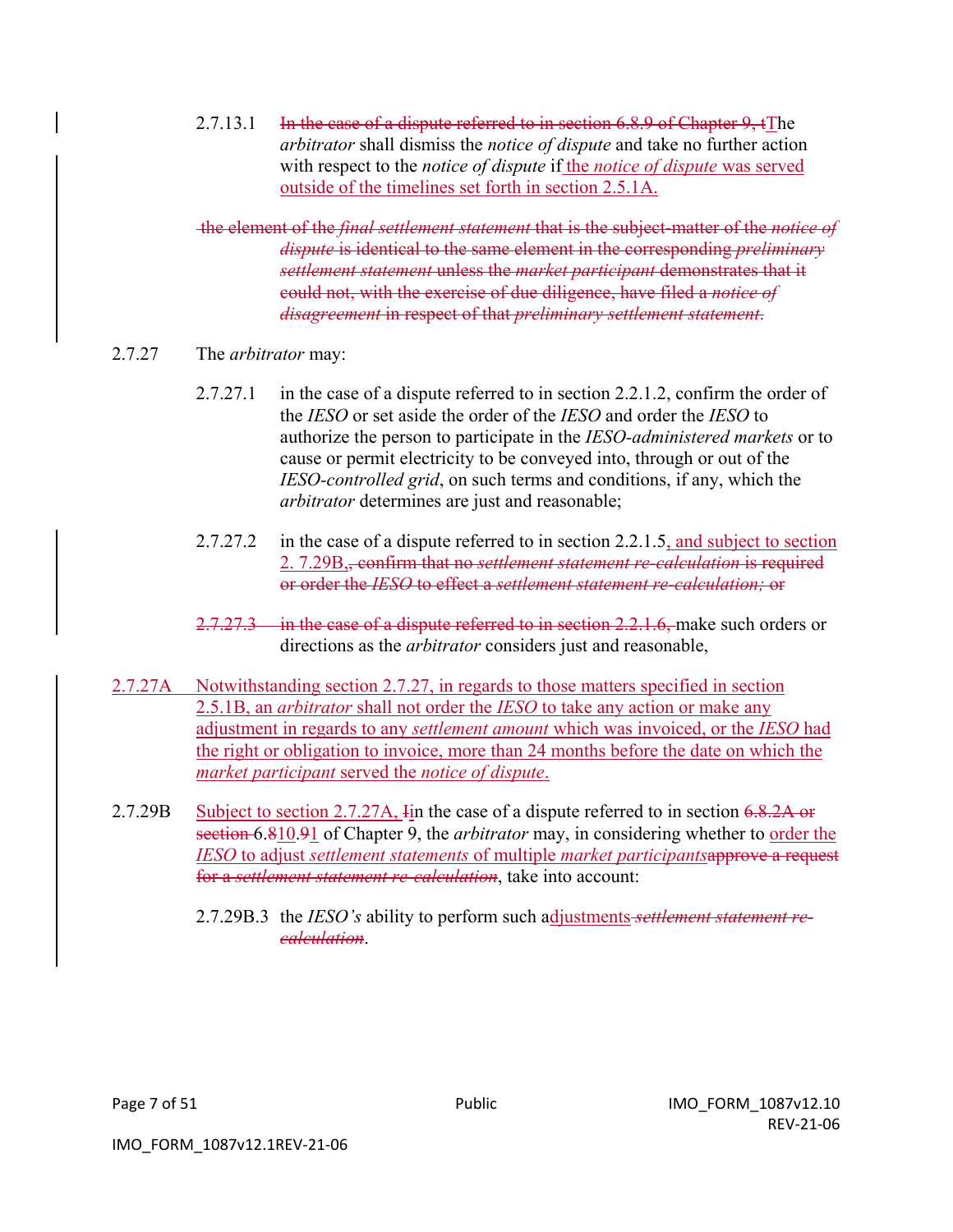# **Chapter 6**

# **10.4 Errors Found in Metering Tests, Inspections or Audits**

- 10.4.2 If a *metered market participant* becomes aware of an error in excess of those prescribed in this Chapter or in any policy or standard established by the *IESO*  pursuant to this Chapter, the *metered market participant* shall provide notice to the *IESO* of such error within two *business days* and such notice shall include a general description of the error.
- 10.4.3 As soon as reasonably practicable after either receiving a notice from a *metered market participant* in accordance with section 10.4.2, or after the *IESO* otherwise becomes aware of an error in excess of those prescribed in this Chapter or in any policy or standard established by the *IESO* pursuant to this Chapter, the *IESO* shall determine the scope of the issue and the necessary corrections, if any. The *IESO* shall use the information provided in and with a notice issued by the *metered market participant* in accordance with section 10.4.2 and any other information available to the *IESO,* including conducting an audit of the relevant *metering installations* in accordance with section 7, to determine the scope of the issue and the necessary corrections, if any.
- 10.4.4 Following the *IESO's* determination pursuant to section 10.4.3, the *IESO* shall inform the *metered market participant* of the *IESO's* determination, provide the *metered market participant* the opportunity to respond, and, after considering such response, take one of the following actions:
	- 10.4.4.1 if the *IESO* concludes that no error has occurred or such error is within acceptable parameters prescribed in this Chapter or in any policy or standard established by the *IESO* pursuant to this Chapter, it shall take no further action; or
	- 10.4.4.2 subject to section 10.4.7, if the *IESO* concludes that an error has occurred outside of the acceptable parameters prescribed in this Chapter or in any policy or standard established by the *IESO* pursuant to this Chapter, it shall:
	- (a) make appropriate corrections to *metering data* contained in the *metering database* to effect a correction for that error in respect of the period since the error occurred or was deemed to have occurred in accordance with section 10.4.1; and
	- (b) if the *IESO* concludes that an adjustment or correction is required to a *final settlement statement* or a *recalculated settlement statement,* shall make the adjustment on one or more of the next scheduled *recalculated settlement statements.*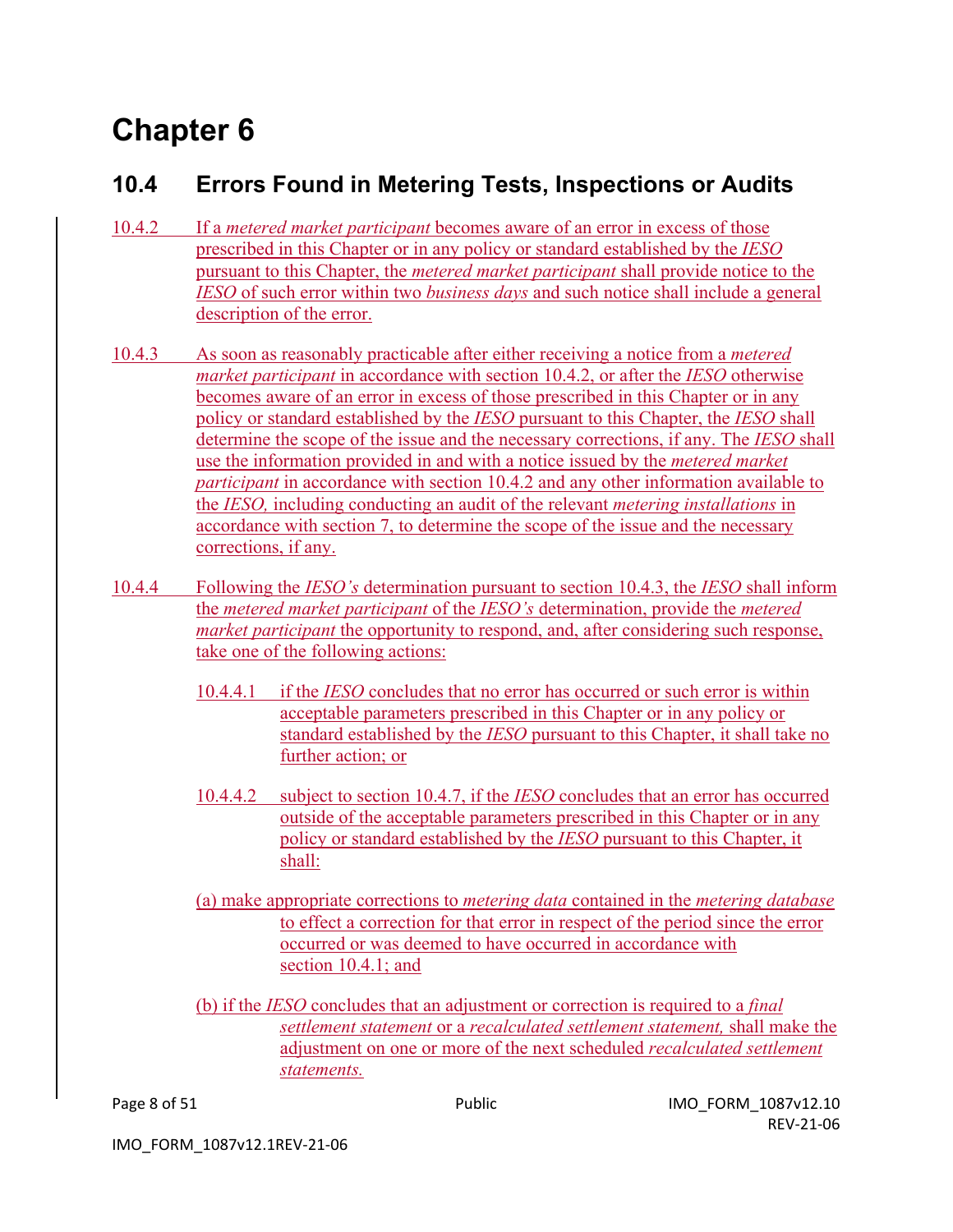- 10.4.5 If the *IESO* does not make a determination pursuant to section 10.4.3 before the date for issuing any *settlement statements,* as applicable, the *IESO* shall issue such *settlement statements* without taking into account the error.
- 10.4.6 Any changes required to be made to a *final settlement statement* or *recalculated settlement statement* as a result of the process described in this section 10.4 shall be included as a debit or credit in the *recalculated settlement statements* issued for each affected *metered market participant* as an *adjustment period allocation*. If, after making all reasonable efforts to do so, the *IESO* cannot recover these amounts from or distribute these amounts to a former *metered market participant*, such amounts shall then be included as a c*urrent period adjustment* to a subsequent *preliminary settlement statement.*
- 10.4.7 The *IESO* shall not take any action or make any correction in regards to any *settlement amounts* which were invoiced, or should have been invoiced, more than 23 months before the day on which the *IESO* issues the *settlement statement* referred to in section 10.4.4.2.
- 10.4.8 If a *metered market participant* disagrees with the *IESO*'s determination and action taken in accordance with section 10.4.4 or the *IESO* has not made its determination prior to earlier of either the date referred to in section 10.4.7 or twelve months after the date of the notice referred to in section 10.4.2, the *metered market participant* may pursue their disagreement through the dispute resolution process outlined in section 2 of Chapter 3.

# **Chapter 6A**

# **1.4 Instrument Transformer Checks**

- 1.4.3 Each *metering service provider* shall conduct the procedure referred to in section 1.4.1 in respect of each *metering installation* for which it acts as a *metering service provider* at the commissioning of any new *metering installation* and for all existing *metering installations* at the earliest of the following:
	- a. as per the *instrument transformer's* manufacturer's recommended maintenance schedule;
	- b. when the *IESO* has evidence that the *instrument transformer's* accuracy has been compromised; and
	- c. in any event, no less than once every eighteen monthsin six years.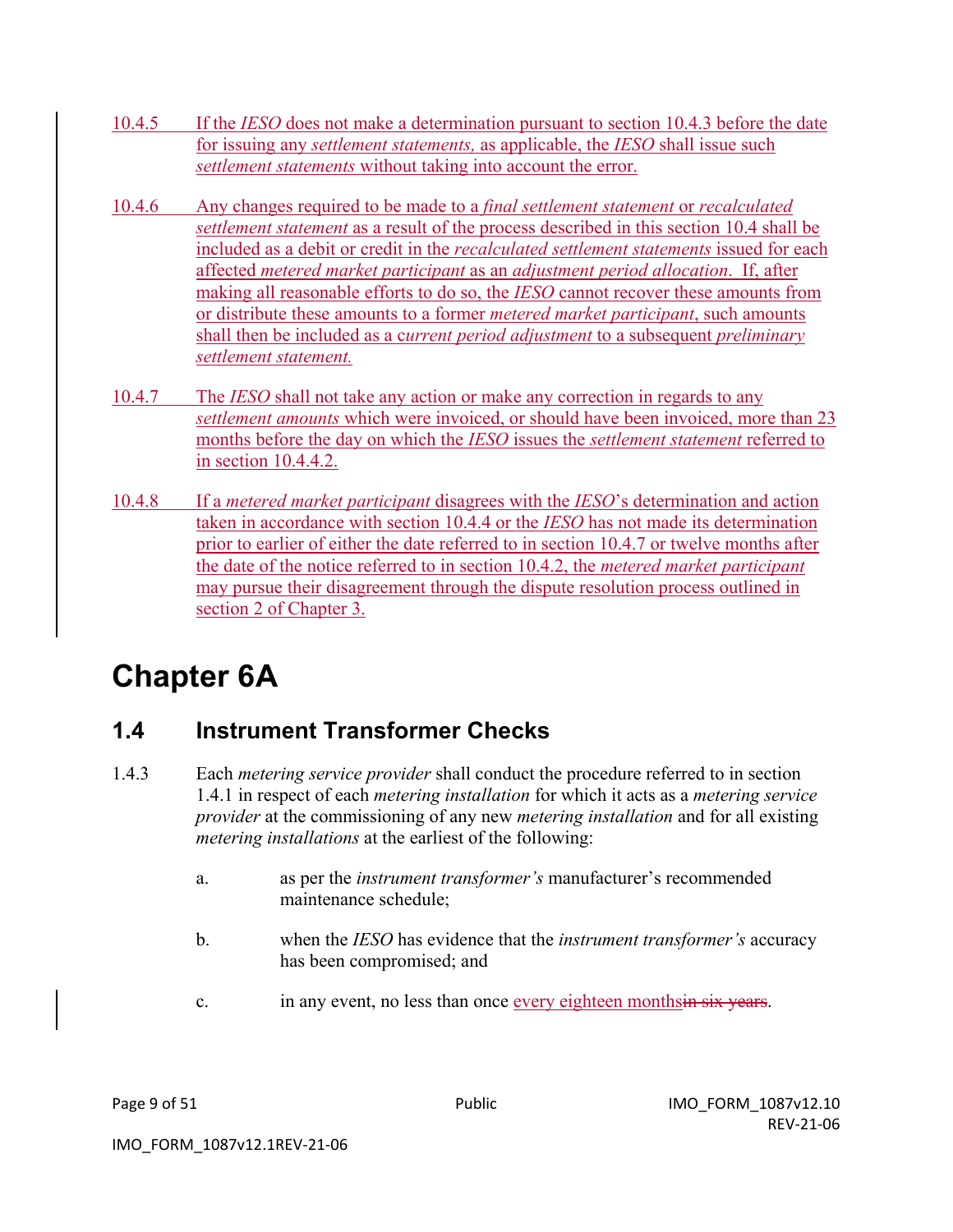# **1.5 Frequency of Routine Testing**

1.5.3 Each *metering service provider* shall conduct the routine tests specified in section 1.3.1, for each *metering installation* that is registered under section 4.6 of Chapter 6 for which it acts as a *metering service provider*, once every eighteen months3 years following the date of registration of the *metering installation*.

# **Chapter 7**

### **7.6 Dispatch Scheduling Errors**

- 7.6.1 A *dispatch scheduling error* shall be deemed to have occurred if either:
	- 7.6.1.1 an *arbitrator* determines that the *IESO* has made a *dispatch scheduling error*; or
	- 7.6.1.2 the *IESO* declares that it has made a *dispatch scheduling error*, on its own initiative, including pursuant to section 6.9 of Chapter 9, or further to a *notice of disagreement* filed or other *settlement* dispute initiated by a *market participant* pursuant to section 6.68, 6.7 or 6.810 of Chapter 9.

### **8.4A Administrative Pricing and Corresponding Schedules – Revised**

- 8.4A.9.2 a *market participant* with a *dispatchable load facility* shall be entitled to additional compensation on those consumption amounts where their *bid* price is less than the *administrative price,* equal to the difference between its applicable *bid* price and the *administrative price* multiplied by those consumption amounts if:
	- the *market participant's bid* price, for the level of consumption to which it was dispatched, is less than the *administrative price;*
	- the *market participant* has complied with *dispatch instructions* issued by the *IESO*; and
	- the *market participant* issues to the *IESO* a *notice of disagreement* in accordance with section 6.86 of Chapter 9;
	- 8.4A.9.3 a *market participant* with an *electricity storage facility* that injected *energy* into the *electricity system* shall be entitled to additional compensation on those injection amounts where its *offer* price is greater than the *administrative price*, equal to the difference between its applicable *offer* price and the *administrative price* multiplied by those injection amounts if;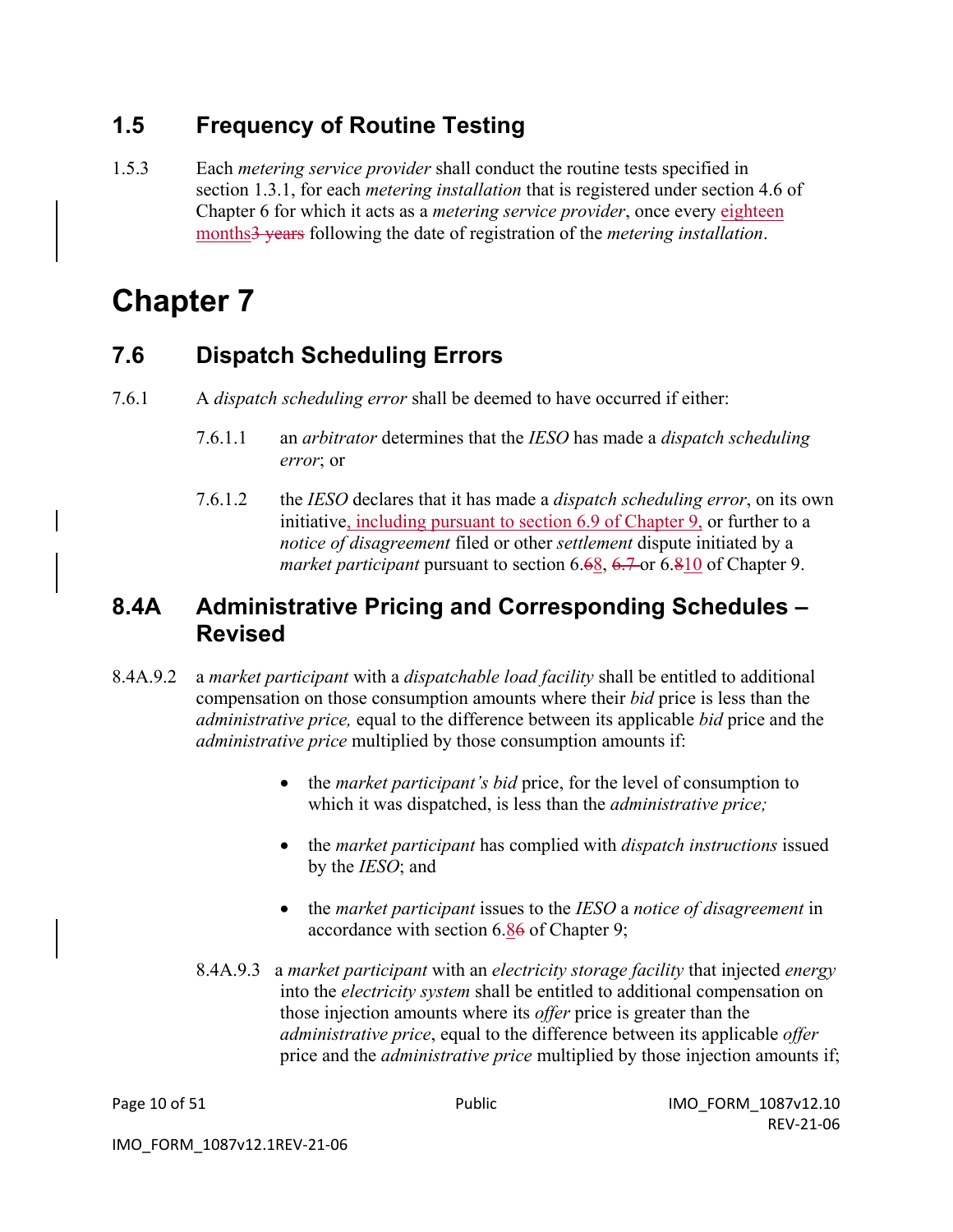- the *market participant's offer* price, for the level of injection to which it was dispatched, is greater than the *administrative price;*
- for the *dispatch hour,* where both *energy offers* and *bids* are submitted for the same *electricity storage facility*, these *energy offers* and *bids* were submitted in accordance with section 21.4.2 of this Chapter;
- the market participant has complied with the dispatch instruction for the dispatch interval to which the administrative price applies; and
- the *market participant* issues to the *IESO* a *notice of disagreement* in accordance with section 6.68 of Chapter 9; and
- 8.4A.9.4 a *market participant* with an *electricity storage facility* that withdrew *energy* from the *electricity system* shall be entitled to additional compensation on those withdrawal amounts where its *bid* price is less than the *administrative price*, equal to the difference between its applicable *bid* price and the *administrative price* multiplied by those consumption amounts if:
	- the *market participant's bid* price, for the level of withdraws to which it was dispatched, is less than the *administrative price;*
	- for the *dispatch hour,* where both *energy offers* and *bids* are submitted for the same *electricity storage facility*, these *energy offers* and *bids* were submitted in accordance with section 21.4.2 of this Chapter;
	- the market participant has complied with the dispatch instruction for the dispatch interval to which the administrative price applies; and
	- the *market participant* issues to the *IESO* a *notice of disagreement* in accordance with section 6.68 of Chapter 9;
- 8.4A.12 Any disputes concerning the additional compensation referred to in section 8.4A.9 shall be resolved using the dispute resolution process set forth in section 2 of Chapter 3.

# **Chapter 8**

### **4.19 Settlement**

4.19.2 Payments required to be made by the *IESO* to *TR holders* in accordance with section 4.4.1 shall be funded by means of debits from the *TR clearing account.* Where the aggregate amount payable to *TR holders* in a given *billing period* under section 4.4.1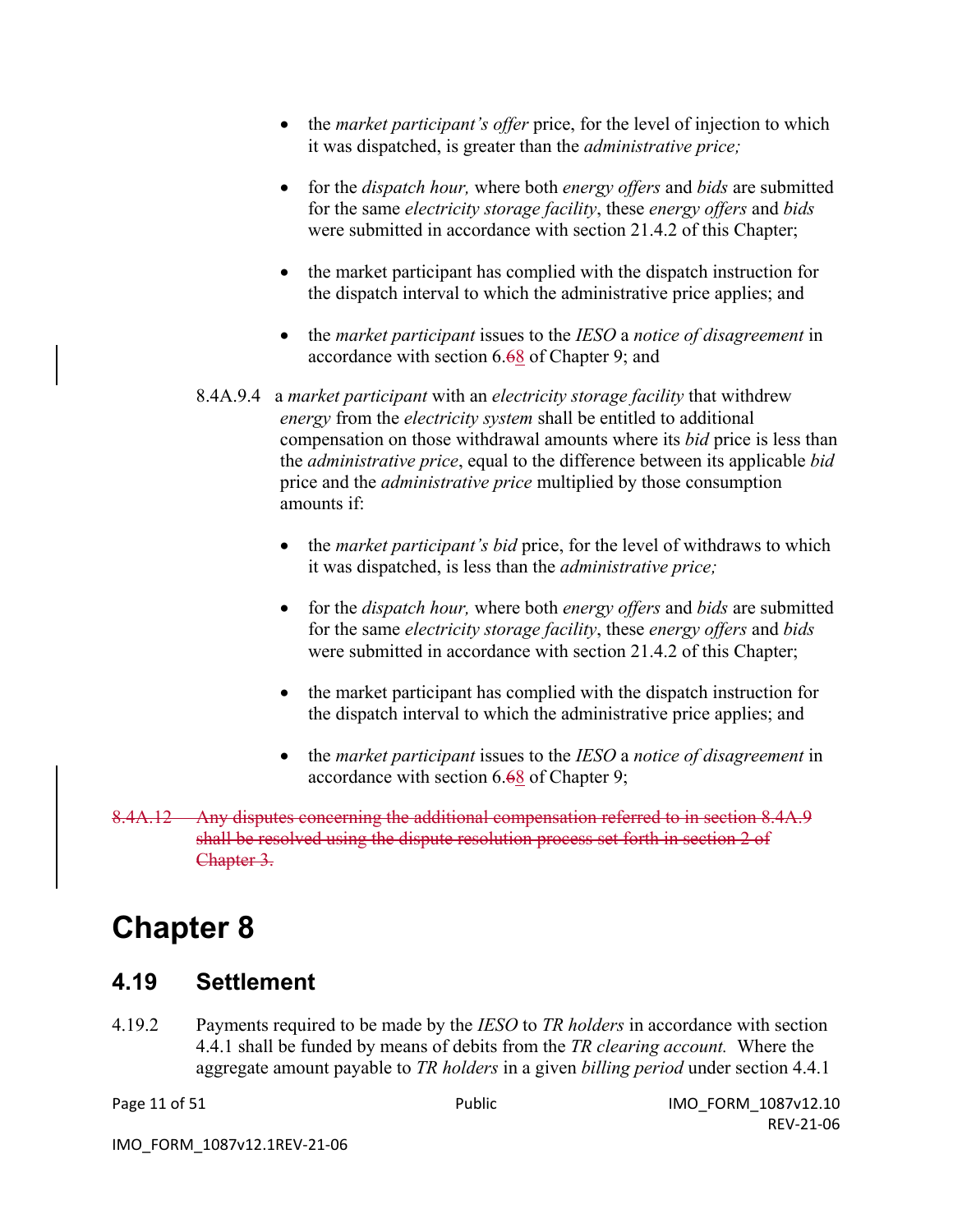exceeds all funds available in the *TR clearing account*, the shortfall shall be funded by the borrowing of short-term funds in accordance with section 6.16.5 of Chapter 9.

- 4.19.3 Where the aggregate amount payable to *TR holders* in a given *billing period* under section 4.4.1 is less than the congestion rents collected during that *billing period* as described in section 4.18.1.1, the excess shall be used first, to repay any short-term funds borrowed by the *IESO* on account of a shortfall referred to in sections 4.19.2 and 4.19.6, second, subject to section 4.19.5A, to reimburse *market participants* for funds recovered by the *IESO* under Chapter 9, section 6.16.6.2, on a prorated basis according to, and in an amount that does not exceed, the amount so recovered, third, to replenish the reserve threshold specified in section 4.18.3, and the balance shall remain in the *TR clearing account*.
- 4.19.5 Where, in respect of a given *TR auction*, the aggregate amount received by the *IESO*  in respect of the purchase of *transmission rights* exceeds the aggregate amount payable by the *IESO* in respect of the sale of *transmission rights* in that *TR auction*, the excess shall be used first to repay any short-term funds borrowed by the *IESO* on account of a shortfall referred to in sections 4.19.2 and 4.19.6, second, subject to section 4.19.5A, to reimburse *market participants* for funds recovered by the *IESO*  under Chapter 9, section 6.16.6.2, on a prorated basis according to, and in an amount that does not exceed, the amount so recovered*,* third, to replenish the reserve threshold specified in section 4.18.3, and the balance shall remain in the *TR clearing account*.
- 4.19.6 Where, in respect of a given *TR auction*, the aggregate amount received by the *IESO*  in respect of the purchase of *transmission rights* is less than the aggregate amount payable by the *IESO* in respect of the sale of *transmission rights* in that *TR auction*, the shortfall shall be funded first by use of all funds from the *TR clearing account* and then, by the borrowing of short-term funds in accordance with section 6.16.5 of Chapter 9.

# **Chapter 9**

### **2.1A Station Service**

2.1A.10.3 any other *settlement amounts* where such a reimbursement:

- a. is prohibited by *applicable law* or the *market rules*; or
- b. where the *settlement amount* is collected by the *IESO* pursuant to an obligation imposed upon it by *applicable law,* is not permitted by such *applicable law.*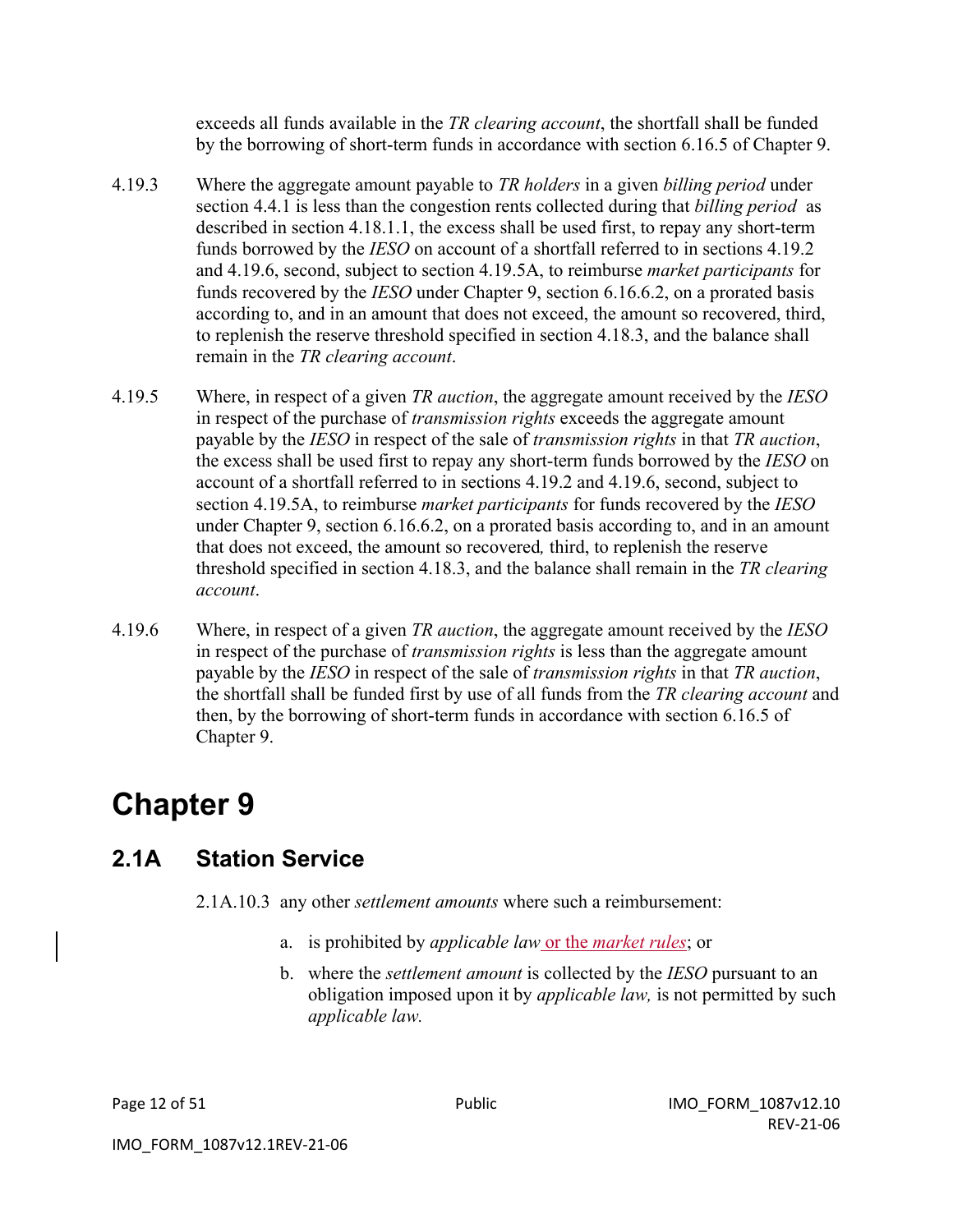### **2.11 Settlement Record Retention, Confidentiality, and Reliability**

- 2.11.1 Subject to section 2.11.3, the *IESO* shall retain all *settlement* records for a period adequate to support the *settlement* audit referred to in section 6.19 and/or a *dispute outcome*, but in no case for less than seven years.
- 2.11.1 Subject to section 2.11.3, the *IESO* shall retain all *settlement* records for a period adequate to support the *settlement* audit referred to in section 6.179 and/or a *dispute outcomesettlement statement re-calculation*, but in no case for less than seven years.

### **3.4 Hourly Settlement Amounts for Operating Reserve**

3.4.1 The hourly *operating reserve settlement* credit for *market participant* 'k' in *settlement hour* 'h' ("ORSC<sub>k,h</sub>") shall be determined by the following equation:

| ORSC <sub>kh</sub>      | $\sum_{m,tr}$ PROR <sub>r,h</sub> m,t × AQOR <sub>r,k,h</sub> m,t, |
|-------------------------|--------------------------------------------------------------------|
|                         | where:                                                             |
|                         | $m = all primary RWM's$ and intertie metering points               |
|                         | $t = all$ metering intervals in settlement hour 'h'                |
|                         | $r = 1$ for ten-minute reserve,                                    |
|                         | $= 2$ for thirty-minute reserve                                    |
| $ORSC_{k,h}$            | $=$ $\sum_{m+r}$ PROR <sup>m,t</sup> × AQOR <sup>m,t</sup>         |
|                         | where:                                                             |
|                         | $m = all primary RWMs$ and <i>intertie metering points</i>         |
|                         |                                                                    |
|                         | $t = all$ metering intervals in settlement hour 'h'                |
|                         | $r1 = 10$ -minute spinning <i>operating reserve</i>                |
|                         | $r2 = 10$ -minute non-spinning <i>operating reserve</i> ; and      |
|                         | $r3 = 30$ -minute <i>operating reserve</i> ; and $r = 1$ for       |
| synchronized ten-minute |                                                                    |
|                         | 2 for non-synchronized ten-minute                                  |
|                         | for thirty-minute <i>operating reserve</i>                         |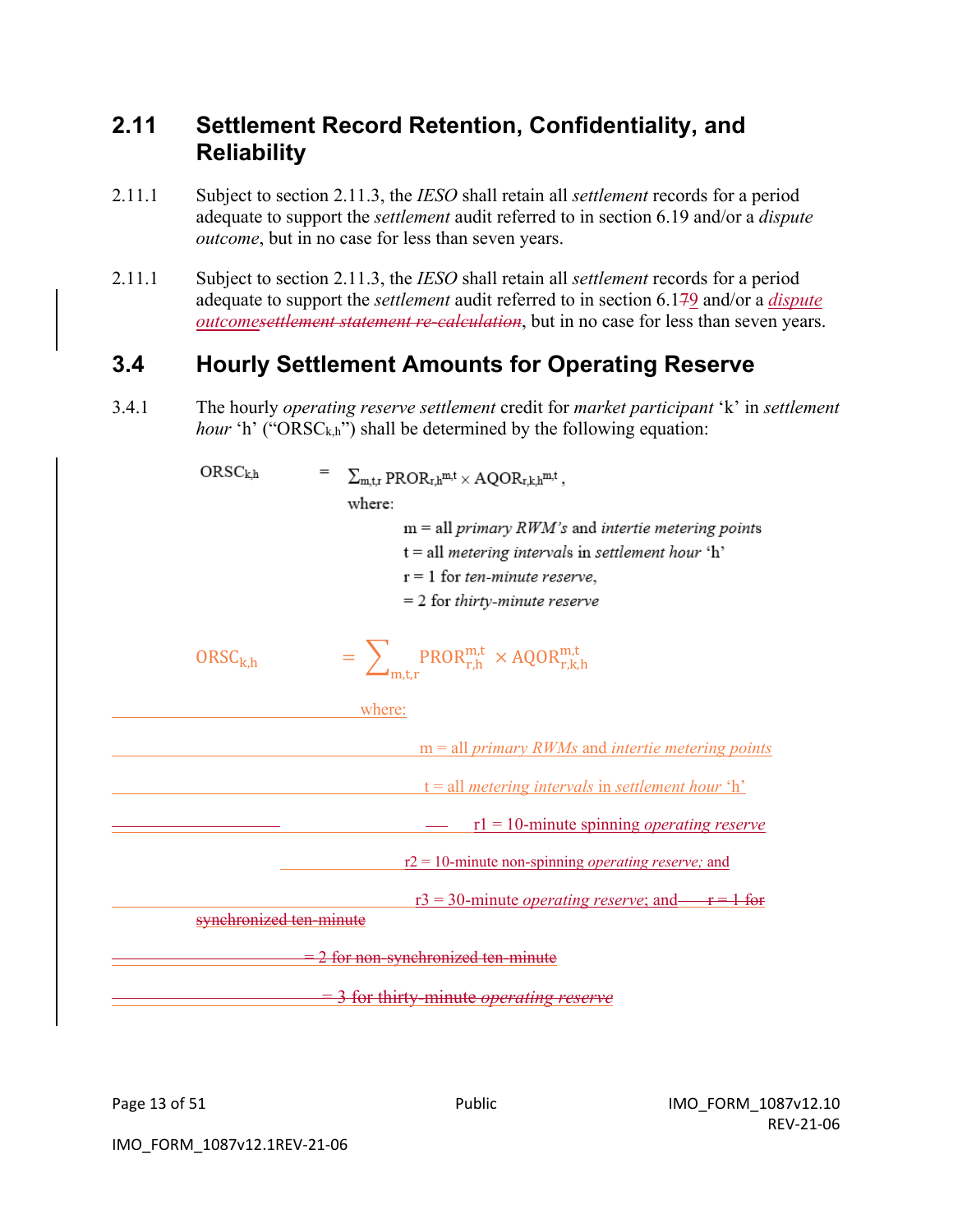### **3.5 Hourly Settlement Amounts for Congestion Management**

3.5.5 A DQSI, DQSW or DQSR, quantity as the case may be, that departs from its corresponding *market schedule* quantity due to the circumstances described in section 3.5.4 shall be denoted as such within the supporting data provided to the affected *market participant* as part of the content of *settlement statements* described in sections 6.5.34.1 and 6.5.34.23.

## **3.8C Real-Time Import and Real-Time Export Failure Charges**

3.8C.9 Until the *IESO* has the software capability to include the following *settlement amounts*:

> the real-time import failure charge (RT\_IFCk,h)*;* or the real-time export failure charge (RT  $EFC_{k,h}$ ),

as hourly settlement amounts on preliminary settlement statements under section 6.5.2A3.1, the IESO may include such settlement amounts in the preliminary settlement statement issued in respect of the last trading day of a billing period. The IESO shall give market participants 5 days notice of when such software capability will be put into service. This section shall then cease to have effect and shall be noted as "[Intentionally left blank – section deleted]".

# **4.8 Additional Non-Hourly Settlement Amounts**

4.8.3.4 any funds borrowed by the *IESO* and any associated interest costs incurred by the *IESO* in the preceeding energy market billing period pursuant to section 6.1416.56.2.

# **6.2 Settlement Schedule and Payments Calendar**

6.2.1 At least 60 days prior to the *market commencement date*, and bBy November 1 October 15 of each year subsequent to the *market commencement date*, the *IESO* shall *publish* a draftthe *IESO Settlement Schedule & Payments Calendar* or *SSPC* for the following calendar year (or, in the case of the calendar year in which the *market commencement date* occurs, for the remainder of the calendar year) showing the following dates referred to in sections 6.3.2 to 6.3.23, fixed, subject to sections 6.3.203 to 6.3.2932, in accordance with the relevant provisions of this section 6.: If the *IESO* becomes aware of any change required to the *SSPC*, the *IESO* shall *publish* an updated *SSPC* to reflect the necessary changes. The *IESO* shall use reasonable efforts to provide *market participants* with at least two weeks' notice of any changes to the *SSPC*. The *SSPC* is *published* by the *IESO* for *market participant* ease of reference and the applicable dates that are binding on the *IESO* and *market participants* are the dates determined in accordance with sections 6.3.1 to 6.3.23. Notwithstanding anything to the contrary, any reference in these *market rules* to the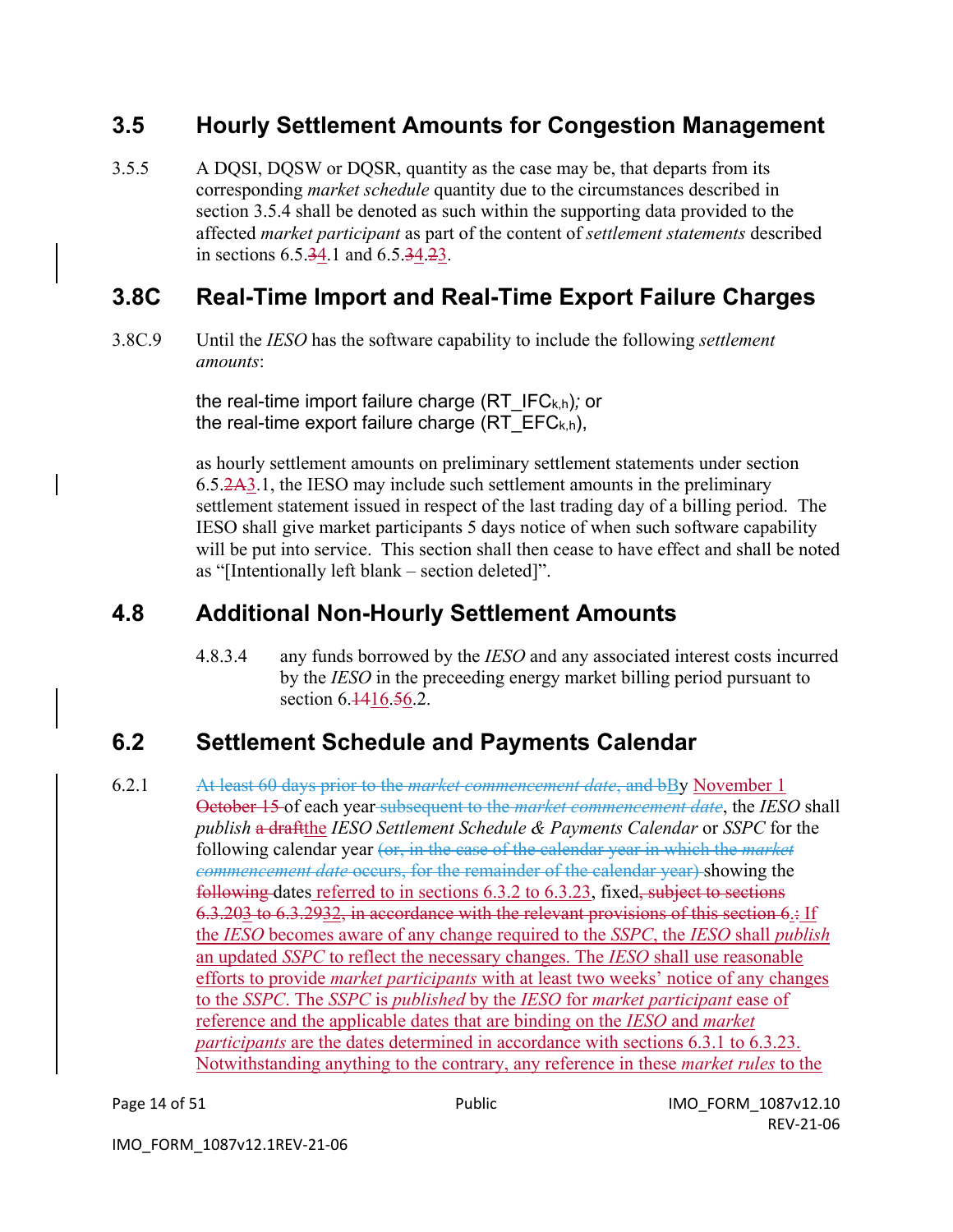*SSPC* shall be deemed to be references to the dates specified in accordance with sections 6.3.1 to 6.3.23.

## **6.3 Settlement Cycles**

6.3.1 Subject to section 6.3.24 to 6.3.33, section 6.3.2 to 6.3.23 set out the applicable dates for the *settlement process* and issuance of *settlement statements* and *invoices*.

#### **TR auctions**

- 6.3.12 The *preliminary settlement statement* for each *trading day* for all rounds of any *TR auction* that is concluded on such *trading day* shall be issued two2 *business days* after the *trading day*.
- 6.3.23 After the *preliminary settlement statement* referred to in section 6.3.12 is issued, each *market participant* shall have 2two *business days* in which to notify the *IESO* of errors or omissions in the *preliminary settlement statement* in accordance with section 6.68.
- 6.3.43 The *final settlement statement* for each *trading day* for all rounds of any *TR auction* that is concluded on such *trading day* shall be issued 6six *business days* after the *trading day*. The *final settlement statement* shall, subject to section 6.1012.1, section 6.3.24.2, and any issued *recalculated settlement statements* for the same *billing period*, constitute the basis for invoicing and billing in respect of that *trading day*.
- 6.3.54 After the *final settlement statement* referred to in section 6.3.34 is issued, each *market participant* shall have 2two *business days* in which to notify the *IESO* of errors or omissions in the *final settlement statement* in accordance with section 6.8.
- 6.3.65 Where an adjustment is required pursuant to sections  $6.8.9.2(b)$ ,  $6.8.9.2(c)$ ,  $6.9.1.2(b)$ , 6.9.1.2(c), or 6.10.4.1(a) …, applicable *recalculated settlement statements* for each *trading day* for all rounds of any *TR auction* that is concluded on such *trading day* shall be issued at the following times and the *recalculated settlement statement* shall, subject to section 6.12.1, section 6.3.24.2, and the *final settlement statement* issued in respect of the same *billing period*, constitute the basis for invoicing and billing in respect of that *trading day*:
	- a. the first *recalculated settlement statement* shall, where applicable, be issued one month after the date on which the *invoice* for the *trading day* is issued10 *business days* after the end of the month that is 2 months after the month which contains the *trading day* to which the *recalculated settlement statement* relates;

b. the *final recalculated settlement statement* shall, where applicable, be issued 23 months after the date on which the *invoice* for the *trading day* is issued. For greater certainty, the *IESO* shall only issue the *final recalculated settlement statement* when an adjustment is required; and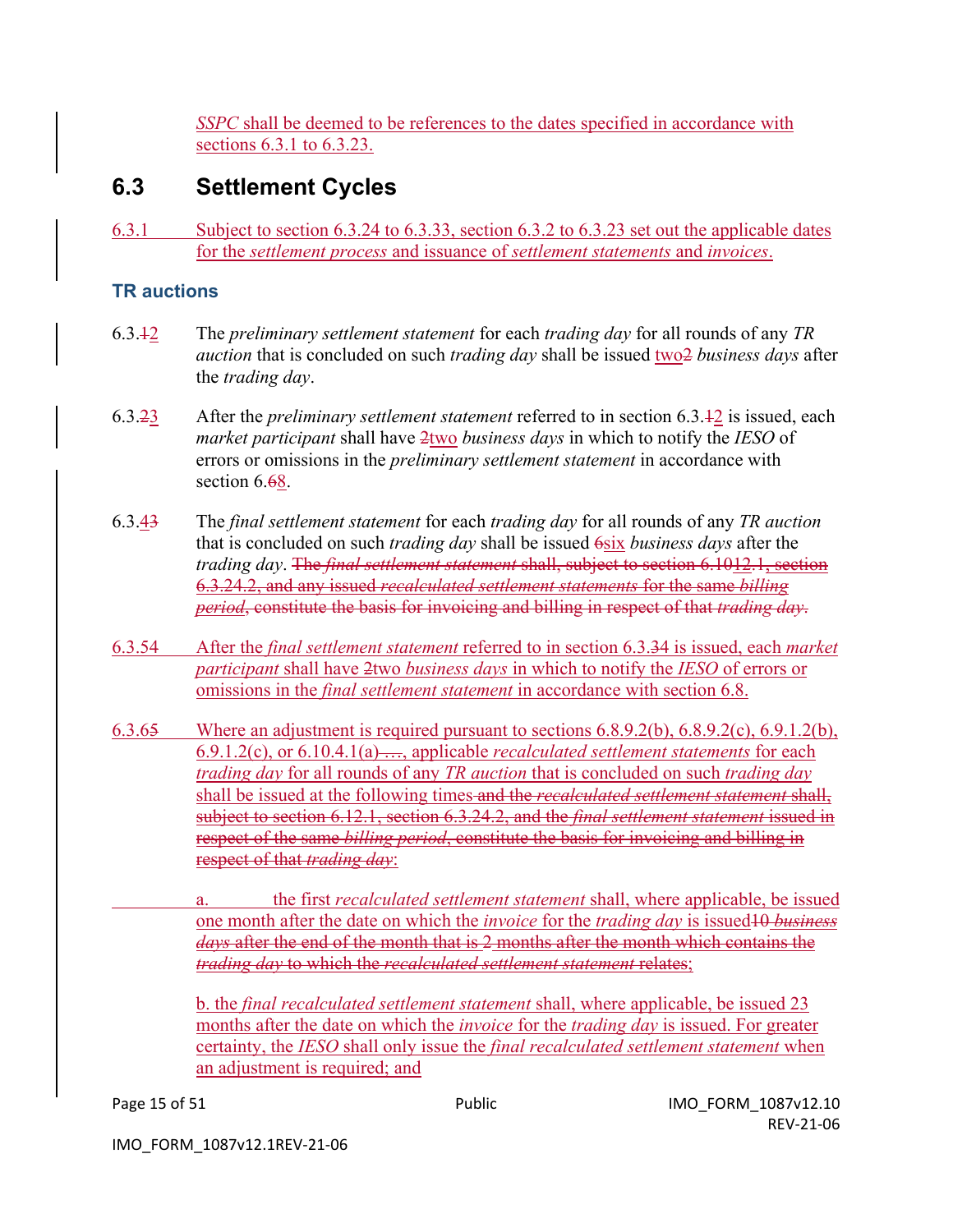c. notwithstanding the foregoing, and at the *IESO's* sole discretion, the *IESO* may issue, either in lieu of or in addition to the *recalculated settlements statement* referred to in section 6.3.6(a)-(b), an ad hoc *recalculated settlement statement* at any time up to and including the scheduled date to issue the *final recalculated settlement statement* for the relevant *trading day*. An ad hoc *recalculated settlement statement* may relate to any *trading day* that was invoiced in the preceding 23-month period.

- 6.3.76 After a *recalculated settlement statement* referred to in section 6.3.56 is issued, each *market participant* shall have two2 *business days* in which to notify the *IESO* of errors or omissions in the *recalculated settlement statement* in accordance with section 6.8.
- 6.3.8 The IESO shall issue one invoice to each market participant, covering all trading days within a billing period, on the same business day it issues the final settlement statement for the last trading day of that billing period.
- 6.3.985 The *market participant payment date* for all rounds of any *TR auction* that is concluded during such *billing period* shall be occur on the second *business day* following the issuance of the after the *invoice* is issued.
- 6.3.1096 Each *market participant* shall initiate the *electronic funds transfer* process in accordance with the provisions of section 6.124 so as to ensure that the *market participant's* payments in respect of all rounds of any *TR auction* that is concluded in each *billing period* reach the *IESO settlement clearing account* no later than the *close of banking business* (of the bank at which the *IESO settlement clearing account* is held) on the *market participant payment date*.
- 6.3.1107 The *IESO payment date* for all rounds of any *TR auction* that is concluded during such *billing period* shall be the second *business day* after the corresponding *market participant payment date*.
- 6.3.1218 The *IESO* shall initiate the *electronic funds transfer* process in accordance with the provisions of section 6.124 so as to ensure that the sums owing to each *market participant* in respect of all rounds of any *TR auction* that is concluded in each *billing period* reach each *market participant's settlement account* no later than the *close of banking business* (of the bank at which the *market participant's settlement account* is held) on the *IESO payment date.*

#### **Real-Time Markets**

6.3.1329 Subject to sections 6.3.20 23 and 6.3.2124.1, tThe *preliminary settlement statement* for each *trading day* in the *real-time markets* and in the *TR market*, other than in respect of the element referred to in section 6.3.12, shall be issued ten *business days* after the *trading day*. The *preliminary settlement statement* shall, subject to section 6.12.1, section 6.3.2326, and any issued final *settlement statement* and *recalculated*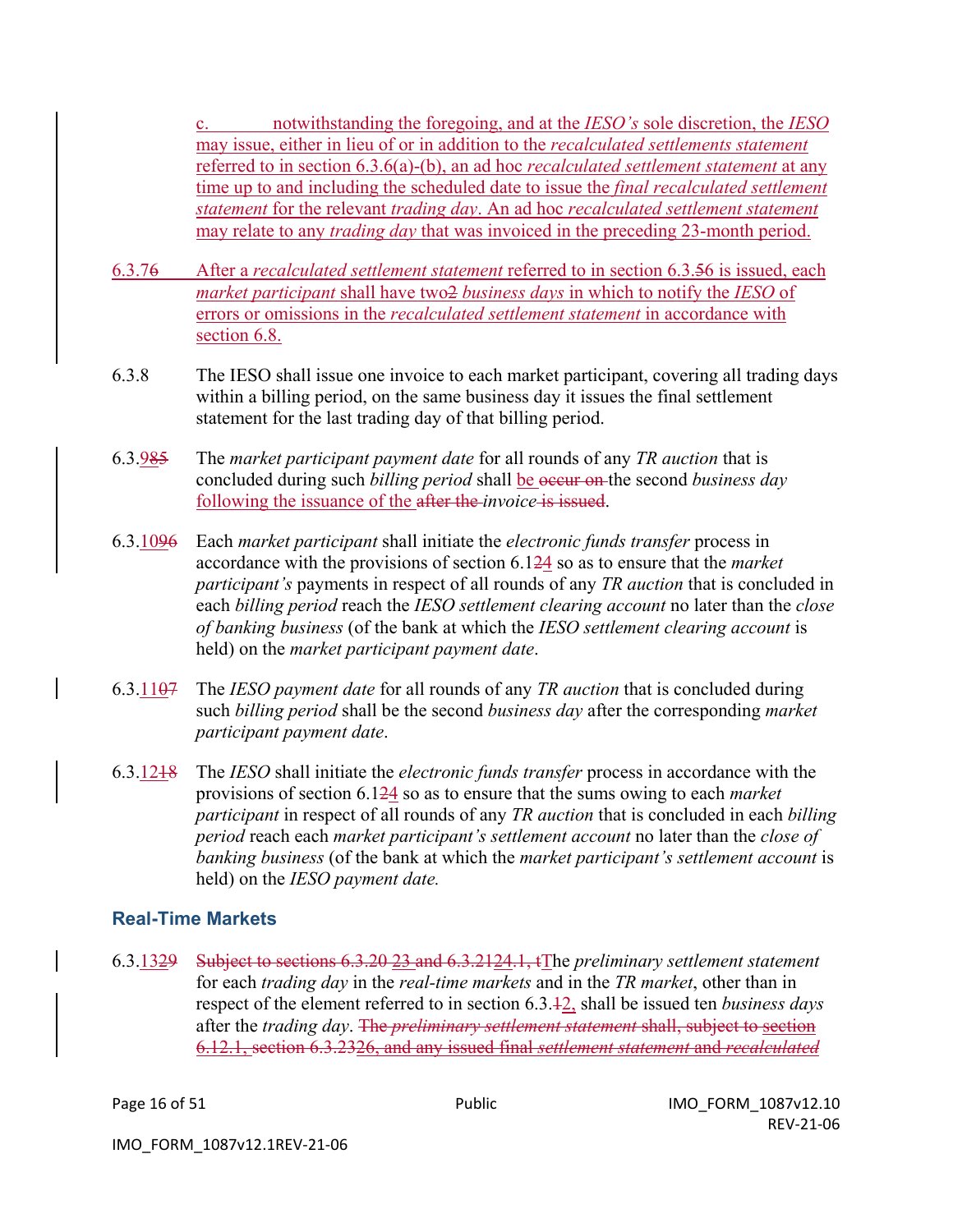*settlement statements* for the same *billing period*, constitute the basis for initial invoicing and billing.

- 6.3.1430 After the *preliminary settlement statement* referred to in section 6.3.9123 is issued, each *market participant* shall, subject to sections 6.3.10A, 6.3.18.1, 6.3.214.2 and 6.3.22.2, have four six *business days* to notify the *IESO* of errors or omissions in the *preliminary settlement statement* in accordance with section 6.86.
- 6.3.10A Each *market participant* shall have five *business days* to notify the *IESO* of errors or omissions in the *preliminary settlement statements* issued for each of the *trading days* of the first two *billing periods* following the first use of the day-ahead commitment process referred to in section 1.7.3 of chapter 7.
- 6.3.1541 Subject to sections 6.3.18.2, 6.3.20 23 and 6.3.2124.1, tThe *final settlement statement*  for each *trading day* in the *real-time markets* and in the *TR market*, other than in respect of the element referred to in section 6.3.32, shall be issued ten *business days* after the issuance of the *preliminary settlement statement* for that *trading day*. and shall, in the case of the *real-time markets*, reflect the outcome of the validation procedure undertaken in accordance with section 6.68. The *final settlement statement*  shall, subject to sections 6.3.26 and 6.12.1 and any issued *preliminary settlement statement* and *recalculated settlement statements* for the same *billing period*, be the basis for invoicing and billing.
- 6.3.12 The *final settlement statement* shall, subject to sections 6.3.23 and 6.10.1, be the basis for final invoicing and billing.
- 6.3.165 After the *final settlement statement* referred to in section 6.3.145 is issued, each *market participant* shall have 6six *business days* in which to notify the *IESO* of errors or omissions in the *final settlement statement* in accordance with section 6.8.
- 6.3.176 Where an adjustment is required pursuant to sections 6.8.9.2(b), 6.8.9.2(c), 6.9.1.2(b), 6.9.1.2(c), or 6.10.4.1(a)section …, applicable *recalculated settlement statements* for each *trading day* for each *trading day* in the *real-time markets* and in the *TR market*, other than in respect of the element referred to in section 6.3.51, shall be issued at the following times and the *recalculated settlement statement* shall, subject to sections 6.3.26 and 6.12.1, the *preliminary settlement statement*, and the *final settlement statement* issued in respect of the same *billing period*, constitute the basis for invoicing and billing in respect of that *trading day*:
	- a. the first *recalculated settlement statement* shall, where applicable, be issued two months after the date on which the *invoice* for the *trading day* is issuedthe first *recalculated settlement statement* shall, where applicable, be issued 10 *business days* after the end of the month that is 2 months after the month which contains the *trading day* to which the *recalculated settlement statement* relates;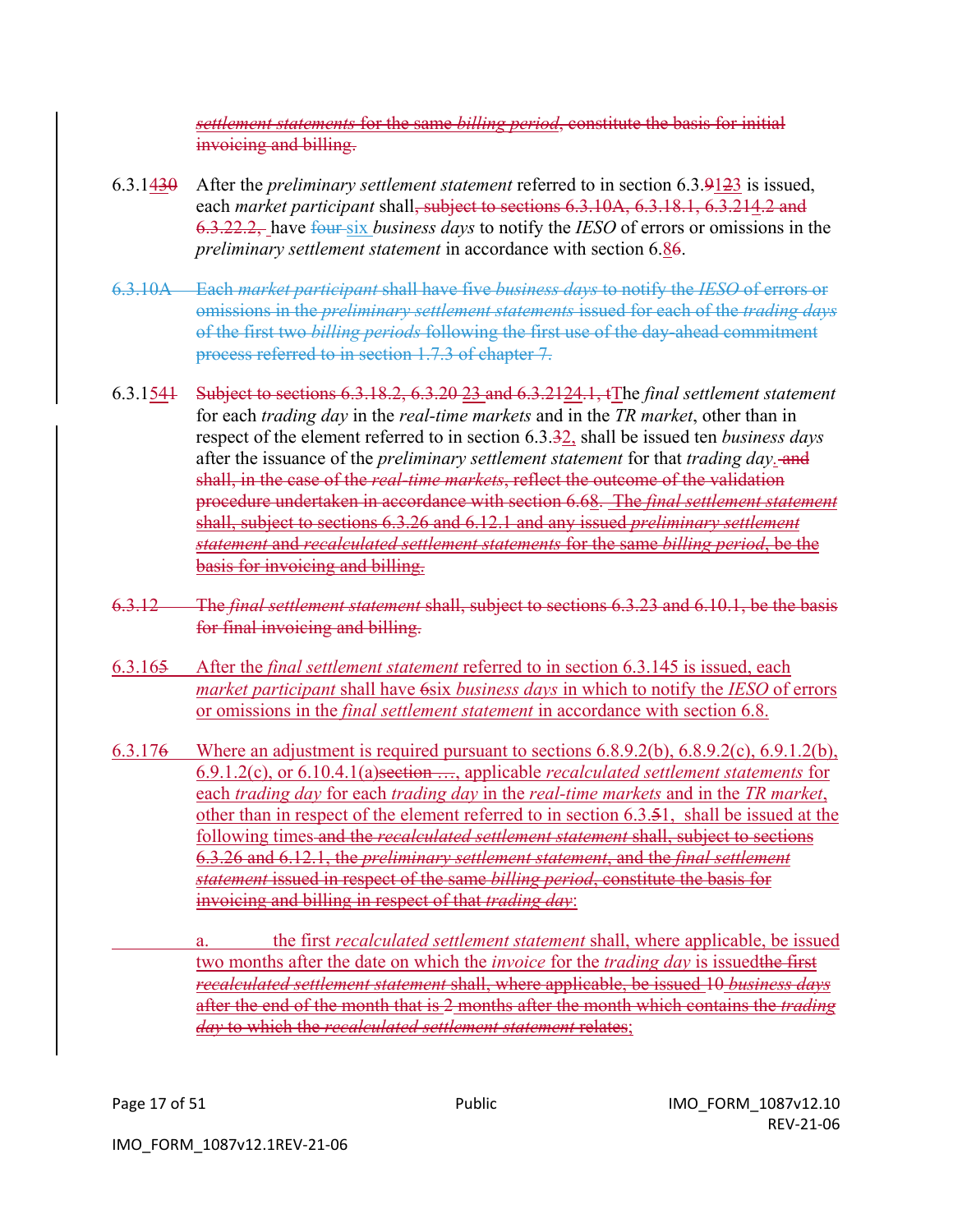- b. the second *recalculated settlement statement* shall, where applicable, be issued three months after the date on which the *invoice* for the *trading day* is issuedthe second *recalculated settlement statement* shall, where applicable, be issued 10 *business days* after the end of the month that is 3 months after the month which contains the *trading day* to which the *recalculated settlement statement* relates;
- c. the third *recalculated settlement statement* shall, where applicable, be issued six months after the date on which the *invoice* for the *trading day* is issuedthe third *recalculated settlement statement* shall, where applicable, be issued 10 *business days* after the end of the month that is 6 months after the month which contains the *trading day* to which the *recalculated settlement statement* relates;
- d. the fourth *recalculated settlement statement* shall, where applicable, be issued nine months after the date on which the *invoice* for the *trading day* is issuedthe fourth *recalculated settlement statement* shall, where applicable, be issued 10 *business days* after the end of the month that is 9 months after the month which contains the *trading day* to which the *recalculated settlement statement* relates;
- e. the fifth *recalculated settlement statement* shall, where applicable, be issued twelve months after the date on which the *invoice* for the *trading day* is issuedthe fifth *recalculated settlement statement* shall, where applicable, be issued 10 *business days* after the end of the month that is 12 months after the month which contains the *trading day* to which the *recalculated settlement statement* relates;
- f. the sixth *recalculated settlement statement* shall, where applicable, be issued eighteen months after the date on which the *invoice* for the *trading day* is issuedthe sixth *recalculated settlement statement* shall, where applicable, be issued 10 *business days* after the end of the month that is 18 months after the month which contains the *trading day* to which the *recalculated settlement statement* relates; and
- g. the *final recalculated settlement statement* shall be issued 23 months after the date on which the *invoice* for the *trading day* is issuedshall be issued 10 *business days* after the end of the month that is 25 months after the month which contains the *trading day* to which the *recalculated settlement statement* relates. For greater certainty, the *IESO* shall always issue the *final recalculated settlement statement;* and
- h. notwithstanding the foregoing, and at the *IESO's* sole discretion, the *IESO* may issue, either in lieu of or in addition to the *recalculated settlements statements* referred to in section 6.3.6(a)-(g), an ad hoc *recalculated settlement statement* at any time up to and including the scheduled date to issue the *final recalculated settlement statement* for the relevant *trading day*. An ad hoc *recalculated settlement statement* may relate to any *trading day* that was invoiced in the preceding 23-month period.

*.*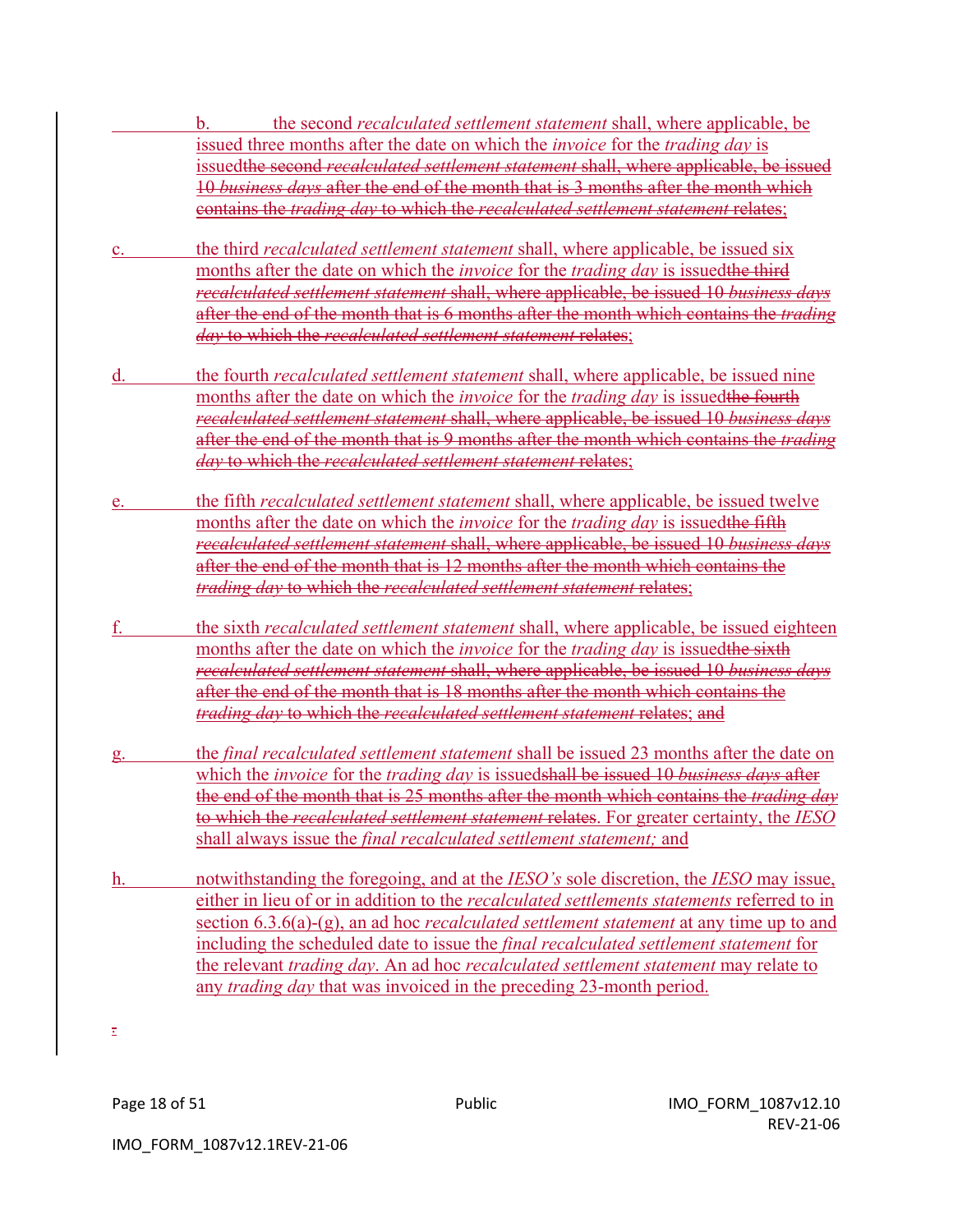- 6.3.187 After a *recalculated settlement statement* referred to in section 6.3.167 is issued, other than in respect of a *final recalculated settlement statement*, each *market participant* shall have 6six *business days* in which to notify the *IESO* of errors or omissions in the *recalculated settlement statement* in accordance with section 6.8.
- 6.3.1983 The *IESO* shall, subject to section 6.3.23 26 and 6.3.2932, issue one *invoice* to each *market participant*, covering all *trading days* within a *billing period* on the same day it issues the *preliminary settlement statement* for the last *trading day* of that *billing period*.
- 6.3.142019 The *market participant payment date* for each *real-time market billing period* and for each *TR market billing period* shall <del>, subject to section 6.3.236,</del> 6.3.3027 and 6.3.3229, be the second *business day* following the issuance of the *invoice*.
- 6.3.15210 Each *market participant* shall initiate the *electronic funds transfer* process in accordance with the provisions of section 6.124 so as to ensure that the *market participant's* payments for each *real-time market billing period* and for each *TR market billing period* reach the *IESO settlement clearing account* no later than the *close of banking business* (of the bank at which the *IESO settlement clearing account*  is held) on the *market participant payment date*.
- 6.3.16221 The *IESO payment date* for each *real-time market billing period* and for each *TR market billing period* shall, subject to sections 6.3.2326, 6.3.27 30 and 6.3.2932, be the second *business day* after the *market participant payment date*.
- 6.3.17232 The *IESO* shall initiate the *electronic funds transfer* process in accordance with the provisions of section 6.124 so as to ensure that the sums owing to each *market participant, forecasting entity,* and to each *transmitter* for each *real-time market billing period* and for each *TR market billing period* reach the *market participant's settlement account* or the *transmitter's transmission services settlement account*, as the case may be, no later than the *close of banking business* (of the bank at which the *market participant's settlement account* or the *transmitter's transmission services settlement account* is held) on the *IESO payment date*.
- 6.3.18 Until such time as this section 6.3.18 ceases to have effect in accordance with section 6.3.19:
- 6.3.18.1 each *market participant* shall have five *business days* in which to notify the *IESO* of errors or omissions in a *preliminary settlement statement* in lieu of the period referred to in section 6.3.10; and
- 6.3.18.2 *final settlement statements* for each *trading day* shall be issued twelve *business days*  after the issuance of the *preliminary settlement statement* for that *trading day* in lieu of the period referred to in section 6.3.11.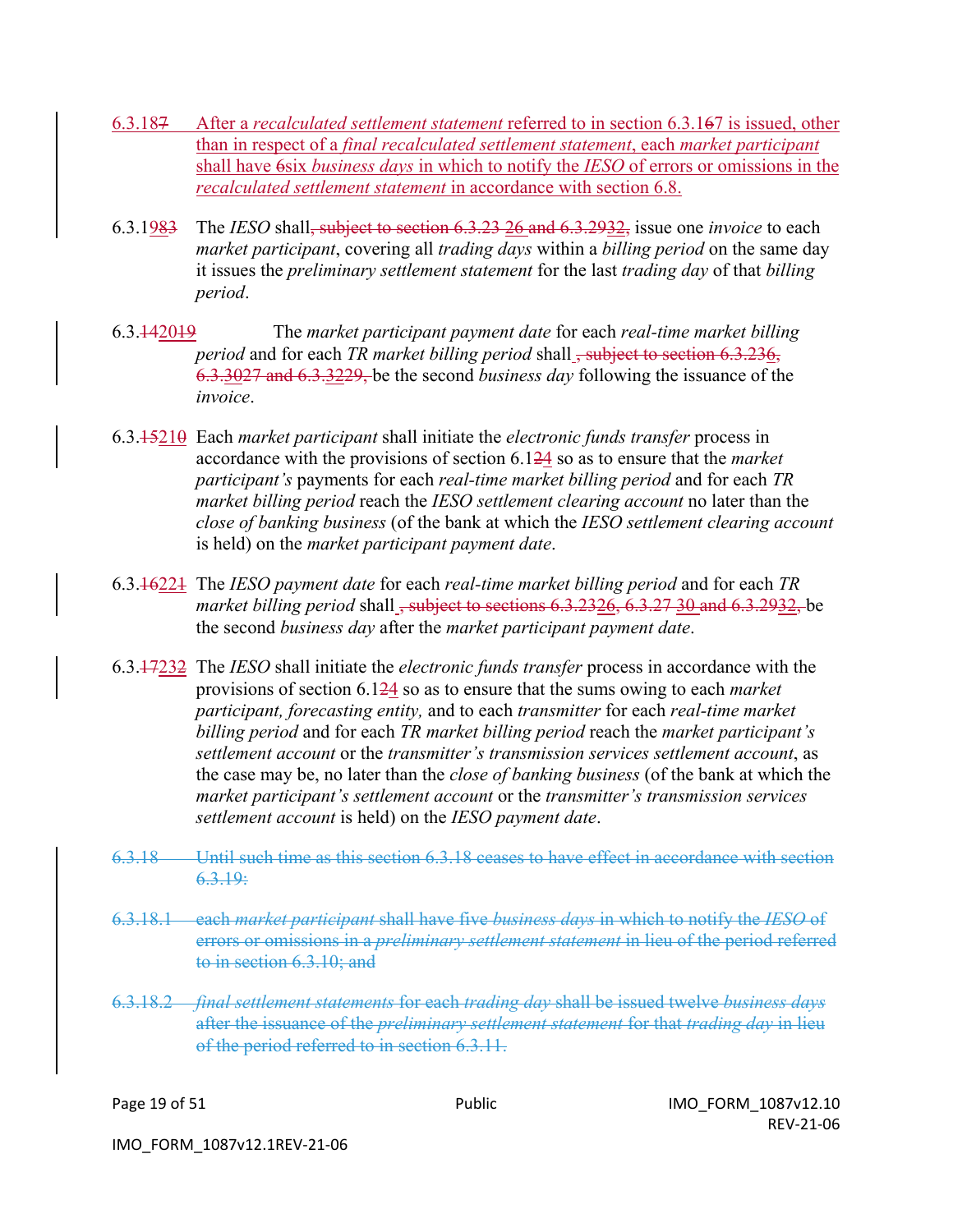- 6.3.19 Section 6.3.18 shall cease to have effect:
- 6.3.19.1 where the *market commencement date* occurs between January 1 and June 30, on January 1 of the calendar year immediately following the calendar year in which the *market commencement date* occurs; or
- 6.3.19.2 where the *market commencement date* occurs between July 1 and December 31, on July 1 of the calendar year immediately following the calendar year in which the *market commencement date* occurs.

#### **Delays**

- 6.3.2043 The *IESO* may delay the issuance of *preliminary settlement statements* for a *trading day* to a date later than that provided for in sections 6.3.12, 6.3.34, 6.3.56, 6.3.123, 6.3.145, and 6.3.167, as the case may be,section 6.3.9 where, in the *IESO's* opinion significant inaccuracies exist in the *preliminary settlement statements* such as to justify such delay.
- 6.3.21254 Where the *IESO* delays the issuance of *preliminary* one or more *settlement statements*  for a *trading day* pursuant to section 6.3.20234:
	- 6.3.21254.1 the issuance of *preliminary settlement statements* for any immediately succeeding *trading days* that would otherwise be required pursuant to sections 6.3.12, 6.3.34, 6.3.56, 6.3.123, 6.3.145, and 6.3.167, as the case may be, section 6.3.9 to be issued prior to the date referred to in section  $6.3.222256.1$  shall be delayed to that date or to such later date(s) or dates as may be determined and *published* by the *IESO* having regard to the number of such *trading days*; and
	- 6.3.21254.2 the date by which *market participants* must notify the *IESO* of errors or omissions in any *preliminary* delayed *settlement statements* for each of the *trading days* referred to in section 6.3.21245.1 shall be delayed : by the same number of days which the *settlement statement* to which the date relates is delayed.
		- a. while section 6.3.18.1 is in effect, to the date that is five *business days*  from the date on which the corresponding *preliminary settlement statements* were issued in accordance with section 6.3.21.1; or
		- b. when section 6.3.18.1 ceases to have effect, to the date that is four six *business days* from the date on which the corresponding *preliminary settlement statements* were issued in accordance with section 6.3.21.1.
		- 6.3.22265 Where the *IESO* delays the issuance of preliminary a *settlement statements* for a *trading day* pursuant to section 6.3.20234,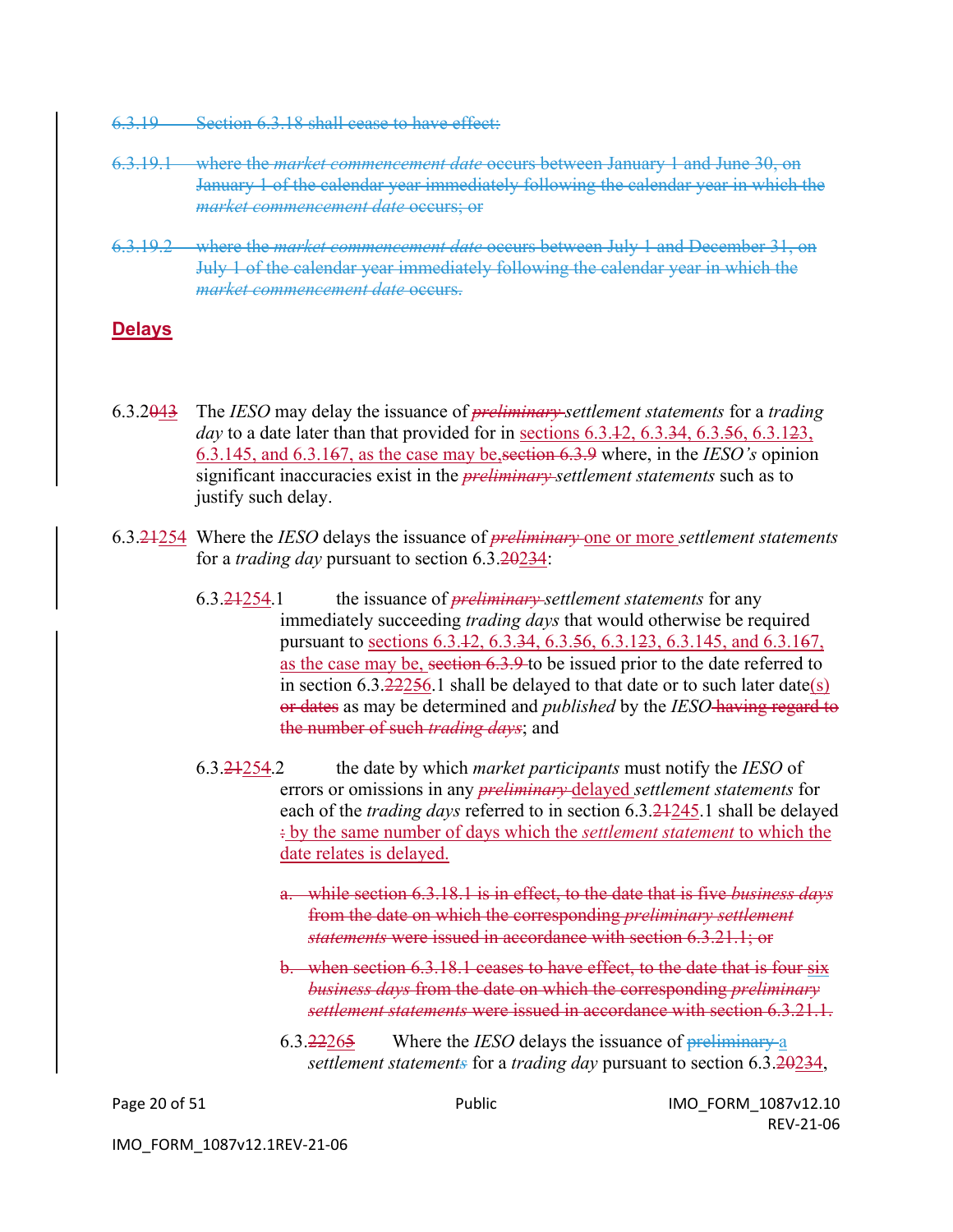the *IESO* shall *publish* notice of such delay, which notice shall indicate:

- 6.3.22265.1 the date on which such *preliminary settlement statements* shall be issued in lieu of the date referred to in sections 6.3.42, 6.3.34, 6.3.56, 6.3.123, 6.3.145, and 6.3.167, as the case may besection 6.3.9;
- 6.3.22265.2 the date by which *market participants* must notify the *IESO* of errors or omissions in such *preliminary settlement statements*, determined in accordance with section 6.3.245.210 or 6.3.18.1, as the case may be; and
- 6.3.22.3 the date by which the *final settlement statements* for such *trading day* shall be issued in lieu of the date referred to in section 6.3.11 or 6.3.18.2, as the case may be; and
- 6.3.22265.43 whether the *IESO* intends to invoke the estimated *invoice*  procedure referred to in section 6.3.2367.
- 6.3.2376 Where the *IESO* determines that it will be unable to issue *invoices* calculated in accordance with section 6.1012.1 in respect of a given *energy market billing period*  on or within  $\perp$ one *business day* of the applicable date determined in accordance with section 6.3.8 or 6.3.19specified in the *SSPC* by reason of the delay in issuance of *preliminary settlement statements* referred to in section 6.3.20 or 6.3.21 or for any other reason, the *IESO* shall, within two *business days* of the applicable date specified in the *SSPC*, issue to each *market participant* an estimated *invoice* for such *energy market billing period* in a net amount determined in accordance with section 6.3.25298.
- 6.3.24287 Where the *IESO* intends to invoke the estimated *invoice* procedure referred to in section 6.3.23 267 or to delay the issuance of *invoices* pursuant to section 6.3.29323, the *IESO* shall: *publish* a notice indicating whether the *IESO* intends, in accordance with section 6.3.301, to delay each of the *market participant payment date* and the *IESO payment date* associated with such *invoices* or estimated *invoices.*
- 6.3.24.1 issue:
- a. *invoices* calculated in accordance with section 6.10.1 in respect of a given *energy market billing period* within 1 *business day* of the applicable date specified in the *SSPC*; or
- b. estimated *invoices* within 2 *business days* of the applicable date specified in the *SSPC*,

as the case may be; and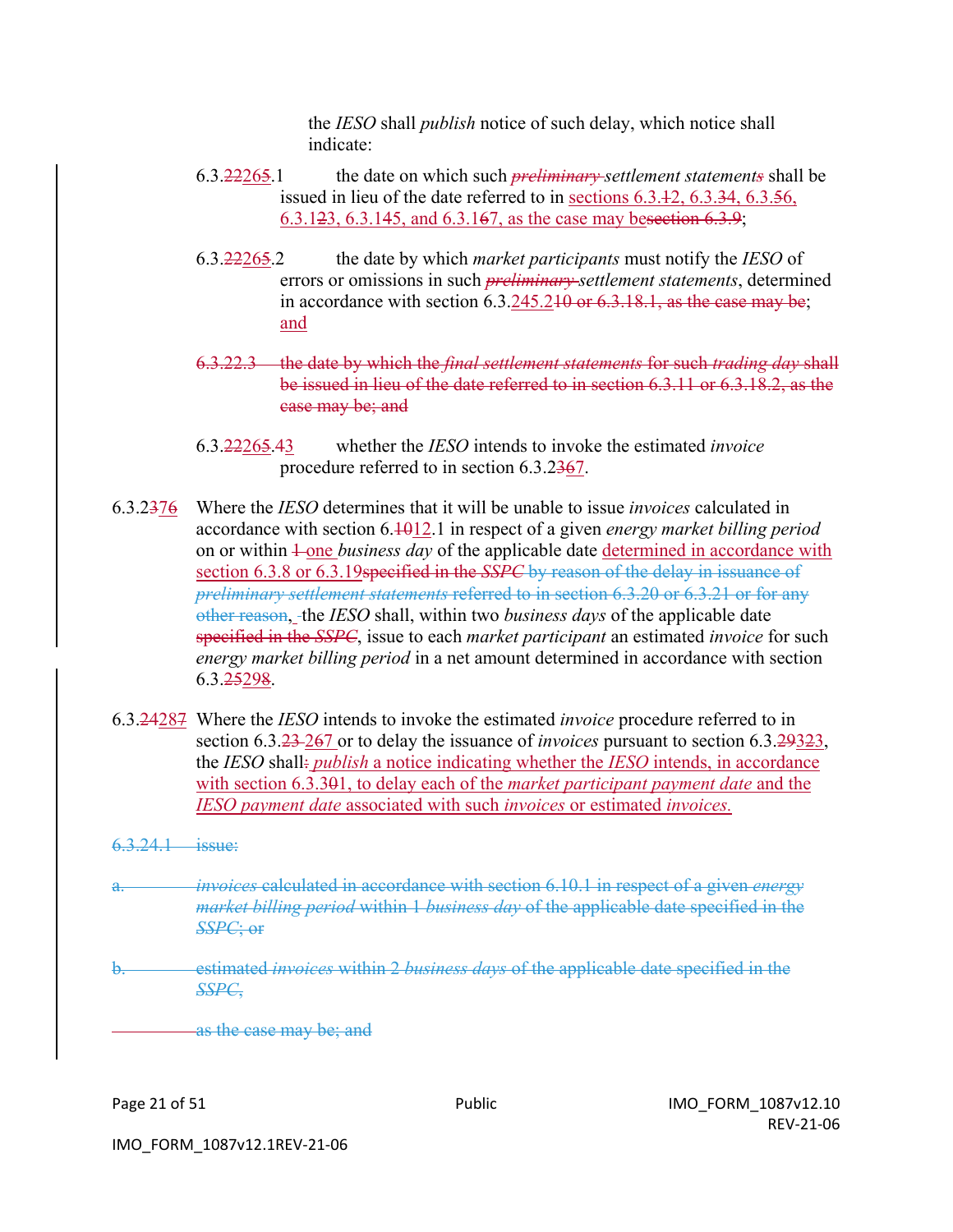- 6.3.24.2 *publish* a notice indicating whether the *IESO* intends, in accordance with section 6.3.27, to delay each of the *market participant payment date* and the *IESO payment date* associated with such *invoices* or estimated *invoices*.
- 6.3.25298 The amount of an estimated *invoice* issued to a *market participant* pursuant to section 6.3.23 267 shall, subject to section 6.3.262930, be equal to the aggregate of:
	- 6.3.25298.1 the net total for that *market participant* for all *trading days* that occurred during the *energy market billing period* prior to the date on which the issuance of *preliminary settlement statements* commenced to be delayed pursuant to section  $6.3.20 - 234$  or  $6.3.21 - 245$ . 1, as the case may be; and
	- 6.3.25298.2 for each *trading day* in the *energy market billing period* that occurred subsequent to the date referred to in section 6.3.25289.1, the net total for that *market participant* as set forth in the *final settlement statements* issued to that *market participant* in the preceding *energy market billing period*, commencing with the *final settlement statement*  issued for the last *trading day* of such preceding *energy market billing period* and using a number of *final settlement statements* equal to the number of *trading days* in the current *energy market billing period*  occurring subsequent to the date referred to in section 6.3.25289.1; and.
	- 6.3.298.3 for greater certainty, any net total for that *market participant* reflected on a *recalculated settlement statement* which would have otherwise been included on the *invoice* for the relevant *energy market billing period* shall not be reflected on the estimated *invoice.*
- 6.3.263029 Where the data required to determine the amount of an estimated *invoice* in accordance with section 6.3.25 289 is not readily available at the relevant time, the *IESO* shall issue to each applicable *market participant* an estimated *invoice* in an amount equal to:
	- 6.3.263029.1 the net amount of the *invoice* issued to the *market participant* for the preceding *energy market billing period* minus any amounts on such *invoice* included on a *recalculated settlement statement*; or
	- 6.3.263029.2 zero, if no *invoice* was issued to the *market participant* for the preceding *energy market billing period*.
- 6.3.27310 Where the *IESO* issues estimated *invoices* pursuant to section 6.3.24 278 or delays the issuance of *invoices* pursuant to section 6.3.29 323 in respect of a given *energy market billing period*, the *IESO* may, where the delay resulting in the need to issue an estimated *invoice* or to delay the issuance of the *invoices* has or is likely to have an adverse effect on the operation of the *IESO settlement clearing account*, delay each of the *market participant payment date* and the *IESO payment date* associated with such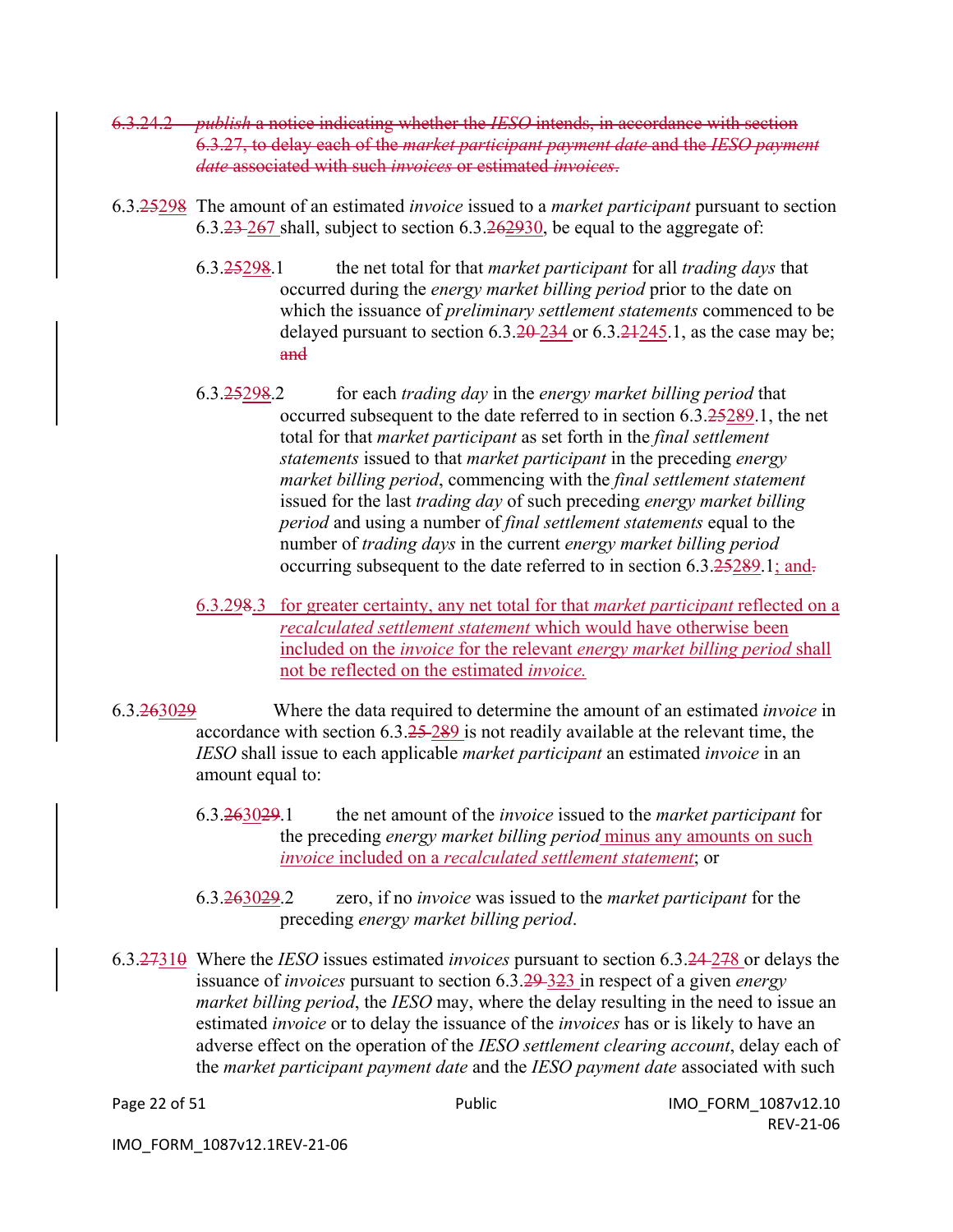estimated *invoice* or delayed *invoice* by one *business day* relative to the periods referred to in sections  $6.3.89$  or  $6.3.145$ , or sections  $6.3.101$  or  $6.3.167$ , respectively.

- 6.3.28321 Where the *IESO* issues to a *market participant* an estimated *invoice* in respect of a given *energy market billing period* pursuant to section 6.3.23267, the *IESO* shall adjust the *invoice* issued to the *market participant* for the next *energy market billing period* to reflect any net difference between the amount of the estimated *invoice* and the amount that would have been set forth on the *market participant's invoice* had the *invoice* been calculated in accordance with section 6.102.1 rather than estimated in accordance with section 6.3.23267, including adding any net amounts reflected on any *recalculated settlement statements* for the same *energy market billing period*.
- 6.3.29332 Where the *IESO* determines that:
	- 6.3.29332.1 it will be unable to issue *invoices* calculated in accordance with section 6.1012.1 in respect of a given *energy market billing period* on the applicable date specified in the accordance with sections 6.3.8 or 6.3.19 *SSPC* by reason of the delay in issuance of *preliminary settlement statements* referred to in section 6.3.2034 or 6.3.2445.1, or for any other reason; and
	- 6.3.29332.2 it is able to issue such *invoices* within 1one *business day* of the applicable date specified in accordance with sections 6.3.8 or 6.3.19 the *SSPC* such that the estimated *invoice* procedure referred to in sections 6.3.2367 to 6.3.31228 does not apply,

the *IESO* may delay the issuance of such *invoices* for such *energy market billing period* for a period of up to one+ *business day* relative to the applicable date specified in accordance with sections 6.3.8 or 6.3.19, as the case may bein the *SSPC*.

### **6.4 Settlement Statement Process**

- 6.4.1 The *IESO* shall issue *settlement statements* to each *market participant* to cover each *trading day* in accordance with section 6.5, section 6.6 and section 6.7, and shall provide the *settlement* data included in such *settlement statements* into the *settlement process*.in accordance with section 6.5.2 and section 6.5.3.
- 6.4.2 For each *settlement statement*, the *IESO* shall calculate a net *settlement amount* for each *market participant* for the *trading day*. The net *settlement amount* shall be comprised of:
	- 6.4.2.1 the aggregate of the trading amounts from each transaction in each *settlement hour* in the *trading day*; and
	- 6.4.2.2 the aggregate of the amounts for the purchase or sale of *TR*s in all rounds of any *TR auction* that is concluded on the *trading day*,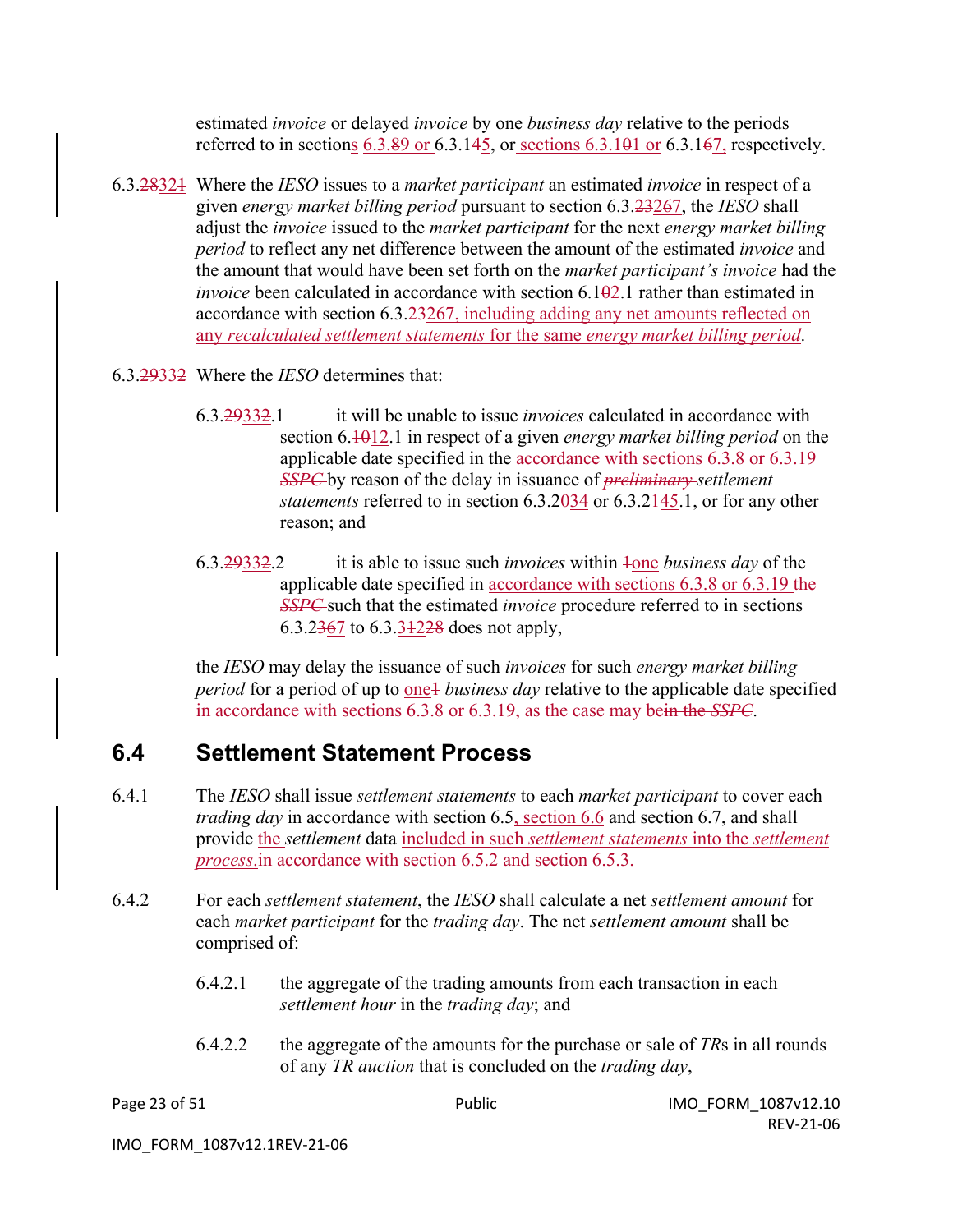adjusted to reflect any fees payable by the *market participant* and any other adjustment amounts payable or receivable pursuant to these *market rules.*

- 6.4.3 The net *settlement amount* referred to in section 6.4.2 shall be a positive or negative dollar amount for each *market participant* and:
	- 6.4.3.1 where the net *settlement amount* for a *market participant* is negative, the absolute value of the *settlement amount* shall be an amount payable by the *market participant* to the *IESO*; or
	- 6.4.3.2 where the net *settlement amount* for a *market participant* is positive, the *settlement amount* shall be an amount receivable by the *market participant* from the *IESO*.
- 6.4.4 *Settlement statements* shall be considered issued to *market participant*s when releasedissued in accordance with the applicable *market manuals*.
- 6.4.5 It is the responsibility of each *market participant* to notify the *IESO* if it fails to receive a *settlement statement* on the date specified for issuance of such *settlement statement* in accordance with sections 6.3.2 to 6.3.23 the *SSPC* or, where applicable, on any of the dates referred to in section 6.3.2145.1 and 6.3.2256. Each *market participant* shall be deemed to have received a given *settlement statement* on the relevant date specified in accordance with sections 6.3.2 to 6.3.23 in the *SSPC* or, where applicable, on any of the dates referred to in sections 6.3.2445.1 and 6.3.2256, unless it notifies the *IESO* to the contrary within two *business days* of date specified for issuance of such *settlement statement* in accordance with sections 6.3.2 to 6.3.23.
- 6.4.6 In the event that a *market participant* notifies the *IESO* that it has failed to receive a *settlement statement* on the date specified for that *settlement statement* in accordance with sections 6.3.2 to 6.3.23 the *SSPC* or, where applicable, on any of the dates referred to in sections 6.3.2145.1 and 6.3.2256*,* the *IESO* shall re-send the *settlement statement*, in which case the *settlement statement* shall be considered to have been received on the date the re-sent *settlement statement* is sent to the *market participant.*

### **6.5 Preliminary Settlement Statement Coverage**

- 6.5.1 The *IESO* shall issue to each *market participant* separate *preliminary settlement statements* to cover:
	- 6.5.1.1 transactions in all rounds of any *TR auction* that is concluded on a given *trading day*; and
	- 6.5.1.2 transactions in the *real-time markets* and in the *TR market*, other than in respect of the element referred to in section 6.5.1.1,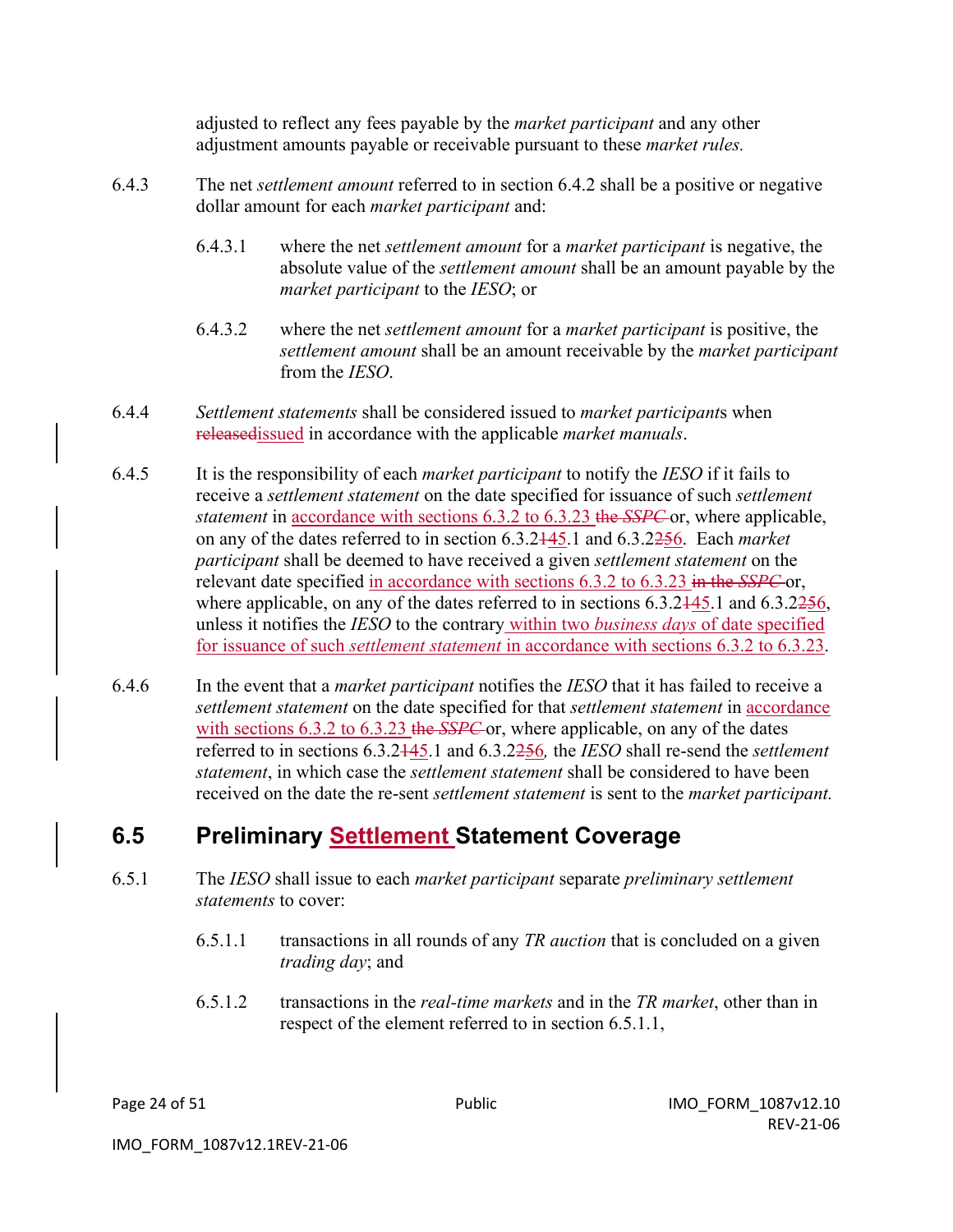6.5.1.3 in accordance with the timelines set forth in  $\pm$ 

 $6.5.1.3$  sections  $6.3.12, \text{·} \text{or}$ 

- 6.5.1.4 any of sections 6.3.9123, 6.3.20 234 and 6.3.21 245.1, as may be applicable.
- 6.5.2 *Preliminary settlement statements* related to each *market participant* for all rounds of any *TR auction* that is concluded on a given *trading day* shall include, in electronic format, for each *settlement hour* of the relevant *trading day* or for each such *TR auction*, as the case may be, referenced by applicable *charge type*:

6.5.2.1 [Intentionally left blank – section deleted]

6.5.2.2 [Intentionally left blank – section deleted]

- 6.5.2.31 the *hourly Ontario energy price* in that *settlement hour*;
- 6.5.2.24 the payment for the *settlement hour*, either from the *market participant* to the *IESO*, or from the *IESO* to the *market participant*;
- 6.5.2.34A all fees, charges, credits and payments applicable to the *market participant* in respect of the purchase or sale of a *TR* in all rounds of such *TR auction*; and
- 6.5.2.5 [Intentionally left blank section deleted]
- 6.5.2.46 for each type of charge listed, the total *trading day's* charges and a *billing period*-to-date total.
- 6.5.2A3 *Preliminary settlement statements* related to each *market participant* for the *real-time markets* and for the *TR market,* other than in respect of the element referred to in section 6.5.2, shall include the *settlement amounts,* prices and quantities described in section 6.5.34, presented as follows:
	- 6.5.2A3.1 for each hourly *settlement amount* referred to in section 3, by *metering interval* or *settlement hour,* as the case may be, depending upon the manner of calculation of the *settlement amount* as described in section 3;
	- 6.5.2A3.2 for each non-hourly *settlement amount* referred to in section 4 or 5 that is required to be calculated over or in respect of a given *billing period,* by *billing period,* provided that such non-hourly *settlement amounts* shall be included only in the *preliminary settlement statement* issued in respect of the last *trading day* of a *billing period*; and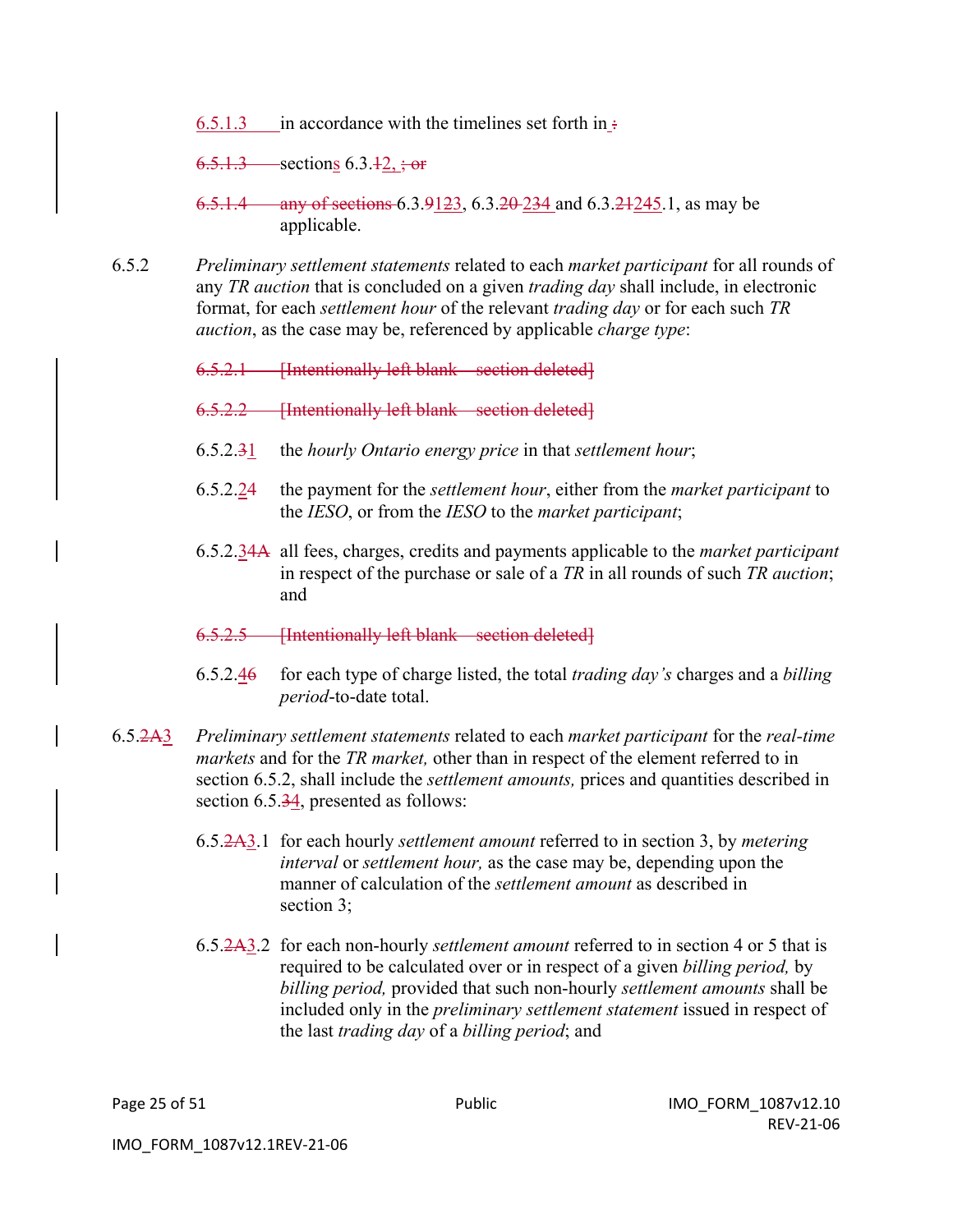- 6.5.2A3.3 for each non-hourly *settlement amount,* other than those referred to in section 6.5.2A3.2, by *metering interval, settlement hour,* or *trading day,* as the case may be, depending upon the time period over or with respect to which the relevant *settlement amount* is required to be calculated pursuant to section 4, or 5.
- 6.5.34 The *preliminary settlement statements* referred to in section 6.5.2A 3 shall be in electronic format and shall set forth, for the *market participant* to whom the *preliminary settlement statement* is issued and referenced by applicable *charge type*:
	- 6.5.34.1 the *energy* injected or withdrawn by each of that *market participant's registered facilities* as determined in each of :

a. the *market schedule* ; and

b. the *real-time schedule*.

;

#### c. [Intentionally left blank]

- 6.5.34.1A2 the allocated quantities of *energy* withdrawn or injected by each of that *market participant's registered facilities*.
- 6.5.3.1B [Intentionally left blank section deleted]
- 6.5.34.32 the aggregate quantity of each class of *operating reserve* provided by each of that *market participant's registered facilities* as determined in each of :-
- a. the *market schedule*; and
- b. the *real-time schedule*.

 $\frac{1}{2}$ 

#### c. [Intentionally left blank]

6.5.34.43 the aggregate quantities or capacities, as the case may be, of each *contracted ancillary service* scheduled and provided from each of that *market participant's registered facilities;*

#### 6.5.3.4 [Intentionally left blank – section deleted]

- 6.5.34.5 the *physical bilateral contract quantities* for thateach *market participant*;
- 6.5.34.6 the availability payments to be made in each *billing period* under *reliability must-run contracts* to each of that *market participant's reliability must-run resources*;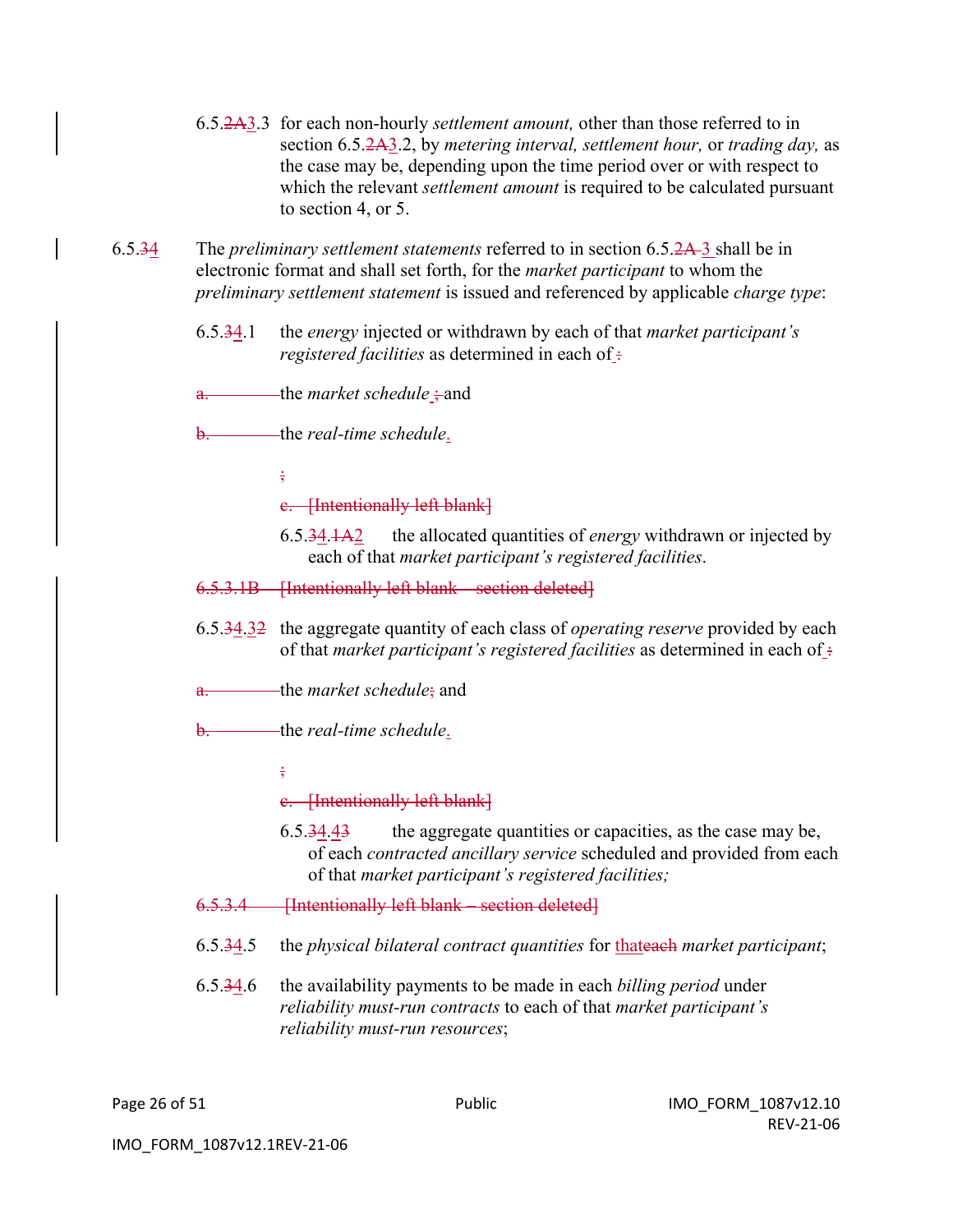- 6.5.34.7 details of performance incentive payments or penalties applicable to the *market participant*;
- 6.5.34.8 the hourly *energy market price* applying to each of that *market participant's registered facilities*;
- 6.5.34.9 the applicable 5-minute price for each class of *operating reserve* for each of that *market participant's registered facilities;*
- 6.5.34.10 detailed calculations of applicable *transmission services charges*, and the *market participant's* share of these;
- 6.5.34.11 the total of each type of *contracted ancillary service* charges, and the *market participant's* share of these;
- 6.5.34.12 all *real-time market* fees, charges and payments applicable to the *market participant* and the basis for deriving those fees, charges or payments;
- 6.5.34.13 for each type of charge listed, the total *trading day's* charges and a *billing period*-to-date total; and

6.5.3.14 [Intentionally left blank]

6.5.3.15 [Intentionally left blank]

6.5.34.146 all *TR market* fees, charges, credits and payments applicable to the *market participant.*

#### **6.67 Final Settlement Statement Coverage**

- 6.76.1 The *IESO* shall issue to each *market participant* separate *final settlement statements* to cover:
	- 6.76.1.1 transactions in all rounds of any *TR auction* that is concluded on a given *trading day*;
	- 6.76.1.2 transactions in the *real-time markets* and in the *TR market*, other than in respect of the element referred to in section 6.76.1.1; and
	- 6.6.1.3 the outcome of the validation procedure undertaken in accordance with section 6.8, section and 6.9,
- 6.6.1.4 in accordance with the timelines set forth in sections 6.3.34, 6.3.145, 6.3.245.1, and  $6.3.256.1, \div$

6.7.1.3 section 6.3.3; and

IMO\_FORM\_1087v12.1REV-21-06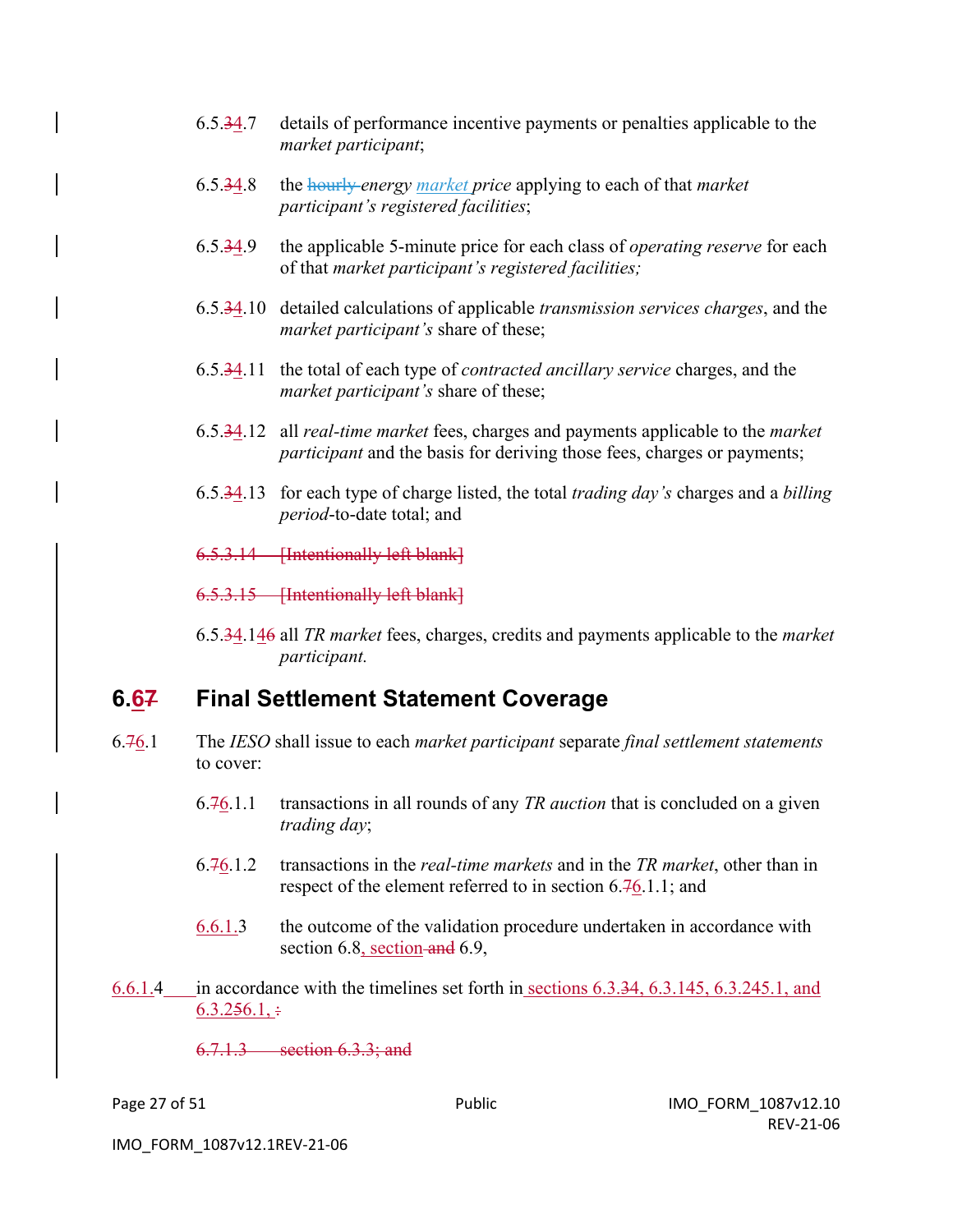- 6.7.1.4 any of sections 6.3.11, 6.3.18.2, 6.3.21.1 and 6.3.22.3, as may be applicable.
- 6.76.2 The *final settlement statement* shall be in the same form as the *preliminary settlement statement* and shall include all of the information provided in the *preliminary settlement statement*, as amended following the validation procedure set forth in section 6.68 and 6.9-, where applicable.
- 6.76.3 In accordance with the provisions of sections  $6.68.9611$ , and  $6.68.8113$ ,  $6.9.1.2$ , 6.9.4, *final settlement statements* shall include any required adjustments as a credit or debit to each affected *market participant* resulting from *settlement* disagreements that have been resolved prior to the issue date of the **correspondingapplicable** *final settlement statements*.
- 6.76.4 Each *market participant* that receives a *final settlement statement* is required to pay any net debit on the corresponding *market participant payment date* and shall be entitled to receive any net credit shown in the *final settlement statement* on the corresponding *IESO payment date*, whether or not there is any outstanding disagreement regarding the amount of the debit or credit.

## **6.7 Recalculated Settlement Statement Coverage**

- 6.7.1 The *IESO* shall, when applicable, issue to each *market participant* separate *recalculated settlement statements* to cover adjustments required pursuant to sections 6.8, 6.9 and the processes outlined in section 10.4 of Chapter 6 and section 6C of Chapter 10 in respect of:
- 6.7.1.1 transactions in all rounds of any *TR auction* that is concluded on a given *trading day*; and
- $6.7.1.2 \t\div$
- 6.7.1.2 transactions in the *real-time markets* and in the *TR market*, other than in respect of the element referred to in section 6.7.1.1,
- $6.7.1.3$  that require adjustment pursuant to sections... , in
- $\frac{\dot{m}}{\text{ar}}$  accordance with the timelines set forth in sections 6.3.56, 6.3.167, 6.3.245.1, and 6.3.256.1, as may be applicable.
- 6.7.1.3 section 6.3.3; and
- 6.7.1.4 any of sections 6.3.11, 6.3.21.1 and 6.3.22.3, as may be applicable.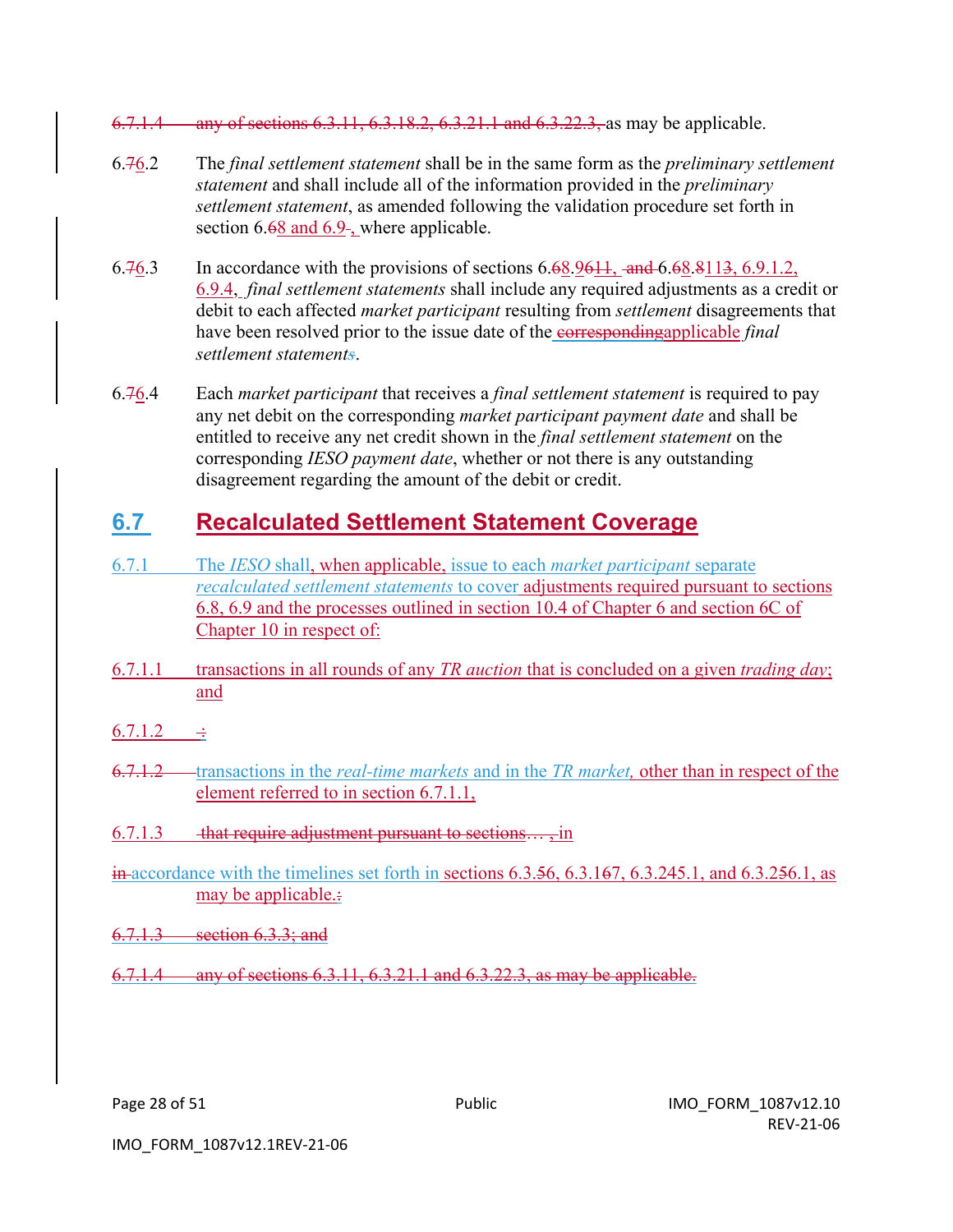- 6.7.2 The *recalculated settlement statement* shall be in the same form as the *final settlement statement* and shall include all of the information provided in the most recently issued *settlement statement* for the *trading day* for which the *recalculated settlement statement* relates, as amended following the validation procedure set forth in section 6.68 and 6.9 and the processes outlined in section 10.4 of Chapter 6 and section 6C of Chapter 10, where applicable where applicable.
- 6.7.3 In accordance with the provisions of sections 6.68.6119, and 6.68.8131, 6.9.1.2, 6.9.4, and the processes outlined in section 10.4 of Chapter 6 and section 6C of Chapter 10, where applicable, *recalculated settlement statements* shall include any required adjustments as a credit or debit to each affected *market participant* resulting from *settlement* disagreements that have been resolved prior to the issue date of the correspondingapplicable *recalculated settlement statement*.
- 6.7.4 Each *market participant* that receives a *recalculated settlement statement* is required to pay any net debit on the corresponding *market participant payment date* and shall be entitled to receive any net credit shown in the *recalculated settlement statement* on the corresponding *IESO payment date*, whether or not there is any outstanding disagreement regarding the amount of the debit or credit.

### **6.68 Market Participant Validation of Preliminary Settlement Statements**

- 6.68.1 Each *market participant* shall have the opportunity to review itsall of its *preliminary settlement statements,* upon receiptwith the exception of *final recalculated settlement statement*. Subject to the terms of this section 6.8, Aa *market participant* may register a disagreement with the *IESO* with respect to suchany *preliminary settlement statement* other than a *final recalculated settlement statements* by filling a *notice of disagreement* in accordance with the timelines set forth in: sections 6.3.23, 6.3.45, 6.3.76, 6.3.134, 6.3.156, 6.3.178, and 6.3.245.2, as the case may be.
- 6.6.1.1 section 6.3.2; and
- 6.6.1.2 section 6.3.10, 6.3.18.1, 6.3.21.2 or 6.3.22.2, as the case may be.
- 6.68.2 Subject to sections 6.68.9 124and 6.6.11, if a *market participant* disagrees with any item or calculation set forth in a *preliminary settlement statement* that -it has received, or considers that there is an omission in such *preliminary settlement statement,* it may provide the *IESO* with a *notice of disagreement* in such form as may be established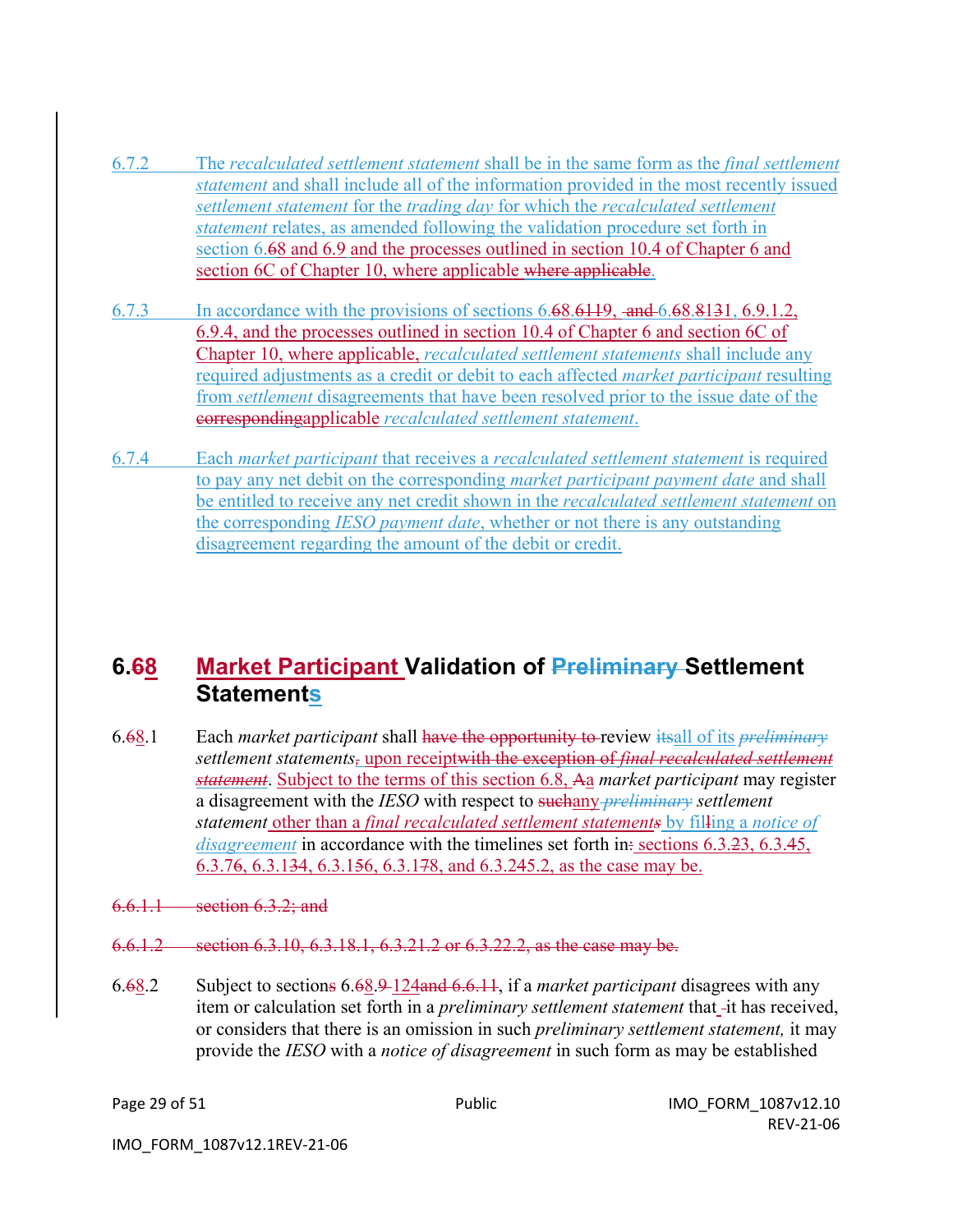by the *IESO* and in accordance with section x6.8.54. which shall clearly state, with supporting material, the nature of the disagreement and a proposed resolution of it.

6.68.2A3 Subject to sections 6.8.142, if a *market participant* disagrees with an item or calculation set forth on a *final settlement statement* or a *recalculated settlement statement*, other than a *final recalculated settlement statement* , a *final settlement statement* that*:*

(a) consists of an adjustment to the corresponding *preliminary settlement statement* made pursuant to section 6.8.11.2 that does not reflect the agreement between the *IESO* and the *market participant* as to the adjustment;

(ab) differs in amount from the same item or calculation set forth on an earlier *settlement statement* corresponding to the same *trading day* the corresponding *preliminary settlement statement* and it is not an item or calculation identified on the *final settlement statement* as associated with an adjustment flag indicating that an adjustment has been made; or

(bc) is an item or calculation which is new and not set forth on an earlier *settlement statement* corresponding to the same *trading day* the corresponding *preliminary settlement statement,*

it may provide the *IESO* with a *notice of disagreement* in such form as may be established by the *IESO* and in accordance with section 6.8.54. For greater certainty, a *market participant* shall not provide a *notice of disagreement* to the *IESO* if the item or calculation on a *final settlement statement* or *recalculated settlement statement* with which the *market participant* disagrees *final settlement statement* with which the *market participant* disagrees is not captured by sections (aa) or to (eb) above.

6.68.2B4 Subject to sections 6.8.14, if a *market participant* disagrees with an item or calculation set forth on a *recalculated settlement statement* that*:*

(a) consists of an adjustment to the corresponding *final settlement statement* made pursuant to section 6.8.11.2 that does not reflect the agreement between the *IESO* and the *market participant* as to the adjustment;

(b) differs in amount from the same item or calculation set forth on the corresponding *final settlement statement* and it is not an item or calculation identified on the *recalculated settlement statement* as associated with an adjustment flag indicating that an adjustment has been made; or

(c) is an item or calculation which is new and not set forth on the corresponding *final settlement statement,*

it may provide the *IESO* with a *notice of disagreement* in such form as may be established by the *IESO* and in accordance with section 6.8.5. For greater certainty, a *market*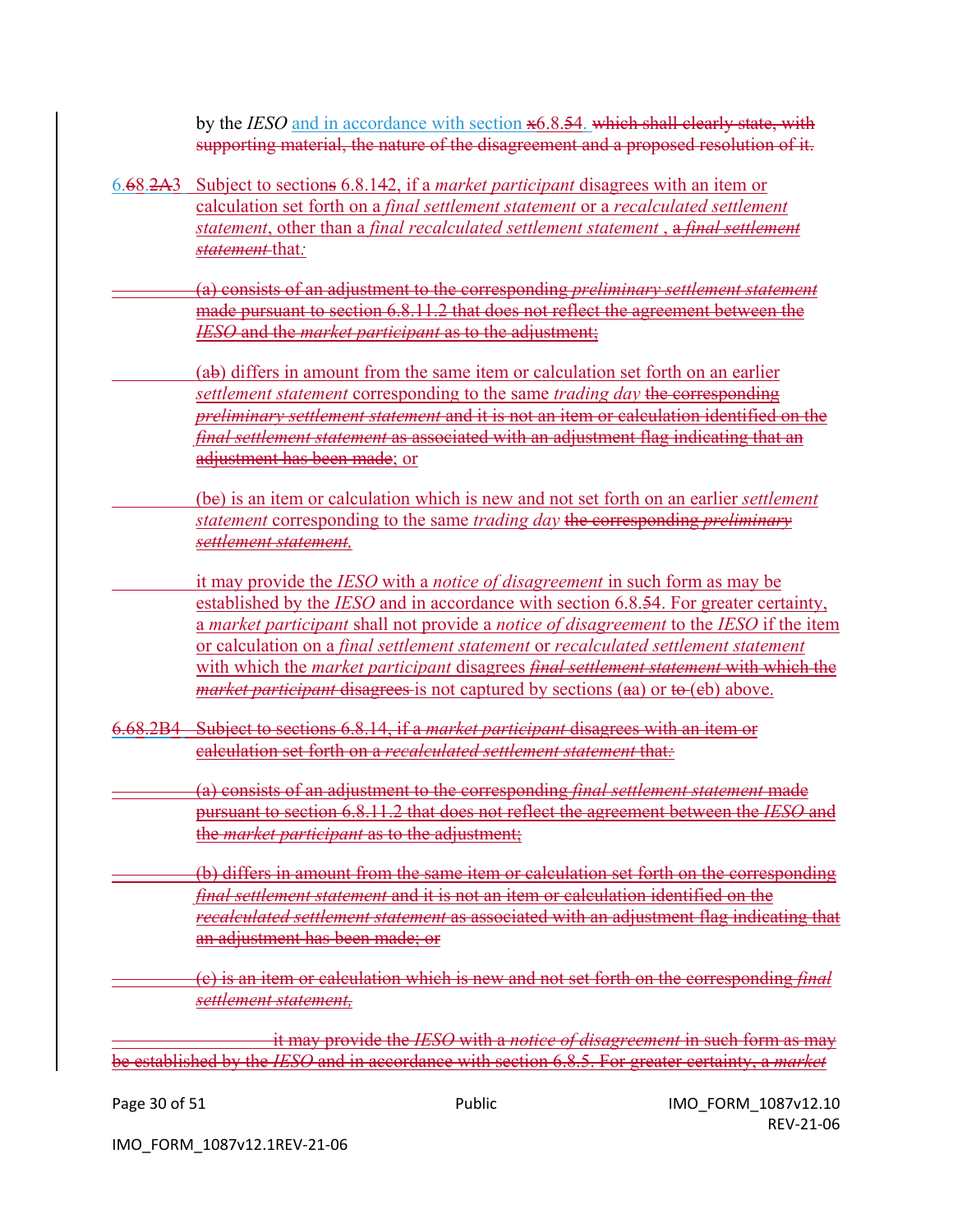*participant* shall not provide a *notice of disagreement* to the *IESO* if the item or calculation on a *recalculated settlement statement* with which the *market participant* disagrees is not captured by sections (a) to (c) above.

6.68.2D54 Such *Nnotices of disagreement* shall relate to only one *preliminary settlement statement* and shall include at least the following information:

- 6.68.254.1 the date of issuance of the *preliminary settlement statement* in question;
- 6.68.254.2 the *dispatch day* in question;
- $6.68.254.3$  the item(s) or omission(s) in question;
- 6.68.254.4 clearly state, with supporting material, the reasons for the disagreement;
- 6.68.254.5 where applicable and with supporting material, the proposed adjustment to the data used to calculate any relevant *settlement amount* on the *preliminary settlement statement*; and
- 6.68.254.6 where applicable and with supporting material, the proposed correction to any calculation of the relevant *settlement amount* on the *preliminary settlement statement.*

#### 6.68.2A75 Where a *notice of disagreement* includes a proposed adjustment to:

- 6.68.2A75.1 *physical bilateral contract data*; or
- 6.6.2A.2 [Intentionally left blank section deleted]
- 6.68.2A75.32 any data of a comparable nature which may be identified by the *IESO* from time to time,

the *IESO* shall notify any other *market participant* to whom items 6.68.2A57.1 or 6.68.2A75.3 2 relates of such proposed adjustment prior to taking any action under section 6.68.6119.

- 6.68.638 The *notice of disagreement* issued by the *market participant* shall be acknowledged by the *IESO* upon receipt.
- 6.8.87 The issuance of a *notice of disagreement* shall not remove the obligation of the *market participant* to settle any *invoice* based on the *preliminary settlement statement*, *final settlement statement* or *recalculated settlement statement*.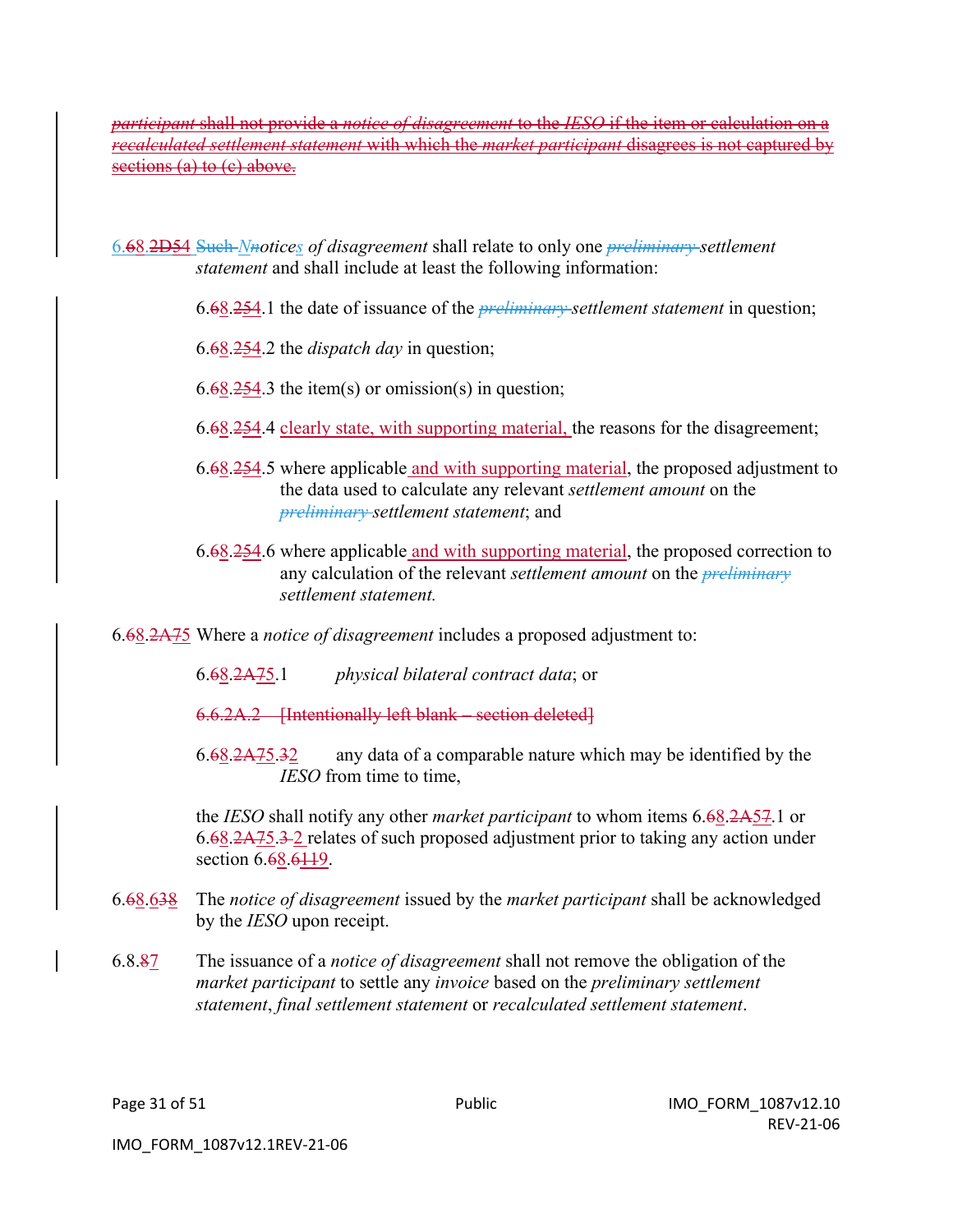- 6.68.8510 Subject to section 6.68.9 142 the *IESO* shall use the information provided in and with a *notice of disagreement*, and any other information available to the *IESO,* to investigate the subject-matter of the disagreement.
- 6.68.9611 Following the investigation described in section 6.8.98, the *IESO* shall inform the *market participant* of the outcome of the investigation, provide the *market participant*  the opportunity to respond, and, after considering such response, take one of the following actions 6616613:
	- 6.6.6.1 if the *IESO* concludes that no error has occurred in the *preliminary settlement statement,* it will so inform the *market participant* and take no further action;
	- 6.6.6.2 if the *IESO* concurs fully with the *market participant's* proposed adjustment or correction by x timeline (date prior to issuance of FSS, consistent with language of the other provision), it shall adjust the corresponding *final settlement statement* accordingly;

#### $6.6.6.2A$

6.6.6.3 if the *IESO* does not concur fully with the *market participant's* proposed adjustment or correction but does conclude that some adjustment is required by x timeline, it shall so advise the *market participant* of the changes that the *IESO* proposes to make and it shall adjust the corresponding *final settlement statement* accordingly; or

#### $6.6.6.3A$

- 6.8.911.1 if the *IESO* concludes that no adjustment or correction is required error has occurred in the *settlement statement,* it wishall so inform the *market participant* and take no further action; or
- 6.8.911.2 if the *IESO* concludes that an adjustment or correction is required, take one of the following actions:

(a) if the *notice of disagreement* is with respect to an item or calculation on a *preliminary settlement statement* and the *IESO* concludes an adjustment is required prior to the issuance of the corresponding *final settlement statement*, the *IESO* shall so advise the *market participant* of the changes that the *IESO* proposes to make and it shall adjust the corresponding *final settlement statement* accordingly;

(b) if the *notice of disagreement* is with respect to an item or calculation on a *preliminary settlement statement* and the *IESO* concludes an adjustment is required after the issuance of the corresponding *final settlement statement*, the *IESO* shall so advise the *market participant* of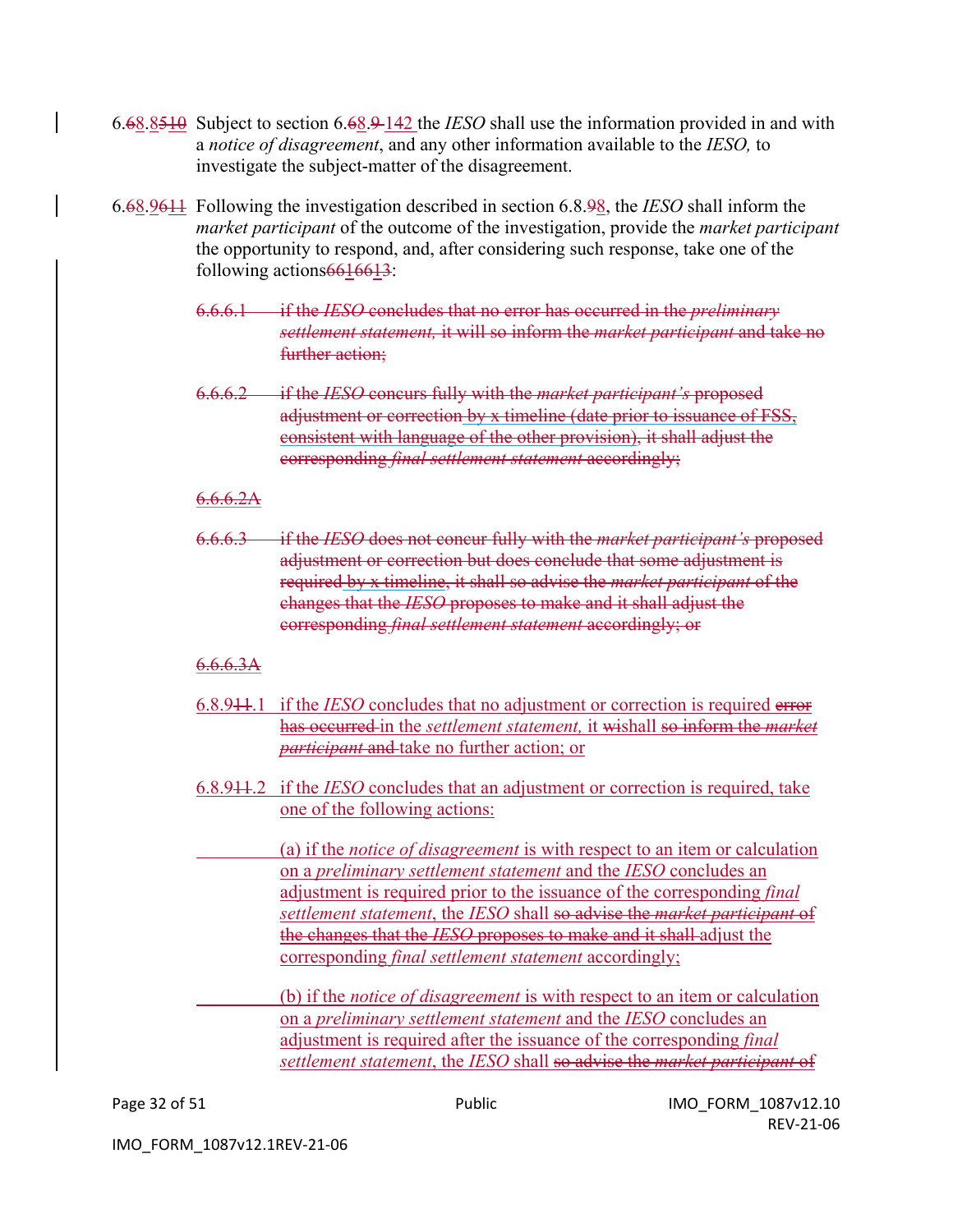the changes that the *IESO* proposes to make and it shall make the adjustment in the next scheduled *recalculated settlement statement*; or

(c) if the *notice of disagreement* is with respect to an item or calculation on a *final settlement statement* or a *recalculated settlement statement,* the *IESO* shall so advise the *market participant* of the changes that the *IESO* proposes to make and it shall make the adjustment in the next scheduled *recalculated settlement statement.* 

do one of the following:

- a. if the *IESO* concludes that no error has occurred in the *preliminary settlement statement,* it will so inform the *market participant* and take no further action:
- b. if the *IESO* concurs fully with the *market participant's* proposed adjustment or correction, it shall, subject to such delay as may be engendered by the application of section 6.3.20 or 6.3.21.1, adjust the next available *preliminary settlement statement* accordingly; or
- if the *IESO* does not concur fully with the *market participant's* proposed adjustment or correction but does conclude that some adjustment is required, it shall so advise the *market participant* of the changes that the *IESO* proposes to make and it shall, subject to such delay as may be engendered by the application of section 6.3.20 or 6.3.21.1, adjust the next available *preliminary settlement statement* accordingly.
- 6.68.7102 If the *IESO* and the *market participant* are unable, with reasonable efforts, to resolve the disagreement does not conclude its investigation before the date for issuing any subsequent *settlement statements,* as applicable, the *IESO* shall issue such *settlement statements* without taking into account the disagreement and the disagreement may be pursued through the dispute resolution procedure described in section 6.8.2A or 6.8.2B.
- 6.68.8113 Any changes required to be made in the a *final settlement amounts statement* or *recalculated settlement statement* as a result of the validation process described in this section 6.6-8 shall, subject to section 6.1618.3, be included as:
	- 6.68.8113.1 a debit or credit in the *final settlement statement*, or
	- 6.68.8113.2 if the *IESO* has already issued the relevant *final settlement statement* prior to the determination of the required change, as an*adjustment period allocation* to a *recalculated settlement statement* issued for each affected *market participant*. If, after making all reasonable efforts to do so, the *IESO* cannot recover these amounts from or distribute these amounts to a former *market participant*, such amounts shall then be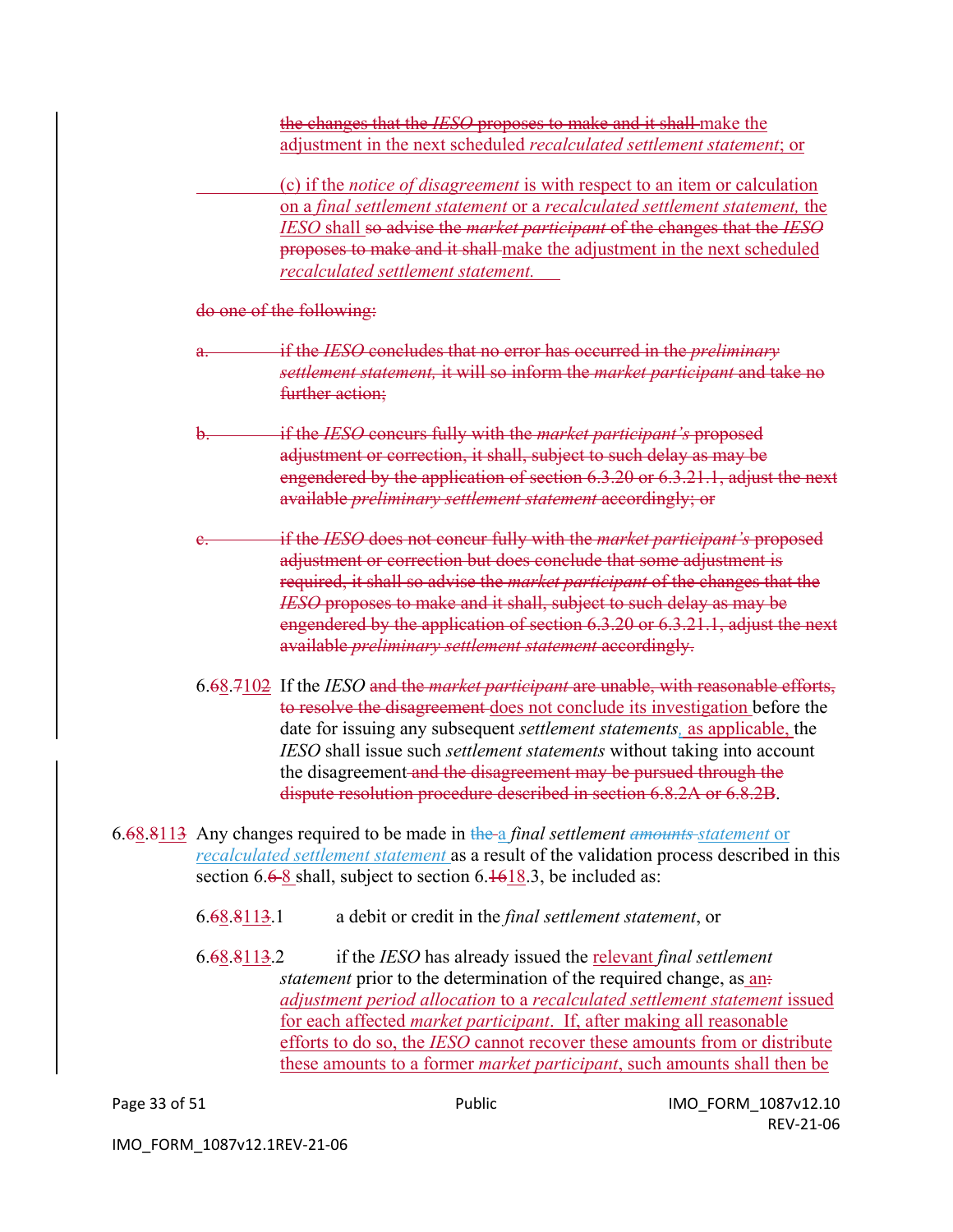included as a c*urrent period adjustment* to a subsequent *preliminary settlement statement*

- a. a *current period adjustment* to a subsequent *preliminary settlement statement* issued for each affected *market participant* if the total amount to be credited or debited is less than \$3,500,000; or
- b. an *adjustment period allocation* to a subsequent *preliminary recalculated settlement statement* issued for each affected *market participant* if the total amount to be debited or credited is greater than or equal to \$3,500,000. If, after making all reasonable efforts to do so, the *IESO* cannot recover these amounts from or distribute these amounts to a former *market participant*, such amounts shall then be included as a c*urrent period adjustment* to a subsequent *preliminary settlement statement.*
- 6.68.9124 No *market participant* may submit a *notice of disagreement*, and the *IESO* shall not investigate the subject-matter of a *notice of disagreement* if the *notice of disagreement*:
- 6.8.124.1 is submitted to the *IESO* after the time specified in 6.3.23, 6.3.45, 6.3.67, 6.3.134, 6.3.156, 6.3.178, and 6.3.245.2, as the case may be; or
- 6.8.12.2 relates to an issues which falls outside the permitted scope of such *notice of disagreement* outlined in sections 6.8.2 or 6.8.3, as the case may be;
- 6.8.12.3 relates to a *final recalculated settlement statement*;
- 6.8.12.4 relates to a compliance and enforcement action described in section 6 of Chapter 3, or matters relating to section 3.5.1A, section 3.5.1D, section 3.5.6C, section 3.5.6G, section 3.8.2, section 3.8B, section 3.8C, section 3.8D, section 3.8E, section 4.7B, or section 4.8.2.2 and Appendix 7.6 of Chapter 7;
- 6.8.12.5 relates to a dispute referred to in section 2.1A.6A of Chapter 9;
- 6.8.12.6 relates to an adjustment made on a *settlement statement* reflecting a *dispute outcome*;
- 6.8.12.7 relates to a matter described in the processes outlined in section 10.4 of Chapter 6 and section 6C of Chapter 10; or
- 6.8.132.8 relates to the calculation of:
- (a) the 5-minute *energy market price* for any *dispatch interval* in a given *settlement hour*;
- (b) the 5-minute *market price* for any class of *operating reserve* for any *dispatch interval* in a given *settlement hour*; or
- (c) the *hourly Ontario energy price* for a given *settlement hour*.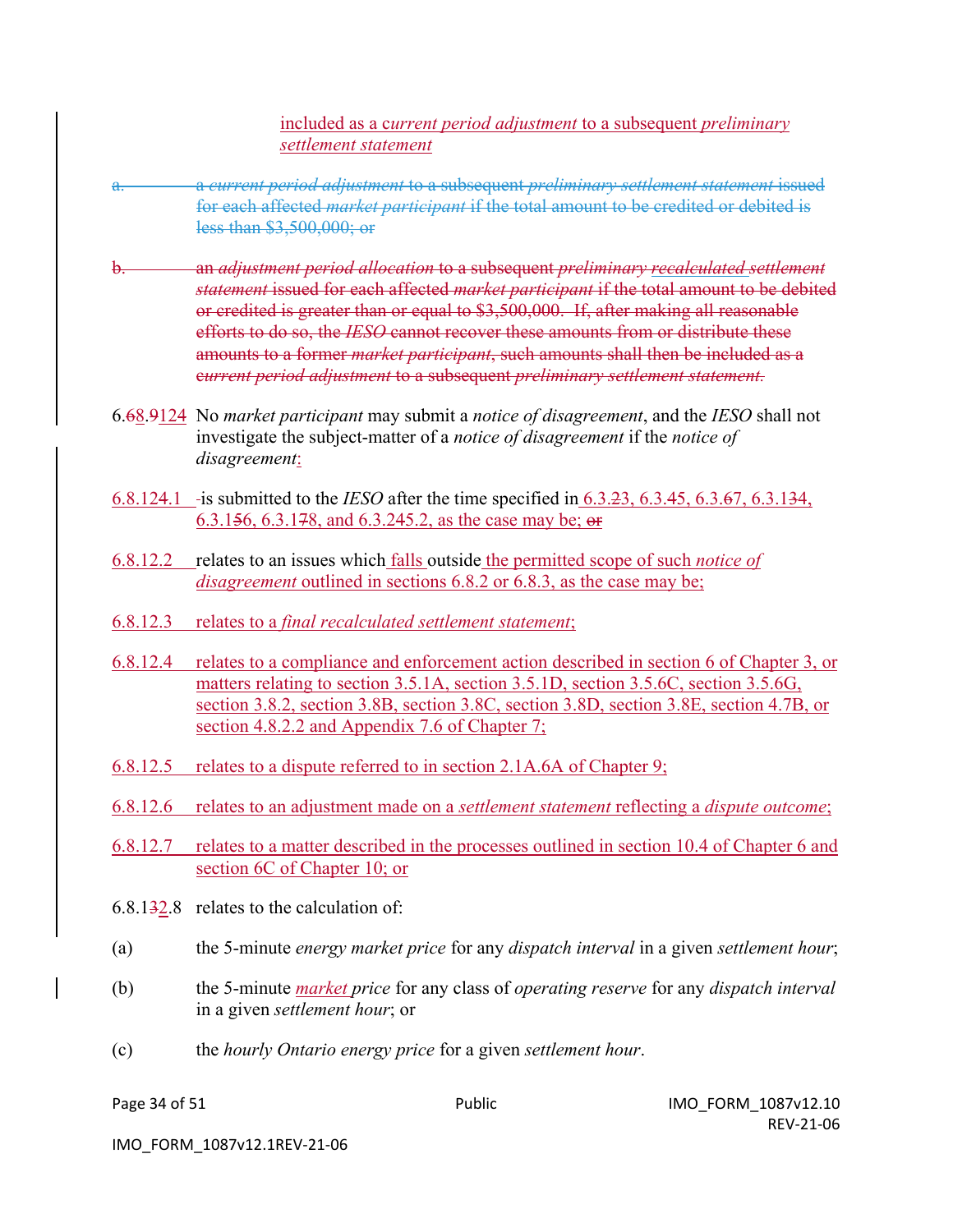#### :6.6.9.1 section 6.3.2; or

6.6.9.2 section 6.3.10 or 6.3.18.1, as the case may be.

- 6.68.10135 The amount of any *settlement amountadjustment* in respect of a *preliminary settlement statement* that has not been the subject of a *notice of disagreement* filed in accordance with section 6.8within the time referred to in section 6.68.9 14, or within the permitted scope of such *notice of disagreements* as outlined in sections 6.8.2, 6.8.3, 6.8.4 or 6.8.14, shall, subject to section 6.9, section 6.10, and the processes outlined in section 10.4 of Chapter 6 and section 6C of Chapter 10, be deemed not to constitute an underpayment or an overpayment by or to any *market participant.*
- 6.6.11 No *market participant* may submit a *notice of disagreement* in respect of the calculation of:
- 6.6.11.1 the 5-minute *energy market* price for any *dispatch interval* in a given *settlement hour*;
- 6.6.11.2 the 5-minute price for any class of *operating reserve* for any *dispatch interval* in a given *settlement hour*; or
- 6.6.11.3 [Intentionally left blank section deleted]
- 6.6.11.4 the hourly Ontario energy price for a given settlement hour,
- and the *IESO* shall not investigate the subject-matter of a *notice of disagreement* to the extent that it relates to any of the elements noted in sections 6.6.11.1 to 6.6.11.4.
- 6.68.12146 Nothing in section 6.68.11 142 shall prevent a *market participant* from submitting, or the *IESO* from investigating, a *notice of disagreement* that relates to the manner in which any of the elements noted in sections  $6.68,11142,182$  to  $6.6,11.4$ have been applied for purposes of the calculation of the *market participant's* net *settlement amount.*
- 6.8.157 If a *market participant* disagrees with the *IESO*'s conclusion and action taken in accordance with section 6.8.119 or the *IESO* has not completed its investigation prior to the earlier of either (i) the date that is 23 months after the date on which the *invoice* that includes the disputed *settlement amounts* was issued; or (ii) twelve months after the date the *notice of disagreement* was issued by the *market participant*, the *market participant* may pursue their disagreement through the dispute resolution procedure described in section 6.10.1.

### **6.9 IESO Validation of Settlement Statements**

6.9.1 Subject to section 6.9.2, if the *IESO* becomes aware of a possible error within an *IESO* system or *settlement process* which may result in *settlement amounts* being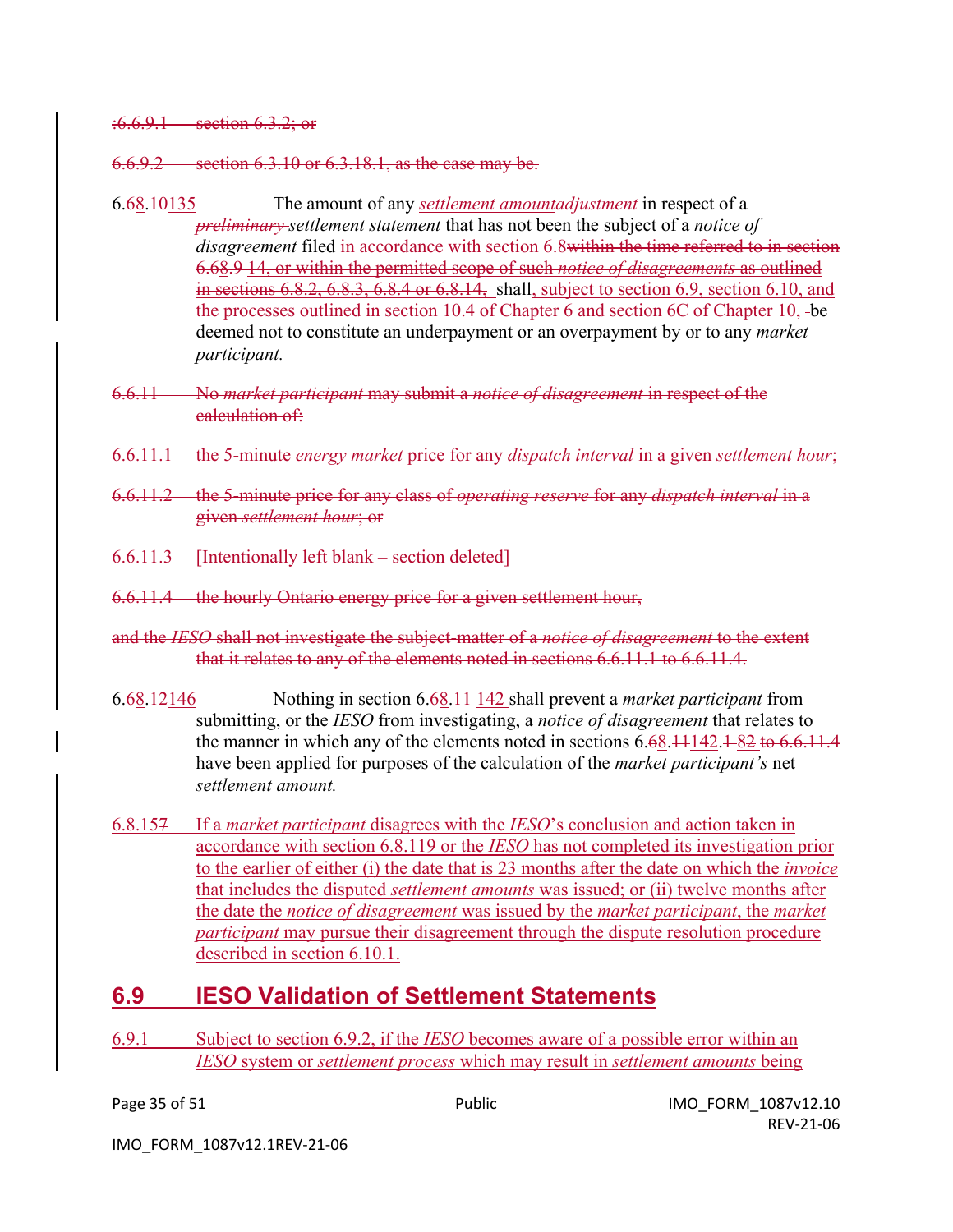calculated incorrectly, the *IESO* shall use the information available to the *IESO* to investigate the possible error and take one of the following steps:

- 6.9.1.1 if the *IESO* concludes that no error has occurred, it shall take no further action; and
- 6.9.1.2 if the *IESO* concludes that an adjustment or correction is required, take one or more of the following actions:
- (a) if the correction is with respect to an item or calculation on a *preliminary settlement statement* and the *IESO* concludes its investigation prior to the issuance of the corresponding *final settlement statement*, the *IESO* shall adjust the corresponding *final settlement statement* accordingly;
- (b) if the correction is with respect to an item or calculation on a *preliminary settlement statement* and the *IESO* concludes its investigation after the issuance of the corresponding *final settlement statement*, the *IESO* shall make the adjustment on one or more *recalculated settlement statements*; and
- (c) if the correction is with respect to an item or calculation on any other *settlement statement*, the *IESO* shall make the adjustment on one or more *recalculated settlement statement*.
- 6.9.2 Notwithstanding section 6.9.1, the *IESO* shall not take any action or make any correction in regards to any *settlement amounts* which were invoiced, or should have been invoiced, more than 23 months before the day on which the *IESO* issues the *settlement statement* referred to in section 6.9.1.2.
- 6.9.3 If the *IESO* does not conclude its investigation before the date for issuing the any *settlement statements*, as applicable, the *IESO* shall issue such *settlement statements* without taking into account the error being investigated.
- 6.9.4 Any changes required to be made in a *final settlement statement* or *recalculated settlement statement* as a result of the validation process described in this section 6.9 shall, subject to section 6.18.3, be included as:
	- 6.9.4.1 a debit or credit in the *final settlement statement*, or
	- 6.9.4.2 if the *IESO* has already issued the relevant *final settlement statement* prior to the determination of the required change, as an *adjustment period allocation* to a *recalculated settlement statement* issued for each affected *market participant*. If, after making all reasonable efforts to do so, the *IESO* cannot recover these amounts from or distribute these amounts to a former *market participant*, such amounts shall then be included as a c*urrent period adjustment* to a subsequent *preliminary settlement statement.*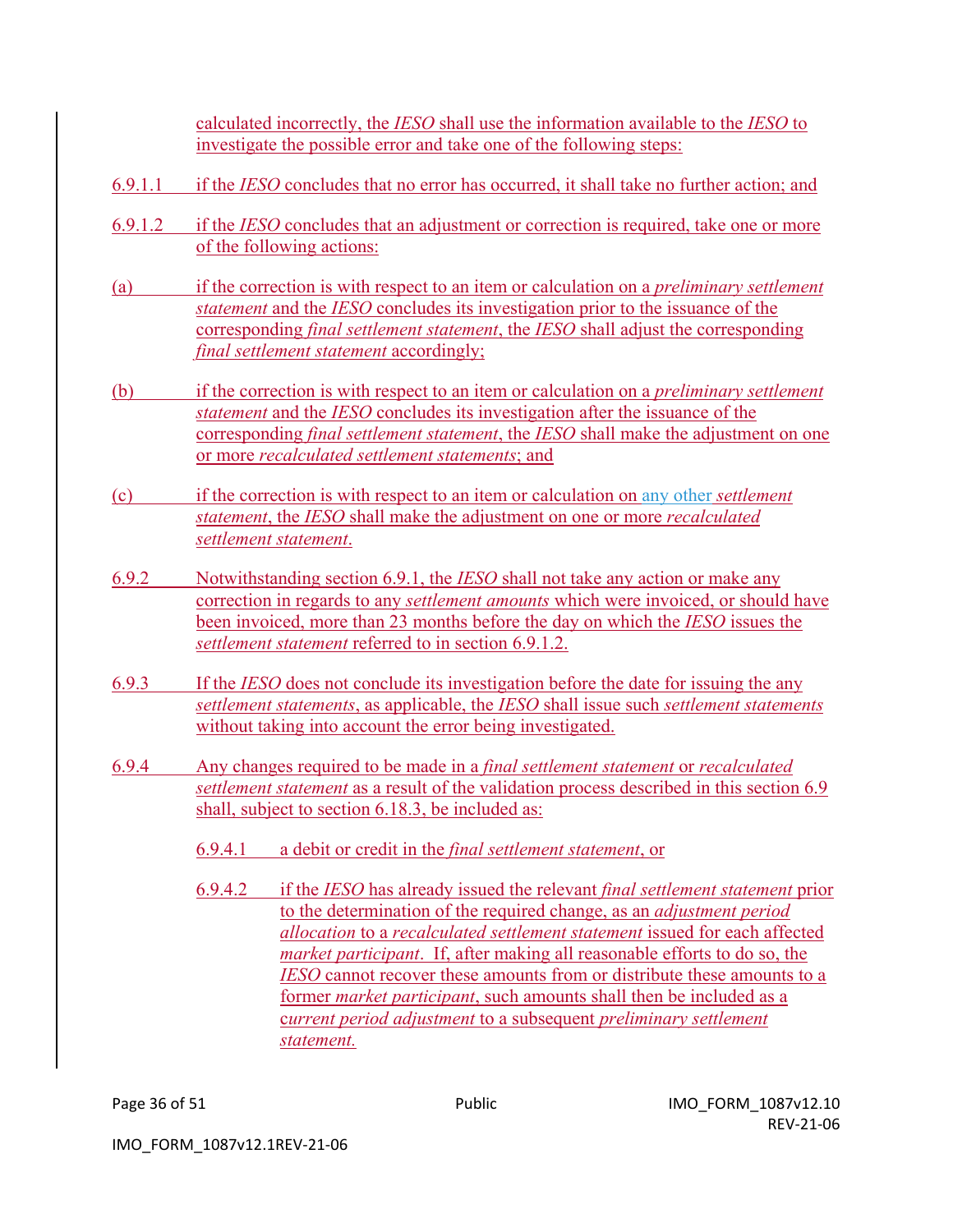6.9.5 If a *market participant* disagrees with the *IESO*'s conclusion and action taken in accordance with section 6.9.1.2, the *market participant* may pursue their disagreement through the *market participant* validation procedure described in section 6.8, or, if the adjustment is made on a *final recalculated settlement statement* or on an ad hoc *recalculated settlement statement* issued after the date when the sixth *recalculated settlement statement* is scheduled to be issued*,* through the dispute resolution procedure described in section 6.10.1.

### **6.810 Dispute Resolution Settlement Statement Recalculations**

- 6.8.1 **Intentionally left blank**]
- 6.8.2 **Intentionally left blank**
- 6.810.2A1 Subject to section 6.10.2, Iif a *market participant* wishes to initiate a dispute in regards to matters described in section 6.8.15, section 6.9.5, section 6.8.12.4, or in regards to a *final recalculated settlement statement,* it may submit the matter to the dispute resolution process set forth in section 2 of Chapter 3.
- disagrees with the *IESO*'s conclusion and action taken in accordance with section 6.8.11 relating a *notice of disagreement* that complies with sections 6.8.2, 6.8.3, 6.8.4 and 6.8.14, as applicable, , after having made reasonable efforts to resolve with the *IESO* any disagreement:
- 6.8.2A.1 relating to a *notice of disagreement* that complies with section 6.6.9; or
- 6.8.2A.2 referred to in section 6.7.5 or 6.7.6,
- requires a *settlement statement re-calculation,* it shallmay, subject to section 6.810.84, submit the matter to the dispute resolution process set forth in section 2 of Chapter 3 and shall request, in the *notice of dispute,* either indicate the contested amount or request that the *arbitrator* order that the *IESO* effect a *settlement statement recalculation.*6.10.2 In regards to matters described in section 6.10.1, no *market participant* may submit, and the *secretary* shall not accept or take any action with respect to, a *notice of dispute* if:
	- 6.10.2.1 in regards to disputes pertaining to *settlement statements* other than a *final recalculated settlement statement,* the *notice of dispute* relates to a matter which, pursuant to section 6.8.2, section 6.8.3, or section 6.8.12, except for section 6.8.12.4, is not an item or calculation for which the the *market participant* is permitted to submit a *notice of disagreement*;
	- 6.10.2.2 in regards to disputes pertaining to a *final recalulated settlement statement,* the *notice of dispute* relates to a matter: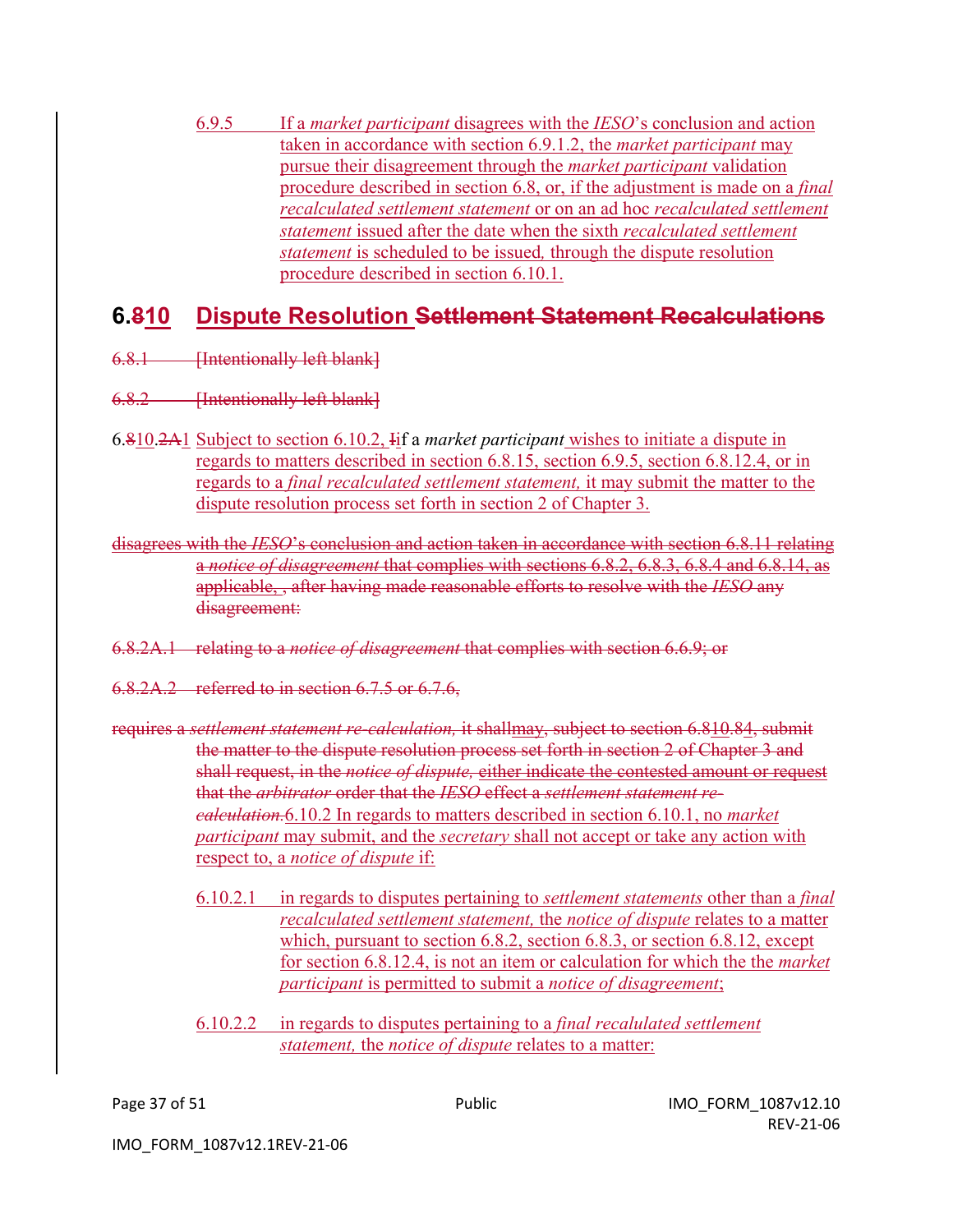- (a) which does not differ in amount from the same item or calculation set forth on an earlier *settlement statement* corresponding to the same *trading day* or is not an item or calculation which is new and not set forth on an earlier *settlement statement* corresponding to the same *trading day;* or
- (b) described in sections 6.8.12.5 to 6.8.12.8
- 6.10.2.3 subject to section 2.5.1B of Chapter 3, the *notice of dispute* was submitted by the *market participant*:
- (a) in regards to matters described in section 6.8.15 where the *IESO* has completed its investigation, more than twenty *business days* after either the *IESO* notifies the *market participant* in accordance with section 6.8.9.1 or issues the relevant *settlement statement* in accordance with section 6.8.9.2, as the case may be;
- (b) in regards to matters described in section 6.8.15 where the *IESO* has not completed its investigation, prior to the date referred to in section 6.8.15;
- (c) in regards to matters described in section 6.9.5 where the adjustment is made on an ad hoc *recalculated settlement statement* issued after the date when the sixth *recalculated settlement statement* is scheduled to be issued*,* more than twenty *business days* after the *IESO* issues the ad hoc *recalculated settlement statement;*
- (d) in regards to disputes pertaining to a *final recalculated settlement statement,* more than twenty *business days* after the *IESO* issues the *final recalculated settlement statement;* and
- (e) in regards matters described in section 6.8.12.4, more than twenty *business days* after the *IESO* issues the *settlement statement* containing the amounts being disputed.
- 6.8.2B If a *market participant*, after having made reasonable efforts to resolve with the *IESO* any disagreement referred to in section 6.8.2A does not require a *settlement statement re-calculation*, it shall, subject to section 6.8.8, submit the matter to the dispute resolution process set forth in section 2 of Chapter 3 and shall indicate, in the *notice of dispute*, the contested amount.
- 6.8.3 **Intentionally left blank**]
- 6.810.423 Following the resolution of a disputeIf a *settlement statement re-calculation* is ordered by the *arbitrator*, the *IESO* shall arrange to have the *dispute outcome settlement statement re-calculation* carried out as soon as is reasonably practicable following the resolution of the dispute*arbitrator's* order, subject to the availability of data and of the *IESO's* resources.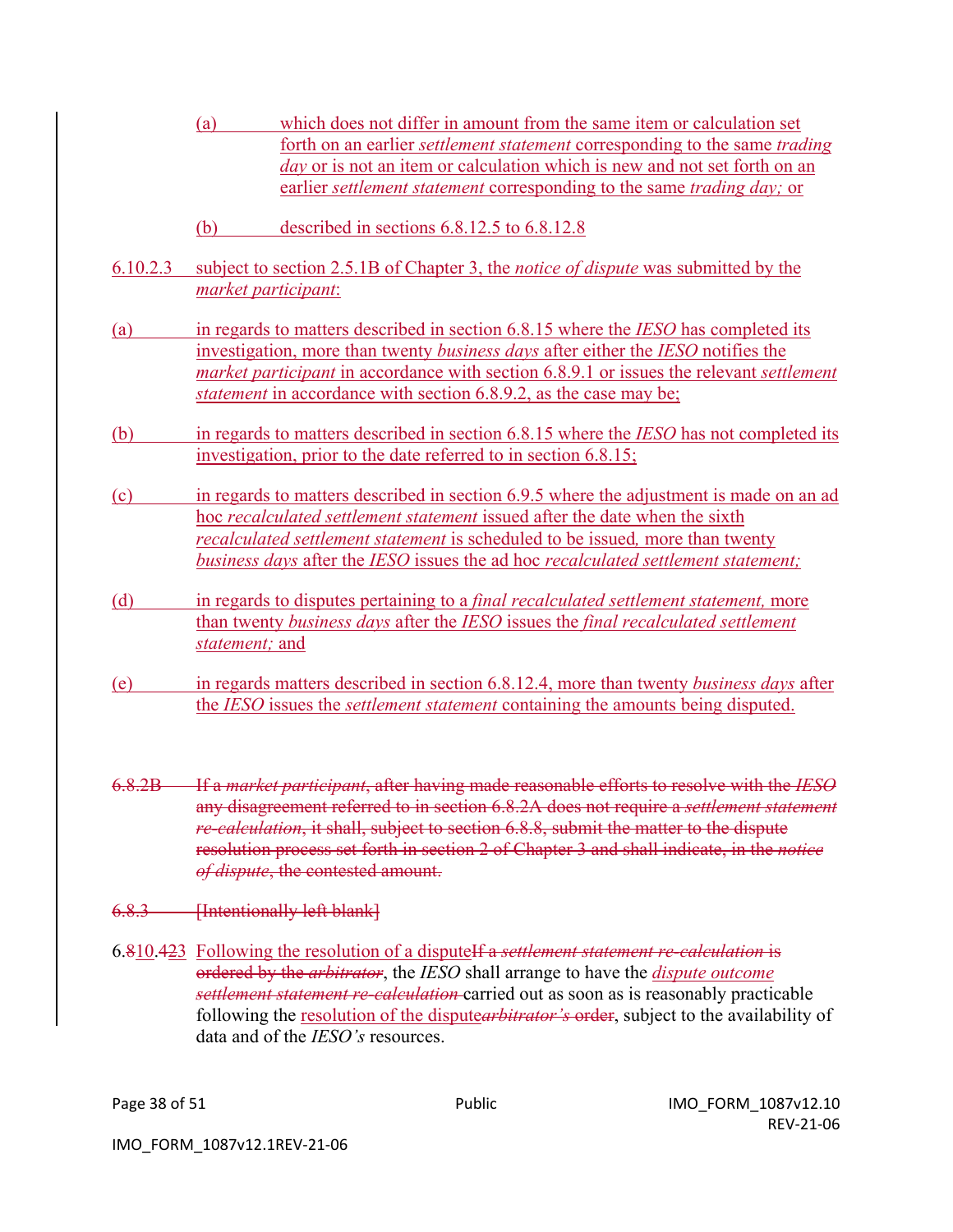- 6.10.34 To implement a *dispute outcome*If a *settlement statement re-calculation* is ordered by the *arbitrator*, the *IESO* shall:
	- 6.810.534.1 for the *market participant* that originally filed the *notice of dispute* that resulted in the *dispute outcomesettlement statement re-calculation*, reflect the amounts to be debited or credited in accordance with the following:
		- (a) if the dispute is resolved prior to the issuance of the *final recalculated settlement statement* and the *IESO* has sufficient time to implement the *dispute outcome* on a *recalculated settlement statement*, the *IESO* shall reflect such credits or debits on the next scheduled *recalculated settlement statement*; or

(b) if the dispute is resolved after the issuance of the *final recalculated settlement statement* or the *IESO* does not have sufficient time to implement the *dispute outcome* on a *recalculated settlement statement*, the *IESO* shall reflect such credits or debits on a subsequent *preliminary settlement statement* issued for the *market participant* as soon as practicable after the *settlement statement re-calculation* has been effected.

- 6.10.4.2 ensure Aany credit adjustment made to such *market participant*, being a refund of payments already made, shall include interest at the *default interest rate* from the date the overpayment was received to the time that the repayment is credited to the relevant *market participant settlement account*;
- 6.810.534.23 arrange to have all net adjustments for each *market participant*, and any interest on such net adjustments, placed into the *IESO adjustment account*; and
- 6.810.534.34 for any other *market participant* affected by the *dispute outcomesettlement statement re-calculation*, reflect the incremental dollar amount determined in section 6.10.4.1 as a debit or credit amounts to be debited or creditedin accordance with the following:
	- (a) if the dispute is resolved prior to the issuance of the *final recalculated settlement statement* and the *IESO* has sufficient time to implement the *dispute outcome* on a *recalculated settlement statement*, the *IESO* shall reflect such credits or debits as an *adjustment period allocation* on the next scheduled *recalculated settlement statement.* If, after making all reasonable efforts to do so, the *IESO* cannot recover these amounts from or distribute these amounts to a former *market participant*, such amounts shall then be included as a c*urrent period adjustment* to a subsequent *preliminary settlement statement;*or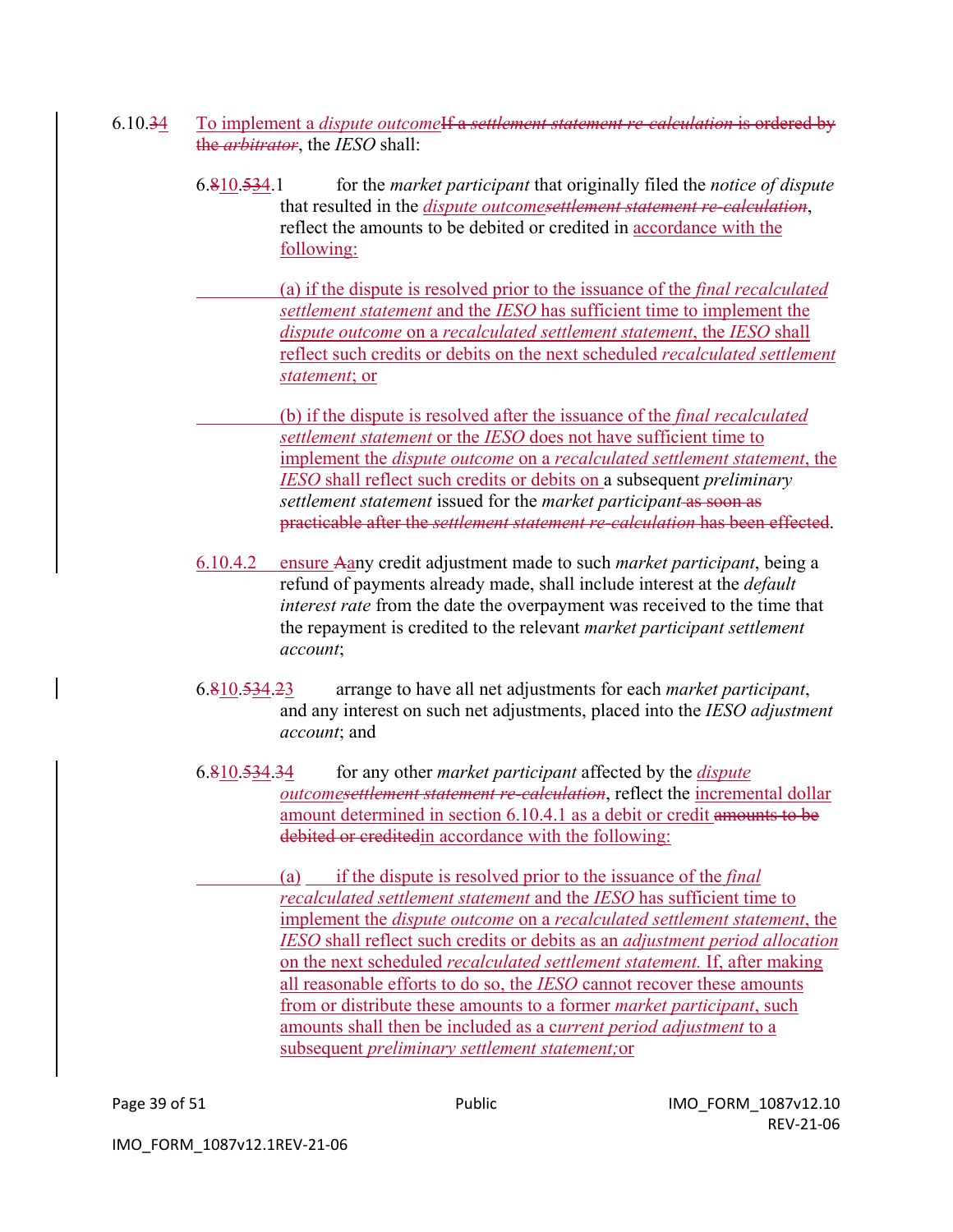*(b)* if the dispute is resolved after to the issuance of the *final recalculated settlement statement* or the *IESO* does not have sufficient time to implement the *dispute outcome* on a *recalculated settlement statement*, the *IESO* shall reflect such credits or debits as a c*urrent period adjustment* on a subsequent *preliminary settlement statement* issued for the *market participant.*

a. a *current period adjustment* to all such *preliminary settlement statements* if the amount to be debited or credited to the *market participant* that originally filed the *notice of dispute* which resulted in the *settlement statement re-calculation* is less than \$3,500,000; or

b. an *adjustment period allocation* to all such *preliminary settlement statements* if the amount to be debited or credited to the *market participant* that originally filed the *notice of dispute* which resulted in the *settlement statement re-calculation* is greater than or equal to \$3,500,000. If, after making all reasonable efforts to do so, the *IESO* cannot recover these amounts from or distribute these amounts to a former *market participant*, such amounts shall then be included as a *current period adjustment* to a subsequent *preliminary settlement statement*.

in a subsequent *preliminary settlement statement* issued for the *market participant* by means of applying the incremental dollar amount determined in section 6.810.53.1 as:

- 6.8.6 [Intentionally left blank]
- 6.8.6.1 [Intentionally left blank]
- 6.8.6.2 [Intentionally left blank]
- 6.8.6.3 [Intentionally left blank]
- 6.8.7 [Intentionally left blank]
- 6.810.84 No *market participant* may submit, and the *secretary* shall not accept or take any action with respect to, a *notice of dispute* if:
	- 6.810.84.1 the *notice of dispute* relates to a *notice of disagreement* in respect of a disagreement other than the one to which sections 6.8.2, 6.8.3, or 6.8.4 section 6.7.5 applies; and more than twenty *business days* has elapsed since the date of issuance of the *final settlement statement* referred to in section  $6.6.6.3$ ;

6.810.84.2 the *notice of dispute* was submitted in respect of a *notice of disagreement* submitted by the *market participant* contrary to section 6.8.14; or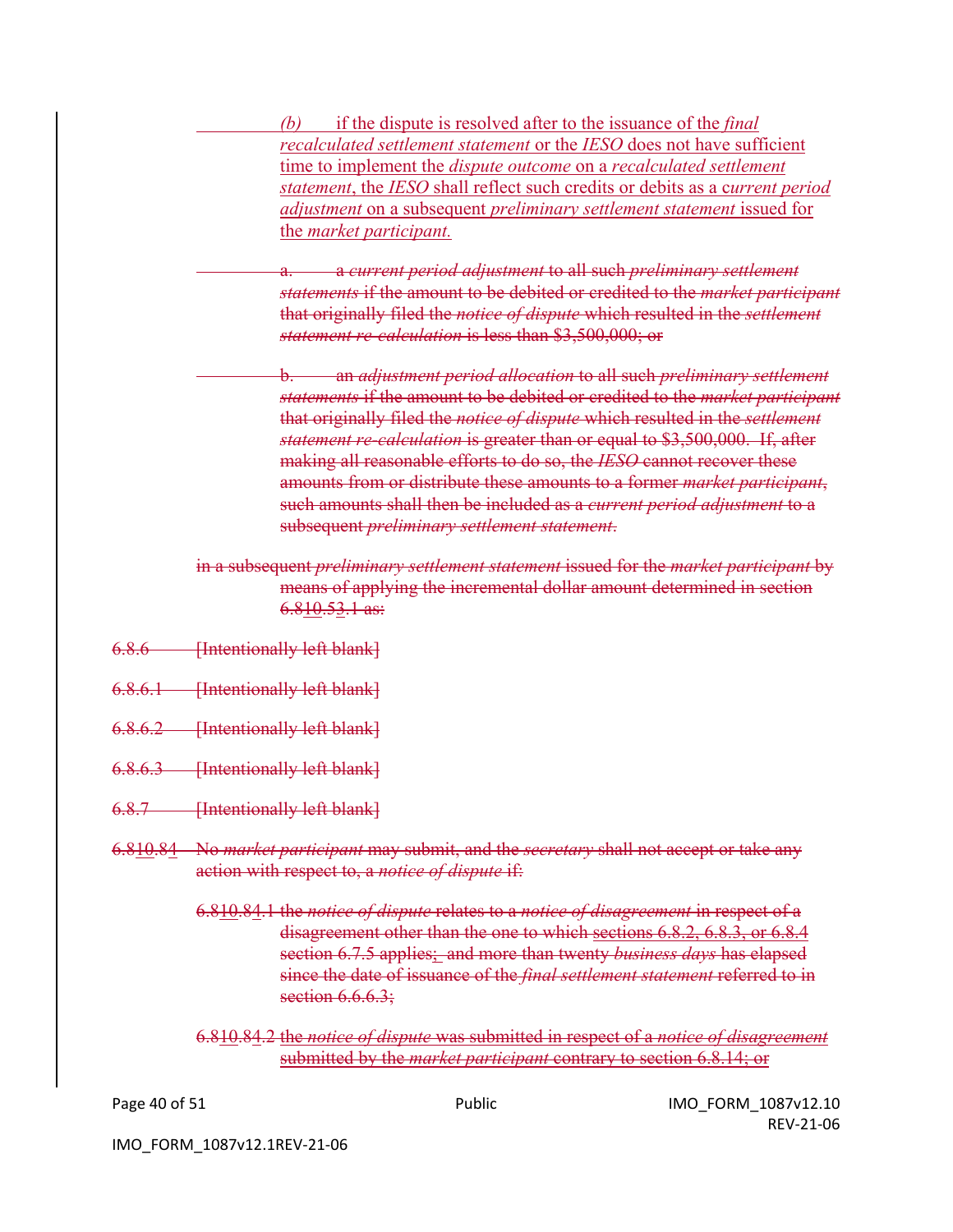- 6.10.4.3 the *notice of dispute* was submitted by the *market participant* relates to a *notice of disagreement* in respect of a disagreement to which section 6.7.5 applies and more than twenty *business days* after the *IESO*'s conclusion and action taken in accordance with section 6.8.11.has elapsed since the date of issuance of the *final settlement statement* referred to in that section; or
- 6.8.8.3 the *notice of dispute* relates to a disagreement to which section 6.7.6 applies and more than twenty *business days* has elapsed since the date of issuance of the *final settlement statement* referred to in that section.
- 6.810.95 If a *market participant* wishes to dispute a *final settlement statement* referred to in section 6.7.7, it shall submit the matter to the dispute resolution process set forth in section 2 of Chapter 3 and shall indicate, in the *notice of dispute*, the contested amount and whether a *settlement statement re-calculation* is requested.
- 6.810.106 No *market participant* may submit, and the *secretary* shall not accept or take any action with respect to, a *notice of dispute* filed pursuant to section 6.810.9 5 if more than twenty *business days* has elapsed since the date on which the *final settlement statement* to which the *notice of dispute* relates was issued.

6.8.11 [Intentionally left blank]

6.810.127 Sections 6.8.3 to 6.8.7 apply in respect of any settlement statement re-calcu*lation* requested in or ordered in response to a *notice of dispute* to which section 6.8.9 applies.

# **6.911 Responsibility of the IESO**

### **6.1012 Settlement Invoices**

- 6.1012.1 Unless the *IESO* has invoked the estimated *invoice* procedure pursuant to section 6.3.23267, each *invoice* issued by the *IESO* to a *market participant* shall be based on all of the any *recalculated settlement statements* issued to the *market participant* since their last *invoice* was issued except for any that may pertain to the next *billing period*, as more particularly described in the applicable market manual. and *final settlement statements* available at that time, with *preliminary settlement statement*s used for the balance of the *billing period*. The *invoice* shall also include any outstanding adjustments between the *preliminary settlement statement*s, and the *final settlement statement*s and *recalculated settlement statements* for the previous *billing period*. In each *invoice*, other than an estimated *invoice* issued pursuant to section 6.3.2367:
	- $6.1012.1.1$  each line item shall correspond to a distinct commodity or service bought or sold over the *billing period*; and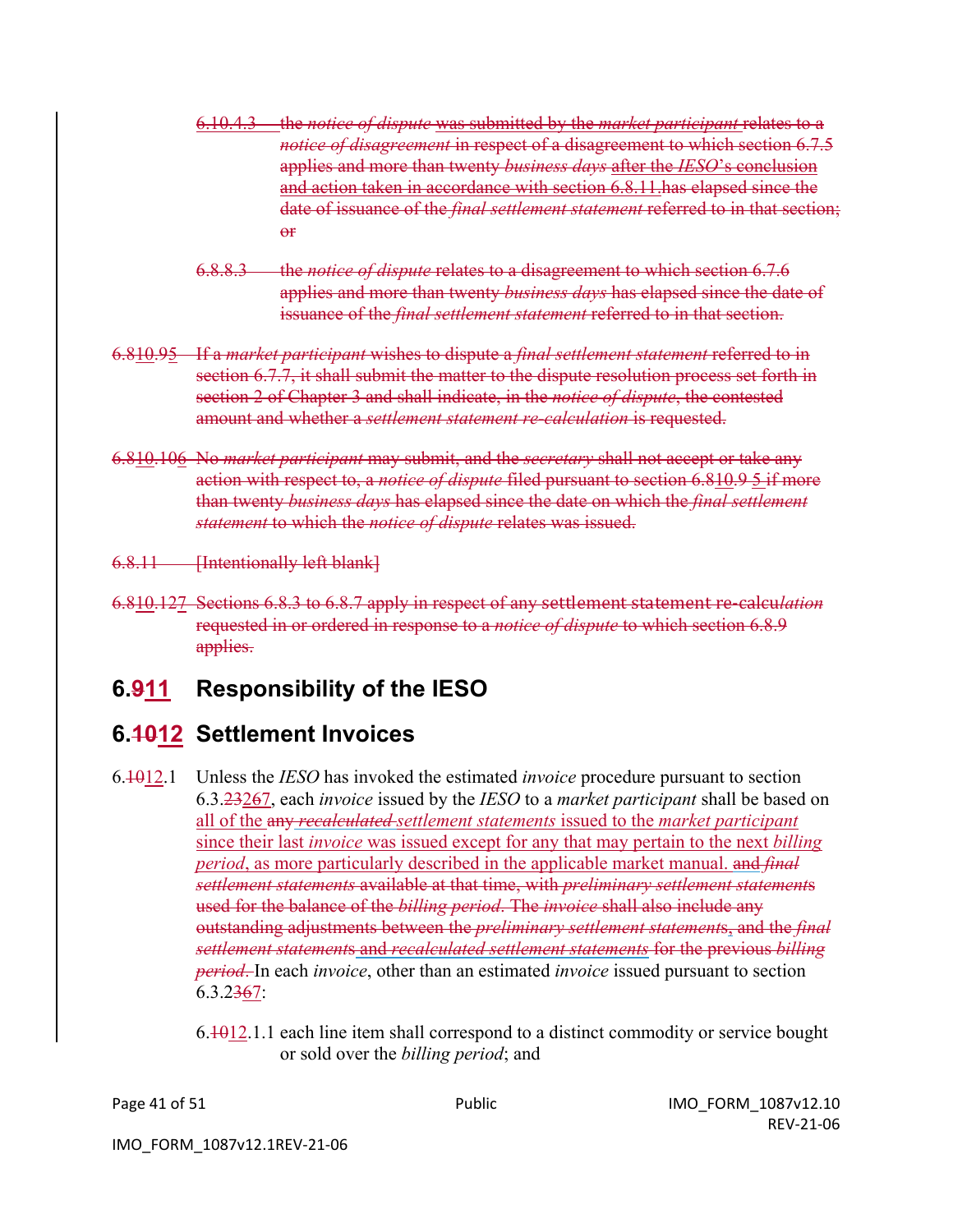- 6.1012.1.2 the *charge type* appearing on the *invoice* shall allow *invoice* line items to be cross-referenced to the relevant *settlement statements.*
- 6.1012.2 The *IESO* shall, on the days specified in accordance with sections 6.3.8 and 6.3.19the *SSPC* or, where applicable, on either of the dates referred to in section 6.3.2467.<sup>1</sup> or section 6.3.323, issue an *invoice* to each *market participant* showing:
	- 6.1012.2.1 the dollar amounts which are to be paid by or to the *market participant*, according to *settlement statements* as specified in section 6.102.1 or as estimated pursuant to section 6.3.23267;
	- 6.1012.2.2 the *market participant payment date* by which such amounts (if any) are to be paid by the *market participant* no later than the *close of banking business* (of the bank at which the *IESO settlement clearing account*);
	- 6.1012.2.3 the *IESO payment date* by which the *IESO* is to make payments (if any) to the *market participant* no later than the *close of banking business* (of the bank at which the *market participant settlement account* is held); and
	- 6.1012.2.4 details of the *IESO settlement clearing account*, including the bank name, account number and *electronic funds transfer* instructions, to which any amounts owed by the *market participant* are to be paid in accordance with section 6.1012.2.2.
- 6.1012.3 *Invoices* shall be considered issued to *market participants* when issuedreleased by the *IESO* in accordance with the applicable *market manuals*.
- 6.1012.4 It is the responsibility of each *market participant* to notify the *IESO* if it fails to receive an *invoice* on the date specified for the issuance of such *invoice* accordance with sections 6.3.8 and 6.3.19in the *SSPC* or, where applicable, on either of the dates referred to in section 6.3.267 or section 6.3.3236.3.24.1. Each *market participant*  shall be deemed to have received its *invoice* on the relevant date specified in accordance with sections 6.3.8 and 6.3.19the *SSPC* or, where applicable, on either of the dates referred to in section 6.3.267 or section 6.3.323section 6.3.24.1*,* unless it notifies the *IESO* to the contrary.
- 6.1012.5 In the event that a *market participant* notifies the *IESO* that it has failed to receive an *invoice* on the relevant date specified in accordance with sections 6.3.8 and 6.3.19 the *SSPC* or, where applicable, on either of the dates referred to in section 6.3.267 or section 6.3.323section 6.3.24.1*,* the *IESO* shall re-send the appropriate *invoice* and the *invoice* shall be considered received on the date the re-sent *invoice* is sent to the *market participant.*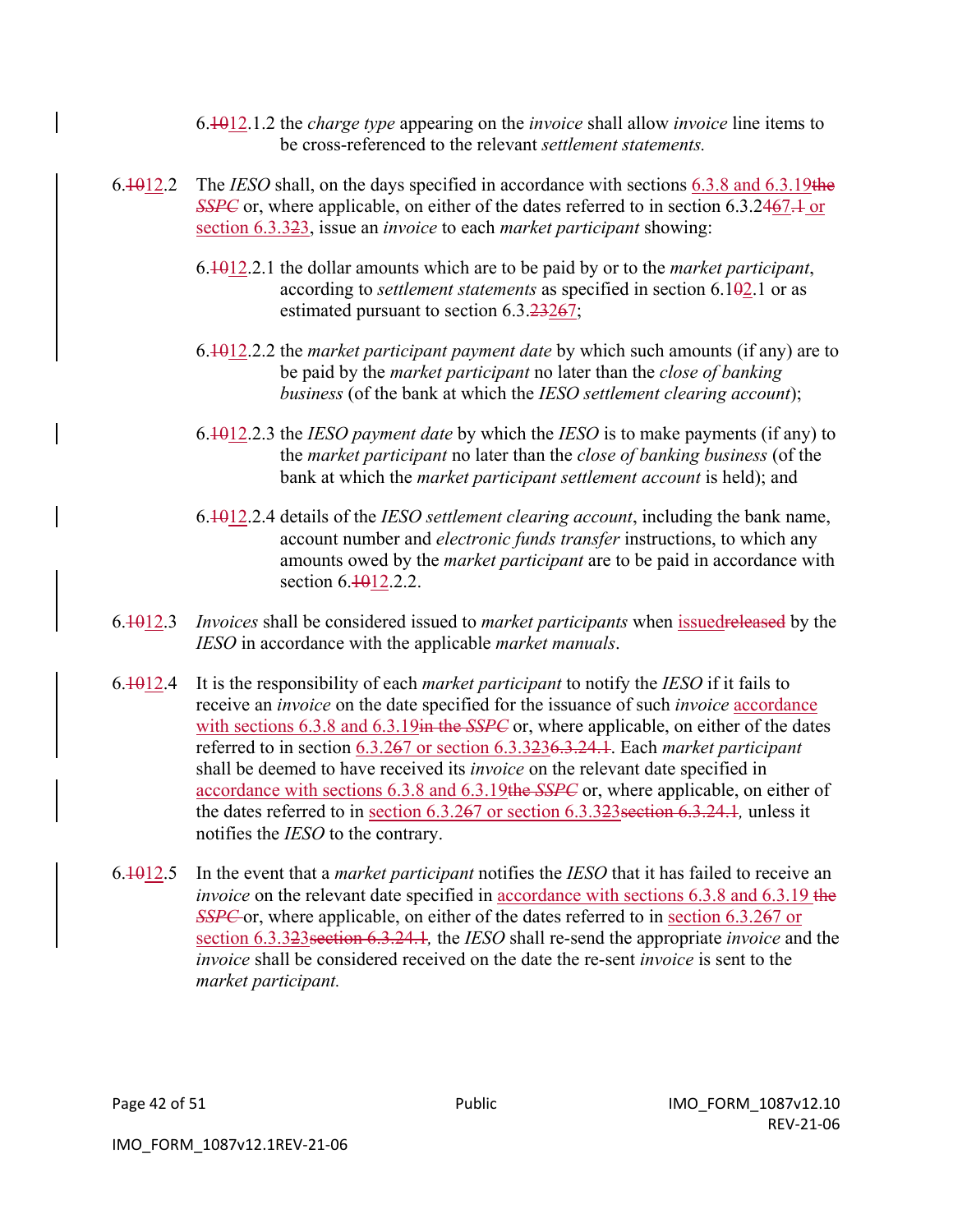### **6.1113 Payment of Invoices**

- 6.1113.1 Subject to section 6.1113.2, each *market participant* shall pay the full net *invoice* amount by the *market participant payment date* specified in accordance with section 6.3.9 and 6.3.20the *SSPC* or, where applicable, determined in accordance with any of sections 6.3.23267, 6.3.27 301 and 6.3.29323, regardless of whether or not the *market participant* has initiated or continues to have a dispute respecting the net amount payable.
- 6.1113.2 A *market participant* may pay at an earlier date than the *market participant payment date* specified in accordance with section 6.3.9 and 6.3.20 in the *SSPC* or, where applicable, determined in accordance with any of sections  $6.3.23267$ ,  $6.3.27301$ , and 6.3.29 323 in accordance with the following:

6.11.2.5 **[Intentionally left blank]** 

6.11.2.6 [Intentionally left blank]

6.1113.56 The *IESO* shall, on the *IESO payment date* specified in accordance with sections 6.3.11 and 6.3.22 or, where applicable, determined in accordance with any of sections 6.3.23267, 6.3.27301, and 6.3.29323*,* determine the amounts available in the *IESO settlement clearing account* for distribution to *market participant*s or the *forecasting entity*, and shall, if necessary, borrow funds in accordance with the provisions of section 6.14 16 if necessary to enable the *IESO settlement clearing account* to clear no later than 11:00 am on the *IESO payment date*.

# **6.1214 Funds Transfer**

6.1214.5 The *IESO* shall be entitled to and shall rely on the information contained in or accompanying an *electronic funds transfer* received pursuant to section 6.1214.4 for the purpose of allocating the aggregate amount of an *electronic funds transfer*  referred to in that section and, notwithstanding section 13 of Chapter 1:

6.1214.5.1 the *IESO* shall not be liable to any person in respect of the allocation of:

- a. the aggregate amount of an *electronic funds transfer* when effected in accordance with such information or with section 6.1214.6.1; or
- b. the amount of any associated overpayment or underpayment effected in accordance with section 6.1214.6.2; and
- 6.1214.5.2 the *market participant* providing the *IESO* with such information shall indemnify and hold harmless the *IESO* in respect of any claims, losses, liabilities, obligations, actions, judgements, suits, costs, expenses, disbursements and damages incurred, suffered, sustained or required to be paid, directly or indirectly, by, or sought to be imposed upon, the *IESO*  arising from the allocation by the *IESO* of: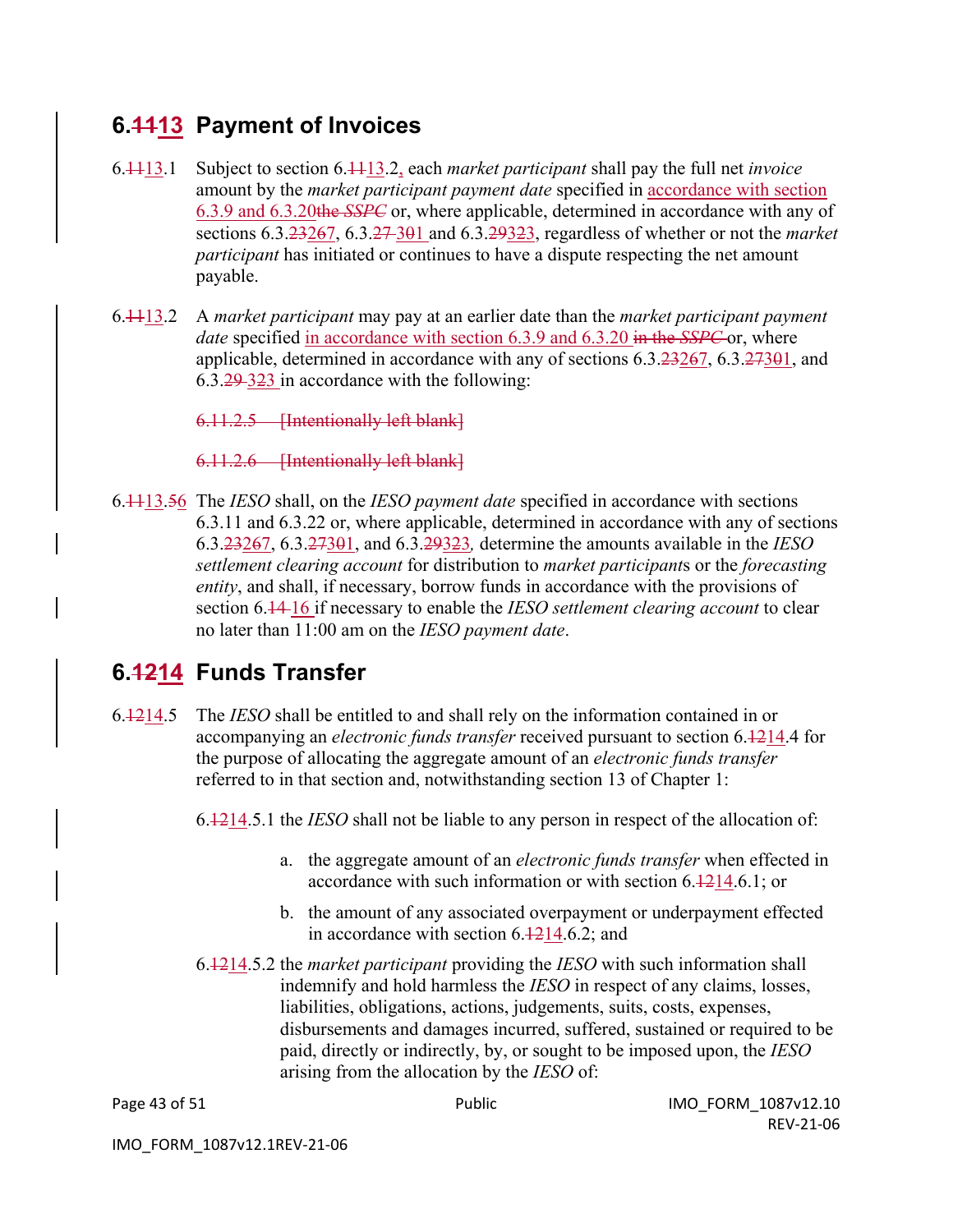- a. the aggregate amount of an *electronic funds transfer* when effected in accordance with such information or with section 6.1214.6.1; or
- b. the amount of any associated overpayment or underpayment effected in accordance with section 6.1214.6.2.
- 6.1214.6 Where a *market participant* that initiates an *electronic funds transfer* to which section 6.1214.4 applies fails to provide the information contained in or accompanying an *electronic funds transfer* referred to in section 6.1214.4, the *IESO* shall allocate:

## **6.1315 Confirmation Notices**

## **6.1416 Payment Default**

- 6.1416.1 Subsequent to the *close of banking business* (of the bank at which the *IESO settlement clearing account* is held) on the *market participant payment date* referred to in accordance with section 6.3.9 and 6.3.20the *SSPC* or, where applicable, determined in accordance with any of sections 6.3.2367, 6.3.27301, and 6.3.29323*,* the *IESO* shall ascertain if the full amount due by any *market participant* has been remitted to the *IESO settlement clearing account*.
- 6.1416.3 If the full amount due by a *market participant* has not been remitted after accounting for any prepayments made by the *market participant* pursuant to section 6.1113.2**,** the provisions of section 6.3 of Chapter 3 shall apply and *default interest* shall accrue on all amounts outstanding.
- 6.1416.3A4 If the *market participant's invoice* includes a *settlement amount* owing for the smart metering charge under section 6.1<del>13.4A5</del> and the *market participant* :fails to remit the full *invoice* amount due by the *market participant payment date*; and does not direct the *IESO* how to apportion the payment between the smart metering charge and all other *settlement amounts* on the *invoice* prior to the *IESO payment date*, the *IESO* shall allocate the payment made by the *market participant* first to satisfying any *settlement amounts* due under the *market rules* before being applied to the smart metering charge.
- 6.1416.45 The *IESO* shall be authorisedauthorized to borrow short-term funds to clear the credits in any settlement cycle only if the following conditions are met:

6.14.4.2 [Intentionally left blank]

- 6.1416.56 If the *IESO* borrows short-term funds pursuant to section 6.1416.45, it shall recover this borrowing:
	- 6.1416.56.1 where the insufficient funds were due to a payment default referred to in section 6.146.45.1 (a) by taking all steps against the *defaulting market participant* as provided for in these *market rules,* and as referred to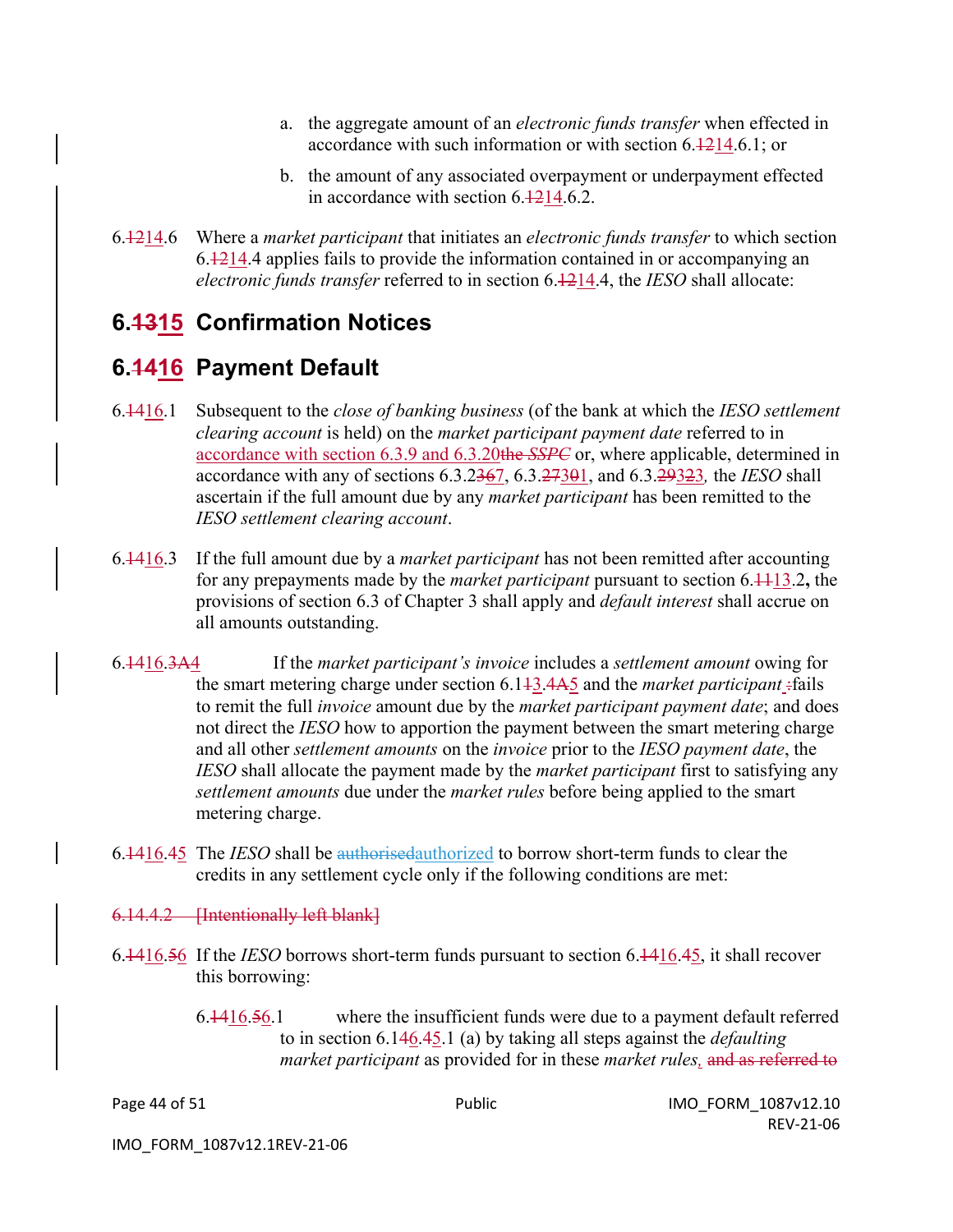in section 8.1.2.2 includingand then, if necessary, by imposing the *default levy* in accordance with section 8 of Chapter 2; or

- 6.1416.56.2 where the insufficient funds were due to the circumstances referred to in section 6.146.45.1 (b), in the manner referred to in sections 4.19.3 and 4.19.5 of Chapter 8 and then, if necessary, by recovering from *market participants* proportionately based on *transmission service charges* paid during all intervals and *settlement hours* within the *energy market billing period* in which the *IESO* invoices the *market participants*.
- 6.1416.56.2.1 Where a *market participant* has paid provincial *transmission service charges*, recovery pursuant to section 6.146.56.2 shall be recovered individually, proportionate to the quantities of *energy*  withdrawn at all *RWMs* excluding *intertie metering points* during all intervals and *settlement hours* within the *energy market billing period* in which the *IESO* invoices the *market participants*, in accordance with section 6.146.56.3
- 6.1416.56.2.2 Where a *market participant* has paid export *transmission service* charges, recovery pursuant to section 6.146.56.2 shall be recovered individually, proportionate to the quantities of *energy* withdrawn at all *intertie metering points* during all intervals and *settlement hours* within the *energy market billing period* in which the *IESO* invoices the *market participants*, in accordance with section 6.146.56.3
- 6.1416.67 If there are insufficient funds remitted into the *IESO settlement clearing account* to pay all *market creditors* due for payment from the funds in the *IESO settlement clearing account,* and clear the *IESO settlement clearing account* on a given *IESO payment date* due to default by one or more *market participant*s or to the circumstances referred to in section 6.1416.45.1 (b), the *IESO* shall borrow funds in accordance with section 6.164.45 in order to clear the *IESO settlement clearing account* no later than the *close of banking business* (of the bank at which the *IESO settlement clearing account* is held) on that *IESO payment date*.
- 6.1416.78 If the *IESO* has exhausted credit availability contemplated by section 6.1416.45, then the *IESO* shall pay *real-time market creditors* on a pro rata basis in proportion to the amounts owed to each *real-time market creditor*. Any amounts that remain owing to *real-time market creditors* shall bear interest at the *default interest rate* until paid.
- 6.1416.89 Upon receipt of any payments by the *IESO*, either from or on the behalf of one or more *defaulting market participants* including any *prudential support* held by the *IESO*, or on behalf of *non-defaulting market participants* pursuant to a *default levy*, the *IESO* shall first repay all existing lines of credit and other banking facilities, and following repayment of such lines of credit and banking facilities, the *IESO* shall then repay on a pro-rata basis all *real-time market creditors* owed amounts pursuant to section 6.146.78.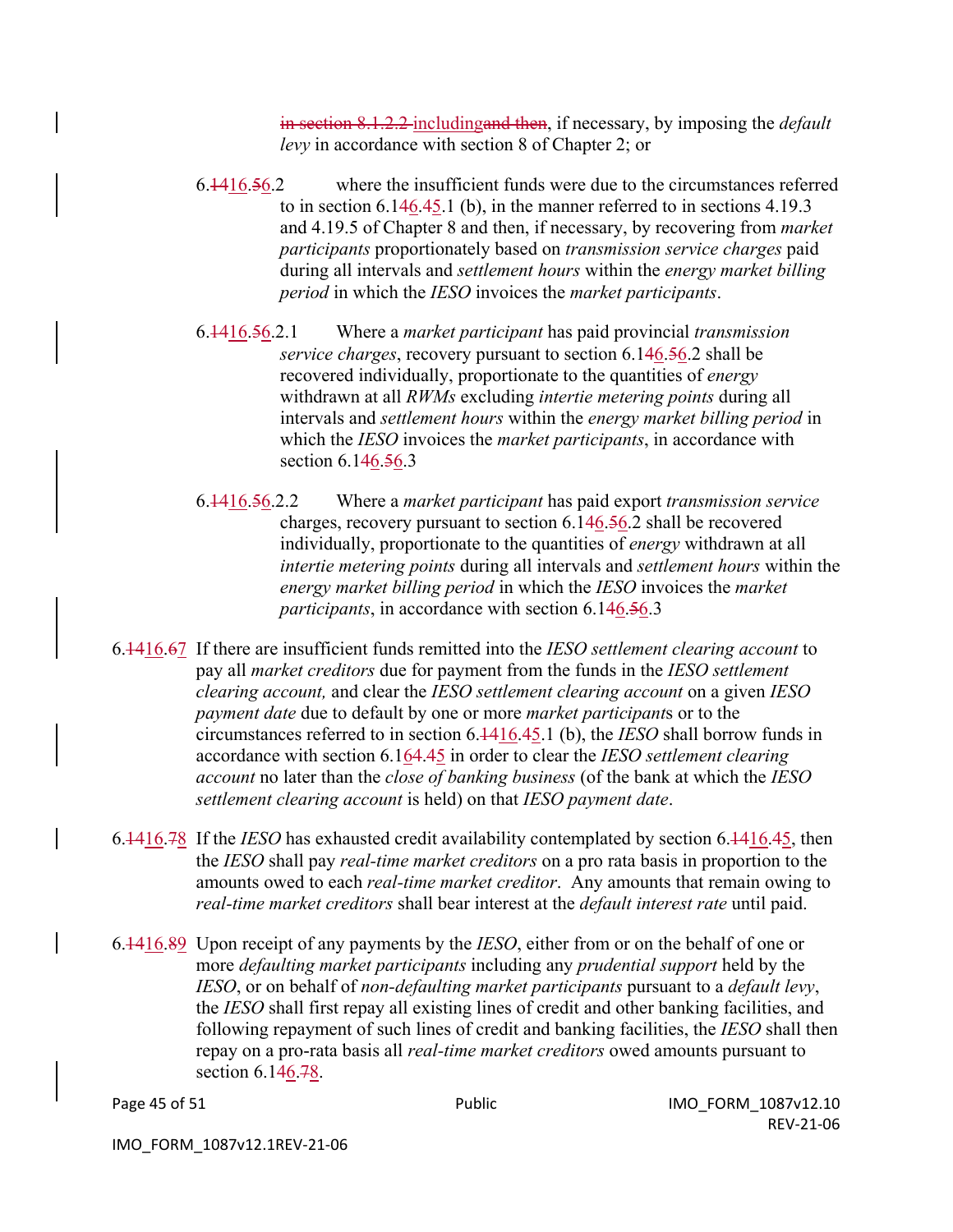### **6.1517 Payment Errors, Adjustments, and Interest**

6.1517.1 If a *market participant* receives an overpayment on any *IESO payment date:*

6.1517.1.4 the *IESO* shall be entitled to treat the overpayment and any interest accruing thereon as an unpaid amount to which section 6.14-16 applies; and

- 6.1517.4 If a *market participant* has overpaid the *IESO* on any *market participant* payment date:
	- 6.1517.4.3 the *market participant* may request that the overpaid amount be either refunded or treated as a prepayment pursuant with section  $6.4413.2$ ; and
- 6.1517.6 If the *IESO* is underpaid by a *market participant* on any *market participant payment date*, the provisions of section 6.14-16 or of section 4.20 of Chapter 8 shall apply.
- 6.1517.7 If the *IESO* borrows funds in accordance with section 6.1416.45 because a payment due from a *market participant* was received too late to be credited to the *IESO settlement clearing account* by *close of banking business* (of the bank at which the *IESO settlement clearing account* is held) on the *market participant payment date* when such payment was due, then such remittance when it does arrive shall be used to repay the borrowed funds. Any such late payments shall be charged the *Canadian prime interest rate* plus 2%.

### **6.1618 Settlement Financial Balance/Maximum Amount Payable by IESO**

- 6.1618.1 The *IESO* shall provide and operate a *settlement* control process to monitor the financial balance of the calculated charges and payments so as to ensure that, subject to section  $6.168.3$ :
- 6.1618.2 Subject to the provisions of section 6.1416, the *IESO* shall not be liable to make payments in excess of the amount it receives for transactions in the *real-time markets*.
- 6.1618.3 If there is an aggregate imbalance for all transactions for a given *trading day* or *billing period,* the *IESO* shall, in accordance with section 6.1618.4 or by such other means as the *IESO* determines appropriate, recover that portion of the imbalance that arises by virtue of the rounding of *settlement amounts* or of an adjustment to the *settlement statement* of one *market participant* that is too small to be reflected in corresponding *settlement statement* of other *market participants* provided that:
	- 6.1618.3.1 the manner of calculation of that portion of the imbalance can be evidenced in a manner satisfactory for purposes of the audit referred to in section  $6.1719$ ; and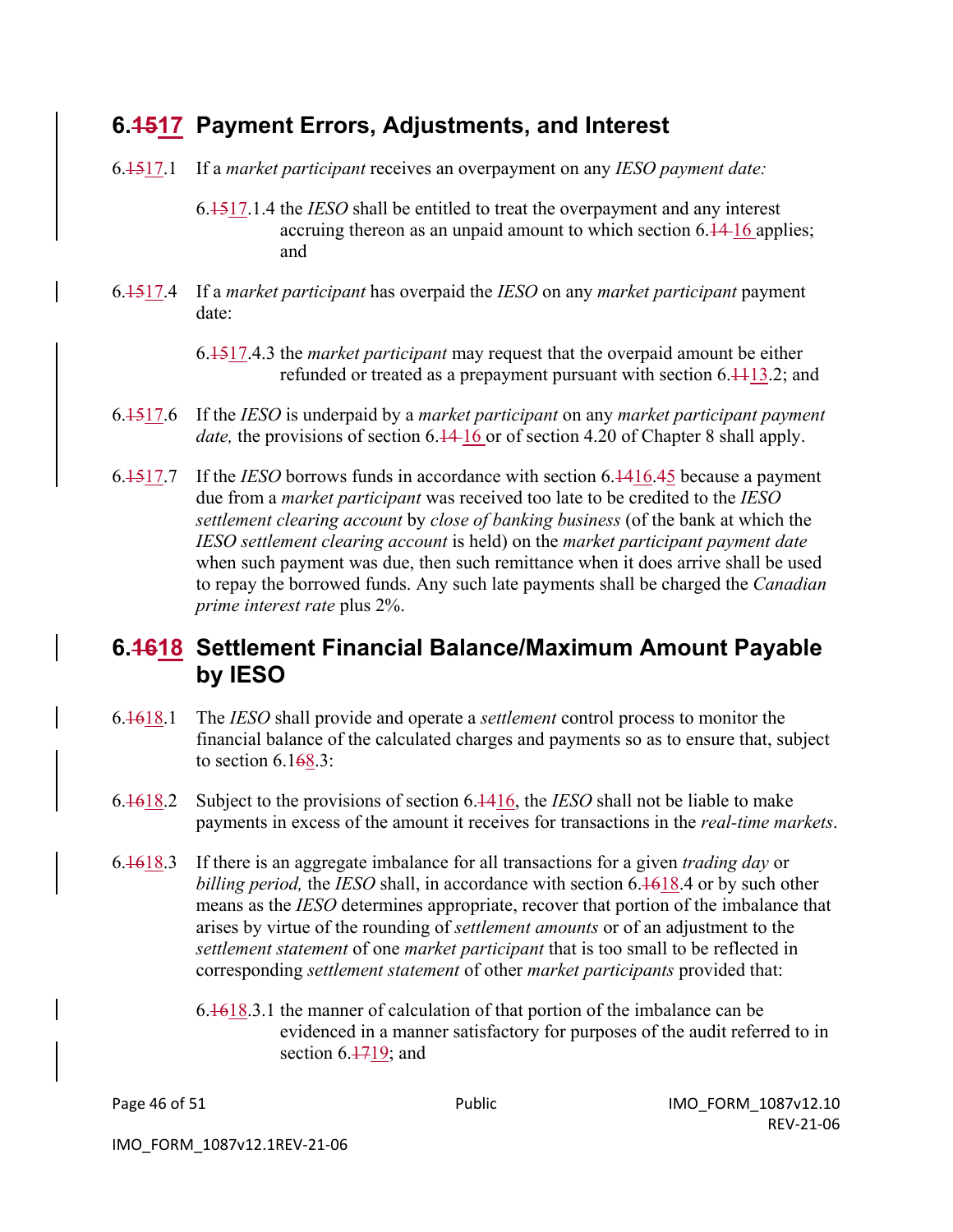- 6.1618.4 The *IESO* may recover the portion of an aggregate imbalance referred to in section 6.1618.3 by means of an adjustment to a *settlement statement* applied:
	- 6.1618.4.3 in respect of all *settlement hours* of the last day of the *billing period* in which the portion of such aggregate imbalance is determined to arise and be recoverable pursuant to section 6.1618.3.

# **6.1719 Audit**

- 6.1719.1 The audit of *settlement* functions referred to in this section 6.17 19 shall serve to examine and evaluate compliance with management control objectives and operational effectiveness of *settlement process*es and procedures.
- 6.1719.2 The audits referred to in section 6.1719.3 shall be performed by an external, independent auditing firm.
- 6.1719.5 An audit report shall be prepared by the auditors in respect of each audit conducted pursuant to this section  $6.17-19$  and shall be commissioned on the basis that the audit report must be provided to the *IESO* within one month after completion of the audit activities.
- 6.4719.6 Each audit report prepared pursuant to this section  $6.47-19$  shall be made available to a *market participant* upon request, subject to such measures as may be required to be taken to safeguard any *confidential information* contained in such audit report.

### **6.1820 Settlement Accounts**

- 6.1820.1 The *IESO* shall establish and maintain the *settlement accounts* described in this section 6.18 20 for the operation of its *settlement* and billing systems.
- 6.1820.2 The *IESO* shall obtain lines of credit and other banking facilities it deems necessary for the operation of the *settlement accounts* described in this section 6.1820, which lines of credit and other banking facilities shall not exceed an aggregate amount approved by the *IESO Board*.
- 6.1820.3 The *IESO* may establish *settlement accounts* in addition to those referred to in this section 6.18 20 as may be necessary to implement the *settlement* and billing processes outlined in this Chapter. *Market participant*s shall be notified 60 *business days* prior to any such additional *settlement accounts* becoming *operational*.
- 6.1820.4 The *IESO* shall open and maintain the *IESO settlement clearing account* as a single bank account to and from which all *settlement* payments shall be made in accordance with the provisions of this Chapter and the details of which shall appear in the *invoice*s sent by the *IESO* to *market participant*s as provided in section 6.1012.2.4**.**

6.18.5 [Intentionally left blank]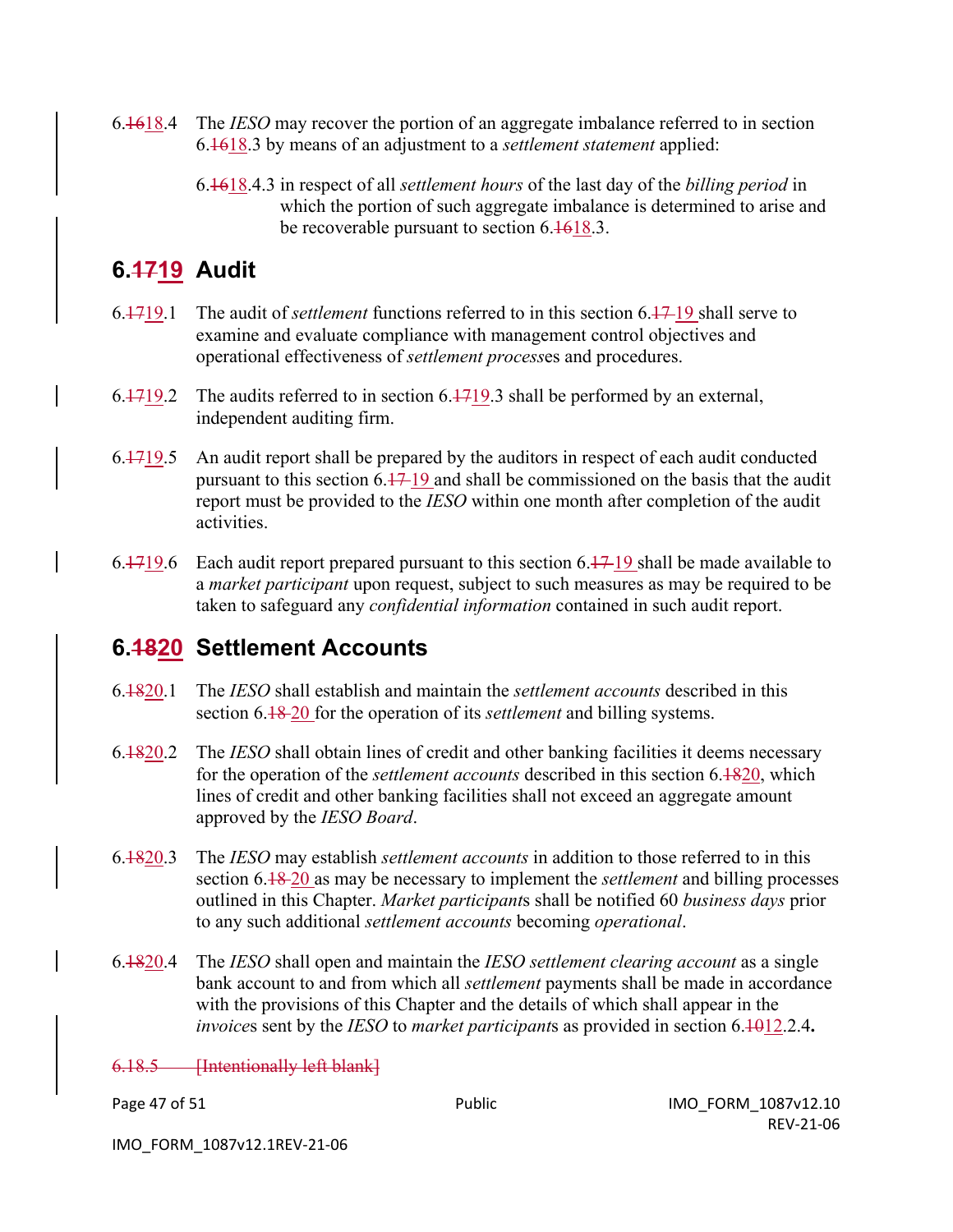- 6.18.5.1 [Intentionally left blank]
- 6.18.5.2 [Intentionally left blank]
- 6.18.5.3 [Intentionally left blank]
- 6.1820.65 The *IESO* shall open and maintain the *IESO adjustment account*, which *account* shall operate as follows:
	- 6.1820.65.2 any amounts paid into the *IESO adjustment account* by *market participant*s shall first be applied to reimburse the *IESO* in respect of any costs or expenses described in section 6.1820.65.1 which it has or will incur. Any remaining amount shall be credited to the *IESO adjustment account;* and
- 6.1820.76 The *IESO* shall open and maintain the *IESO prepayment account,* which *account* shall operate as follows:
	- $6.1820.76.2$  the arrangements for making the prepayment and transferring funds from the *IESO prepayment account* to the *IESO settlement clearing account* shall be in accordance with the provisions of section 6.143.2.
- 6.1820.7A The *IESO* shall open and maintain the *TR clearing account*, which *account* shall operate in the manner described in sections 4.18 and 4.19 of Chapter 8.
- 6.18.14 [Intentionally left blank]
- 6.1820.1514 The *settlement accounts* referred to in this section 6.18 20 may be changed or closed as follows:

# **Chapter 10**

#### **3.1 Network Service**

- 3.1.3 Each *transmitter* whose *transmission system* forms part of the *IESO-controlled grid*  and to whom the *OEB* has issued a rate order shall:
	- 3.1.3.1 provide to the *IESO*, and update as required but in no circumstance less than annually, a list of those *transmission customers* that, pursuant to the terms of the rate order issued to the *transmitter* by the *OEB*, are required to pay charges in respect of *network service* relating to such *transmission system*; and
- 5.1.3 Each *transmitter* whose *transmission system* forms part of the *IESO-controlled grid*  and to whom the *OEB* has issued a rate order shall: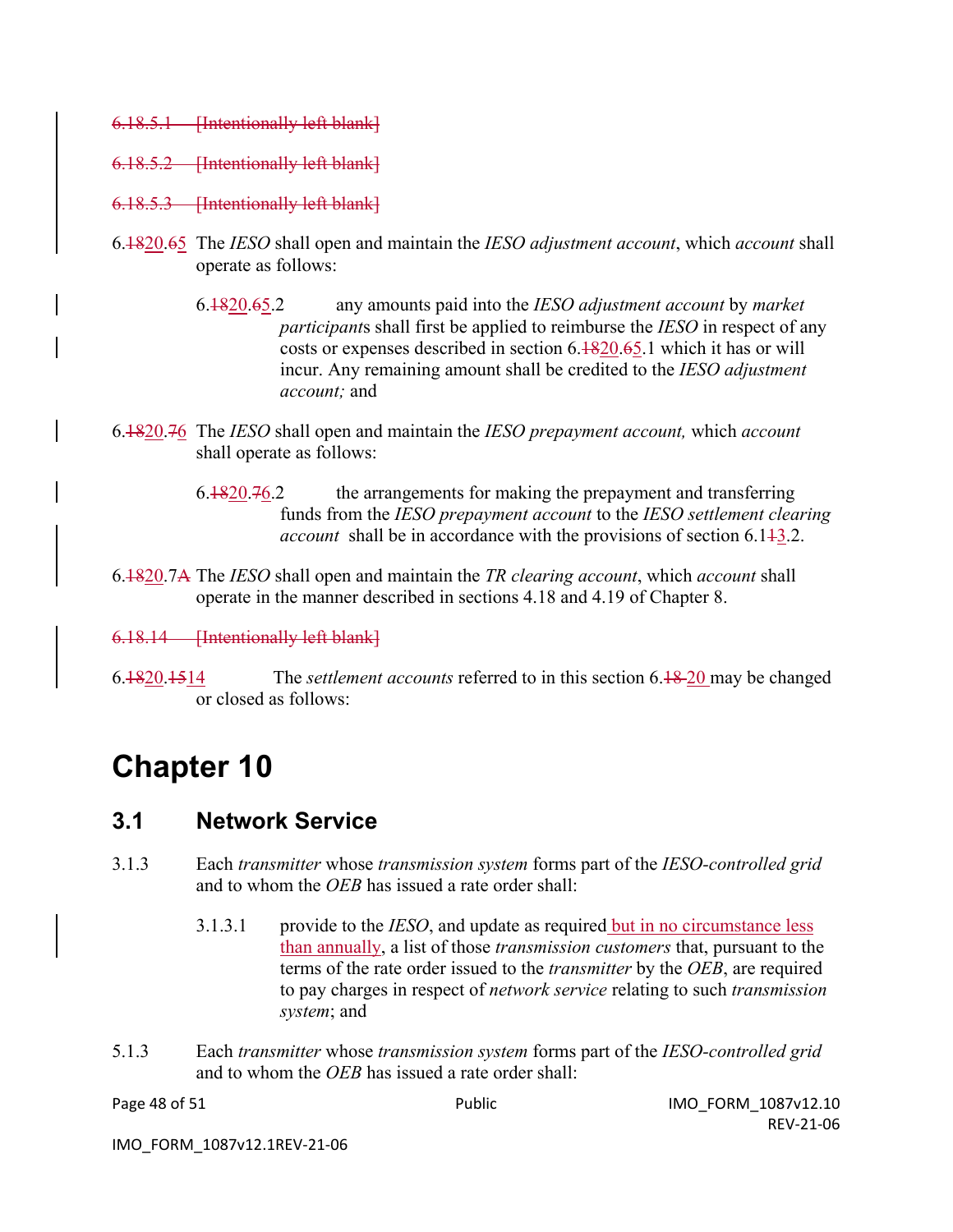- 5.1.3.1 provide to the *IESO*, and update as required but in no circumstance less than annually, a list of those *transmission customers* that, pursuant to the terms of the rate order issued to the *transmitter* by the *OEB*, are required to pay charges in respect of *line connection service* relating to such *transmission system*; and
- 6.1.3 Each *transmitter* whose *transmission system* forms part of the *IESO-controlled grid*  and to whom the *OEB* has issued a rate order shall:
	- 6.1.3.1 provide to the *IESO*, and update as required but in no circumstance less than annually, a list of those *transmission customers* that, pursuant to the terms of the rate order issued by the *OEB*, are required to pay charges in respect of *transformation connection service* relating to such *transmission system*; and
- 6A.1.2 At the request of the *IESO*, each *transmitter* whose *transmission system* forms part of the *IESO-controlled grid* shall provide to the *IESO*, and shall update as required but in no circumstance less than annually:
	- 6A.1.2.1 a list of those *transmission customers* that, pursuant to the terms of a rate order issued by the *OEB*, are required to pay charges in respect of any *transmission service* referred to in section 6A.1.1 relating to such *transmission system*; and
	- 6A.1.2.2 such other information as the *IESO* may reasonably require in respect of such *transmission customer*, including but not limited to any confirmation that may be required from the *transmitter* under any agreement between it and the *IESO*, so as to enable the *IESO* to perform any necessary calculations for the charges referred to in section 6A.1.2.1 in a manner consistent with the rate order referred to in that section.

# **6C. Correction of Errors in Lists**

- 6C.1.2 Subject to section 6C.1.4, Tthe *IESO* shall use reasonable endeavours to adjust the applicable *settlement statement* of a *transmission customer* that:
	- 6C.1.2.1 has been charged or that has failed to be charged for a *transmission service* by reason of the erroneous identification, inclusion or exclusion of that *transmission customer* on or from a list of *transmission customers*  provided by the applicable *transmitter* pursuant to section 3.1.3.1, 5.1.3.1, 6.1.3.1 or 6A.1.2.1; or
	- 6C.1.2.2 has been incorrectly charged for a *transmission service* by reason of any inaccuracies in the *meter point* documentation or other information referred to in section 3.1.3.2, 5.1.3.2, 6.1.3.2 or 6A.1.2.2.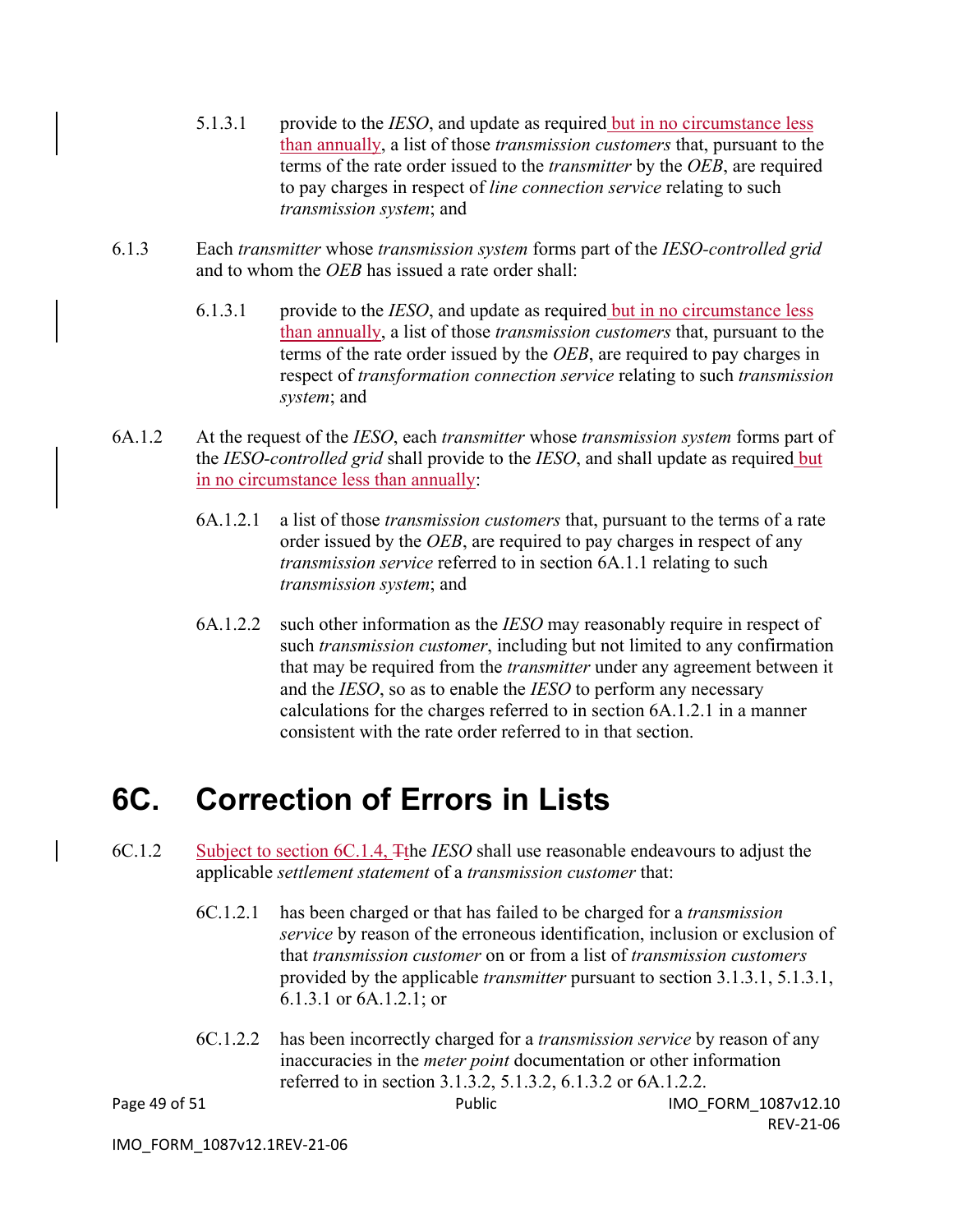#### 6C.1.3 Subject to section 6C.1.4, Wwhere the *IESO*:

- 6C.1.3.1 charges a *transmission customer* for *transmission service* pursuant to section 6C.1.2.1, the *IESO* shall include such charge on the applicable *invoice* issued to the *transmission customer* in accordance with section 2.2.1 and shall, subject to section 2.2.2A, include as a credit on the applicable *invoice* submitted to each applicable *transmitter* an amount equal to that portion of the charges for *transmission services*, as charged to *transmission customers*, relating to that *transmitter's transmission system*  in accordance with section 2.2.2;
- 6C.1.3.2 credits a *transmission customer* for charges for *transmission service* for which it should not have been charged pursuant to section 6C.1.2.1 the *IESO* shall include such credit on the applicable *invoice* issued to the *transmission customer* in accordance with section 2.2.1 and shall include as a debit on the applicable *invoice* submitted to each applicable *transmitter* an amount equal to that portion of the charges for *transmission services*, as credited to *transmission customers*, relating to that *transmitter's transmission system* in accordance with section 2.2.2; or
- 6C.1.3.3 corrects the amount charged for a *transmission service* pursuant to section 6C.1.2.2, the *IESO* shall include an amount equal to such correction as a credit or debit, as the case may be, on the applicable *invoice* issued to the *transmission customer* in accordance with section 2.2.1 and shall include as a credit or debit, as the case may be, on the applicable *invoice* submitted to each applicable *transmitter* an amount equal to such correction, as credited or debited to *transmission customers*, relating to that *transmitter's transmission system* in accordance with section 2.2.2.
- 6C.1.4 The *IESO* shall not take any action or make any correction in regards to any *settlement amounts* which were invoiced, or should have been invoiced, more than 23 months before the day on which the *IESO* issues the *settlement statement* referred to in section 6C.1.2.
- 6C.1.5 If a *market participant* disagrees with the *IESO*'s conclusion and action taken in accordance with section 6C.1.2, the *market participant* may pursue their disagreement through the dispute resolution process outlined in section 2 of Chapter 3.

# **Chapter 11**

*dispute outcome* means the outcome of a dispute resolution process that requires adjustments to one or more *settlement statements,* whether arising from good faith negotiations, mediations, or an *arbitrator's* order;